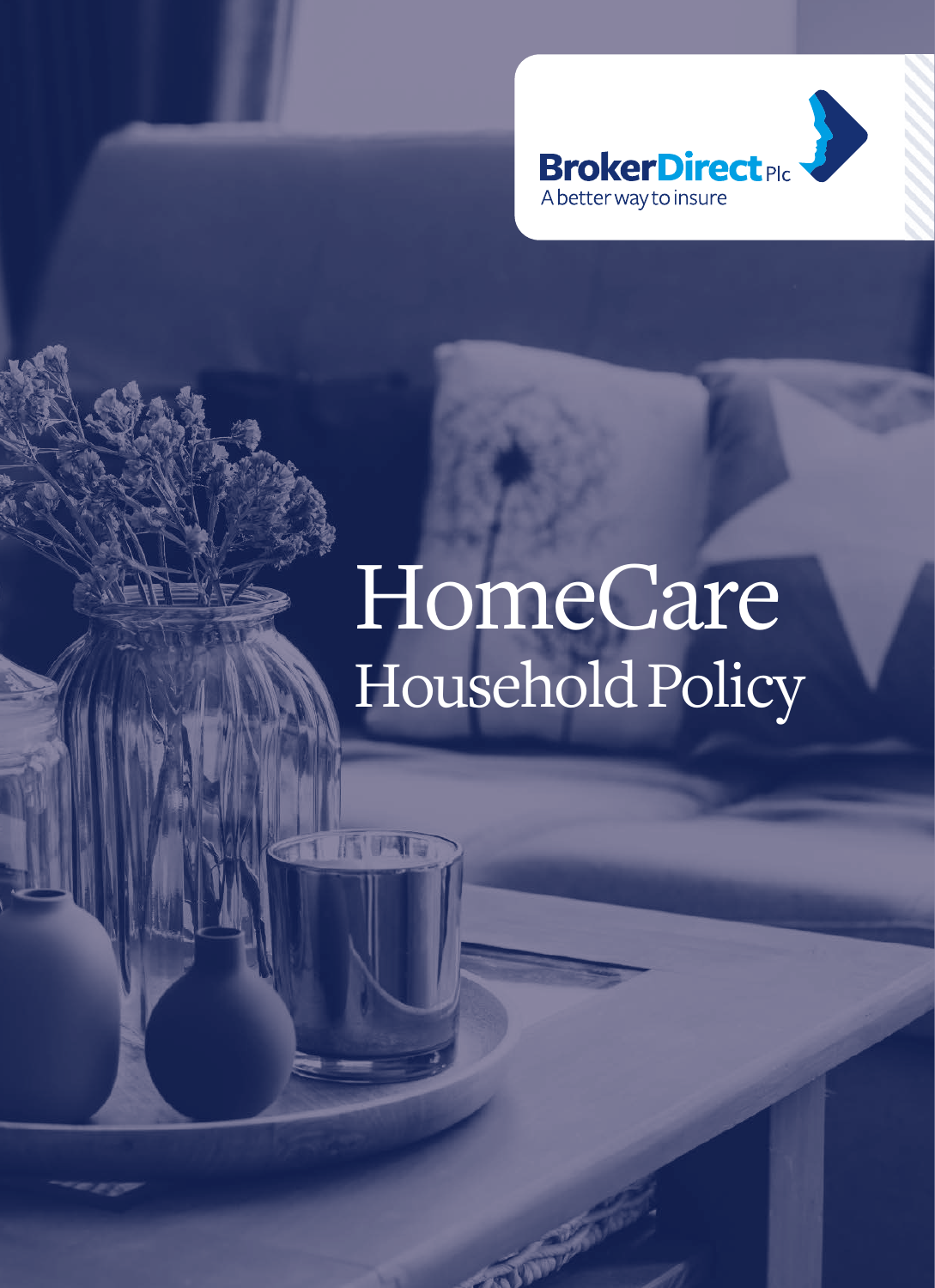## Contents

#### Page

- **2 HomeCare Insurance**
- **4 Definitions**
- **7 Home Buildings Cover and Liability Cover**
- **12 Landlord's Buildings Cover**
- **18 Home Contents Cover and Liability Cover**
- **25 Landlord's Contents Cover**
- **27 Personal Possessions and Money Cover**
- **29 General Exceptions to Policy Cover**
- **31 General Conditions**
- **34 Policy Conditions**
- **35 Claims Conditions and How We Settle Claims**
- **37 Customer Care**
- **38 How Broker Direct Plc and your insurer use your Information**
- **40 Endorsements**

#### **HomeCare Insurance**

#### **Introduction**

Thank *you* for purchasing this insurance*.*

*Our* **HomeCare** cover is designed to provide complete peace of mind for homeowners and it is serviced by *our* UK based claims and service centre teams.

So should disaster or misfortune strike *you* are protected by outstanding customer service and financial security.

#### **Sums Insured**

To ensure that this policy meets *your* needs, the cover which *you* request must be sufficient for the full replacement value of all *your* personal property which is insured, otherwise *you* may be affected by the proportionality condition set out on page 35. If *you* are in any doubt about the insurance cover which *you* need, please consult the insurance brokers who arranged this insurance who will be able to assist *you*. Also please remember to review *your* insurance requirements from time to time – in particular when *you* make major purchases, acquisitions, investments or alterations around *yourhome* – to ensure that *your* cover remains adequate.

#### **Premium Payment**

*Your* policy provides the covers for the *period of insurance* shown on the *policy schedule*, subject to *you* having paid the premium to *us*. Please read this document, the *schedule, endorsements* and any *renewal notice* carefully to ensure that it meets *your* requirements and contact *your* insurance broker as soon as possible if it requires alteration.

The *endorsements* (shown at the back of this *policy wording*) amend or supplement the standard cover shown in the *policy wording* and only apply if shown in *yourpolicy schedule*.

#### **Alterations**

If *your* circumstances change in any way which might affect the insurance risk – such as a change in the occupancy or physical condition or ownership of *yourhome* or possessions – *you* must tell *us* or *your* insurance broker. For full details of the information which affects the insurance risk, please refer to the *statement of facts* which forms part of the *policy documents*.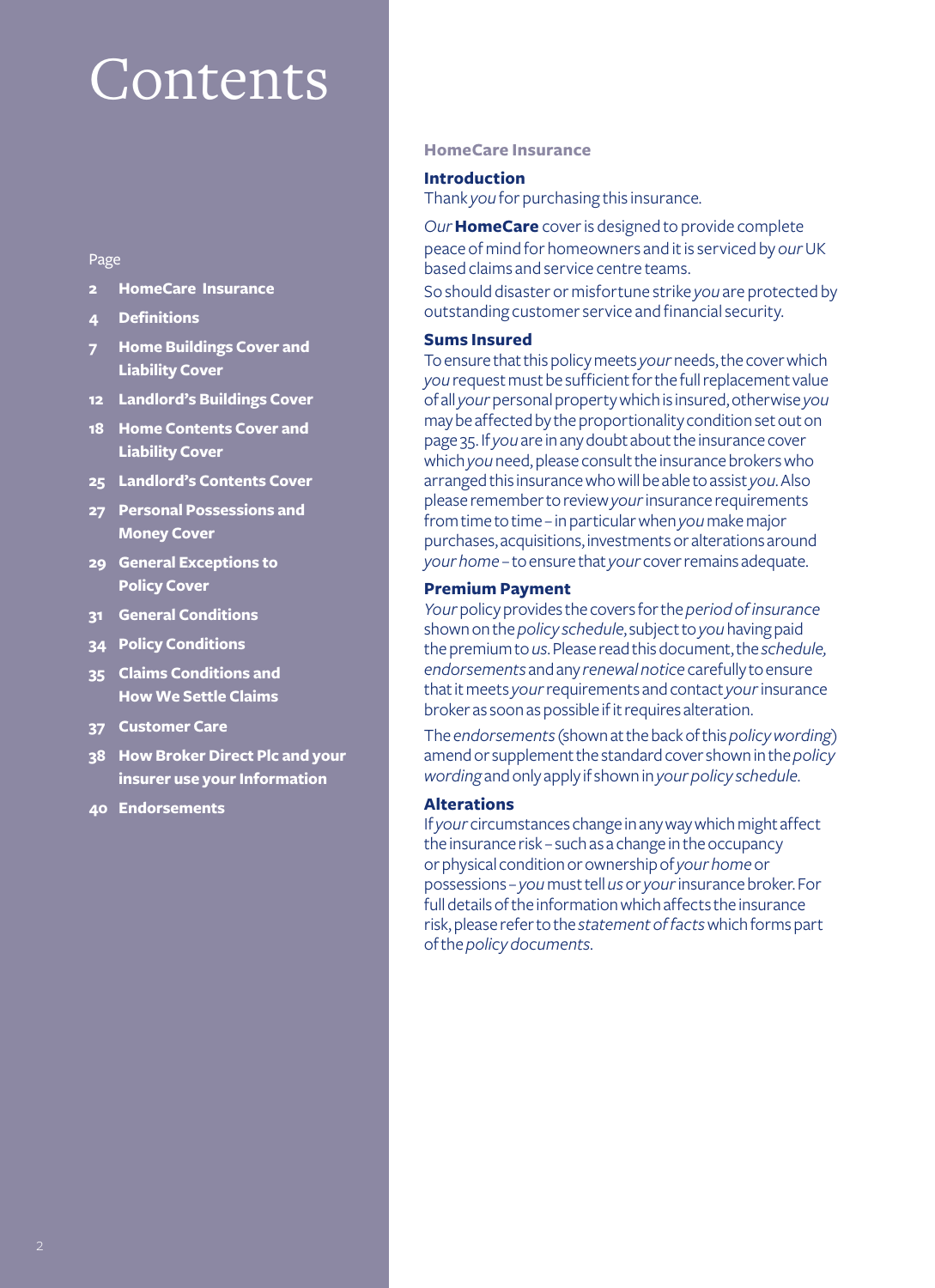#### **How to make a claim**

When something happens which *you* think will give rise to a claim, *you* should take any immediate action *you* think is necessary to protect *your* property and belongings from further damage, such as switching off the gas, electricity or water. Telephone *our* Claimline **01204 600364** for immediate help and assistance. If possible, please have *your* policy number handy when *you* call. While most claims can be agreed over the phone, there may be times when *we* will ask *you* to complete a claim form and provide *us* with further information and/or *we* may wish to arrange a visit and inspection.

#### **Complaints**

*We* pride ourselves on *our* service, but occasionally things go wrong. If *you* wish to make a complaint, please contact *us* at:

Phone 01204 600200 Address Broker Direct Plc Deakins Park Deakins Mill Way Egerton, Bolton BL7 9RW

Email compliance@brokerdirect.co.uk

Please see page 36 for full details of *our* complaints process.

This policy is arranged by *your* insurance broker whose contact details appear on the *schedule*.

Broker Direct Plc are an intermediary and not an insurer. Broker Direct Plc has not made any personal recommendation regarding the sale of this policy.

This policy is marketed and serviced by Broker Direct Plc in accordance with the authorisation the Insurer has granted under the terms of a contract between Broker Direct and the Insurer. This contract makes Broker Direct Plc the Insurer's agent and gives them the authority to perform certain acts on the Insurer's behalf, but does not affect your rights to claim or make a complaint.

Broker Direct Plc is registered in England. No.2958427. Registered Office: Deakins Park, Deakins Mill Way, Egerton, Bolton BL7 9RW. Authorised and regulated by the Financial Conduct Authority.

Accredited Insurance (Europe) Limited – UK Branch. Authorised and regulated by the Malta Financial Services Authority. Authorised by the Prudential Regulation Authority and with deemed variation of permission. Subject to regulation by the Financial Conduct Authority and limited regulation by the Prudential Regulation Authority. The nature and extent of consumer protections may differ from those for firms based in the UK. Details of the Temporary Permissions Regime, which allows EEA-based firms to operate in the UK for a limited period while seeking full authorisation, are available on the Financial Conduct Authority's website.

Accredited Insurance (Europe) Limited – UK Branch (UK Establishment Number: BR021362; FRN:608422) is the UK Branch of Accredited Insurance (Europe) Limited which is incorporated in Malta (Company number: C59505) with limited liability and with its Registered Office and principal place of business at Development House, St Anne Street, Floriana, FRN 9010 Malta.

Accredited Insurance (Europe) Limited – UK Branch has a place of registration and principal place of business at 71 Fenchurch Street, London, EC3M 4BS. UK Companies House registered no. BR021362.

**Iain Gray** Chief Executive Broker Direct Plc

**Colin Johnson Director** Accredited Insurance (Europe) Ltd - UK Branch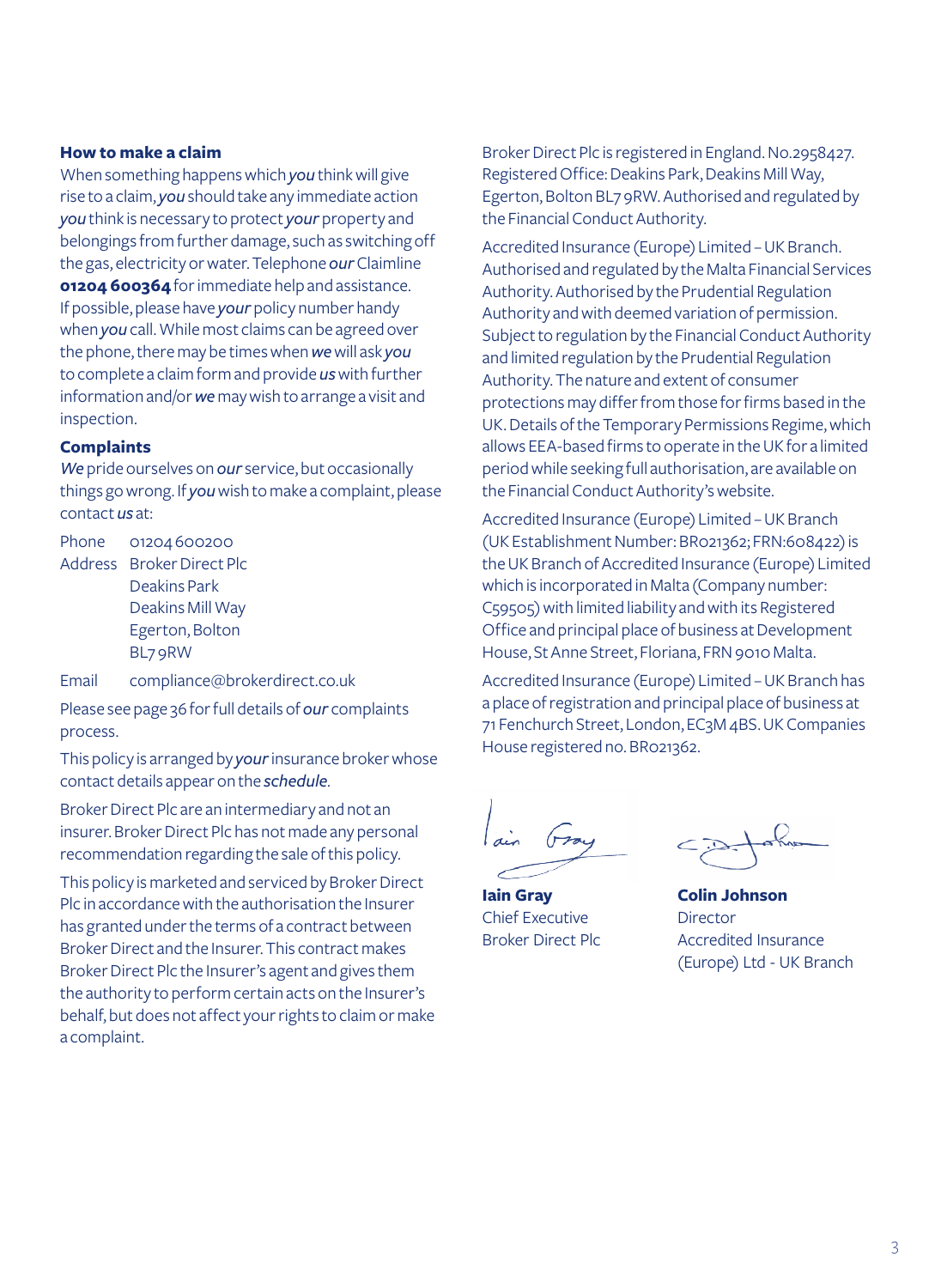## Definitions

Certain words have specific meanings where they appear in this policy. These words are printed in bold italic type in the *policy wording*; their meanings are shown below.

**Policy Documents** – Insurance policies are legal contracts and *your* insurance documents serve as evidence of the contract *you* have made with *us*. To understand exactly what cover *we* are providing to *you*, the following documents need to be read in conjunction with each other.

**Policy Wording** (this document) – This is *our* standard cover and details what is insured and what is excluded by the various Covers and the Conditions which apply.

**Endorsements** – These amend or supplement the standard cover shown in the *policy wording* and the limits stated within are included and not in addition to the sum insured shown on the *schedule*.

**Schedule** – This contains details of *you*; the property insured, the Covers and *excesses* which apply to *your* policy; the *period of insurance* and the premium.

**Statement of Facts** – This records the information *we* were given when *we* agreed to provide the cover and the terms of *your* policy (a new *statement of facts* will be sent to *you* whenever *your* insurance broker processes a change to this information, and at renewal).

Remember, *you* must tell *us* if this information changes. If *you*  do not, *your* policy may not be valid and *we* may not pay any claims *you* make.

**Renewal Notice** – This sets out any changes to the *policy wording*, *schedule* and *endorsements* which apply from renewal date.

Please read and check these documents very carefully and keep them in a safe place. If *you* have any questions about cover, please contact *your* insurance broker immediately.

If during the *period of insurance* the cover provided by *your* insurance policy is changed, replacement documents incorporating the changes will be issued.

**We/us/our** – Accredited Insurance (Europe) Limited - UK Branch and, where the context requires Broker Direct Plc and/ or CPD Underwriting Solutions Limited.

**You/your** – the person(s) named in the *schedule* as the policyholder(s).

**Accidental/Accidental Damage** – sudden and unexpected, and not caused deliberately by *you* or *your* tenants.

**British Isles** – England, Scotland, Wales, the Isle of Man, the Channel Islands, Northern Ireland and the Republic of Ireland (Eire).

**Buildings (HomeCare)** – the main structure of *yourhome*, including:

- its permanent fixtures and fittings;
- its domestic outbuildings, private garages and sheds;
- ornamental ponds or fountains, swimming pools and tennis courts;
- central heating fuel tanks, cesspits and septic tanks;
- fences, gates, hedges, lampposts, railings and walls;
- drives, paths, patios and terraces; but not satellite television receiving equipment, nor television and radio aerials.

Buildings does not include lawns, grass, artificial grass or Astroturf.

**Business Stock** – goods or merchandise of *your* company kept at the *home* or premises and available for sale or distribution, excluding valuables.

**Communicable Diseases** – any disease which can be transmitted by means of any substance or agent from any organism to another organism where:

- (1) the substance or agent includes, but is not limited to, a virus, bacterium, parasite or other organism or any variation thereof, whether deemed living or not, and
- (2) the method of transmission, whether direct or indirect, includes but is not limited to, airborne transmission, bodily fluid transmission, transmission from or to any surface or object, solid, liquid or gas or between organisms, and
- (3) the disease, substance or agent can cause or threaten damage to human health or human welfare or can cause or threaten damage to, deterioration of, loss of value of, marketability of or loss of use of property insured hereunder.

For the avoidance of doubt, the scope of this definition includes, but is not limited to, Covid-19, any other type or strain of coronavirus or any other pandemic of any type (or any disease whether pandemic or non-pandemic).

**Computer Virus** – a set of corrupting, harmful or otherwise unauthorised instructions or code including a set of maliciously introduced unauthorised instructions or code, programmatic or otherwise, that propagate themselves through a computer system or network of whatsoever nature. *Computer Virus* includes but is not limited to 'Trojan Horses', 'worms' and 'time or logic bombs'.

**Computer System** – any computer, hardware, software, communications system, electronic device (including, but not limited to, smart phone, laptop, tablet, wearable device), server, cloud or microcontroller including any similar system or any configuration of the aforementioned and including any associated input, output, data storage device, networking equipment or back up facility.

**Contents (HomeCare)** – household goods and *personal possessions* used mainly for private purposes, which belong to or are the legal responsibility of *you* or *your family*, including:

– *valuables*;

– satellite television receiving equipment and television and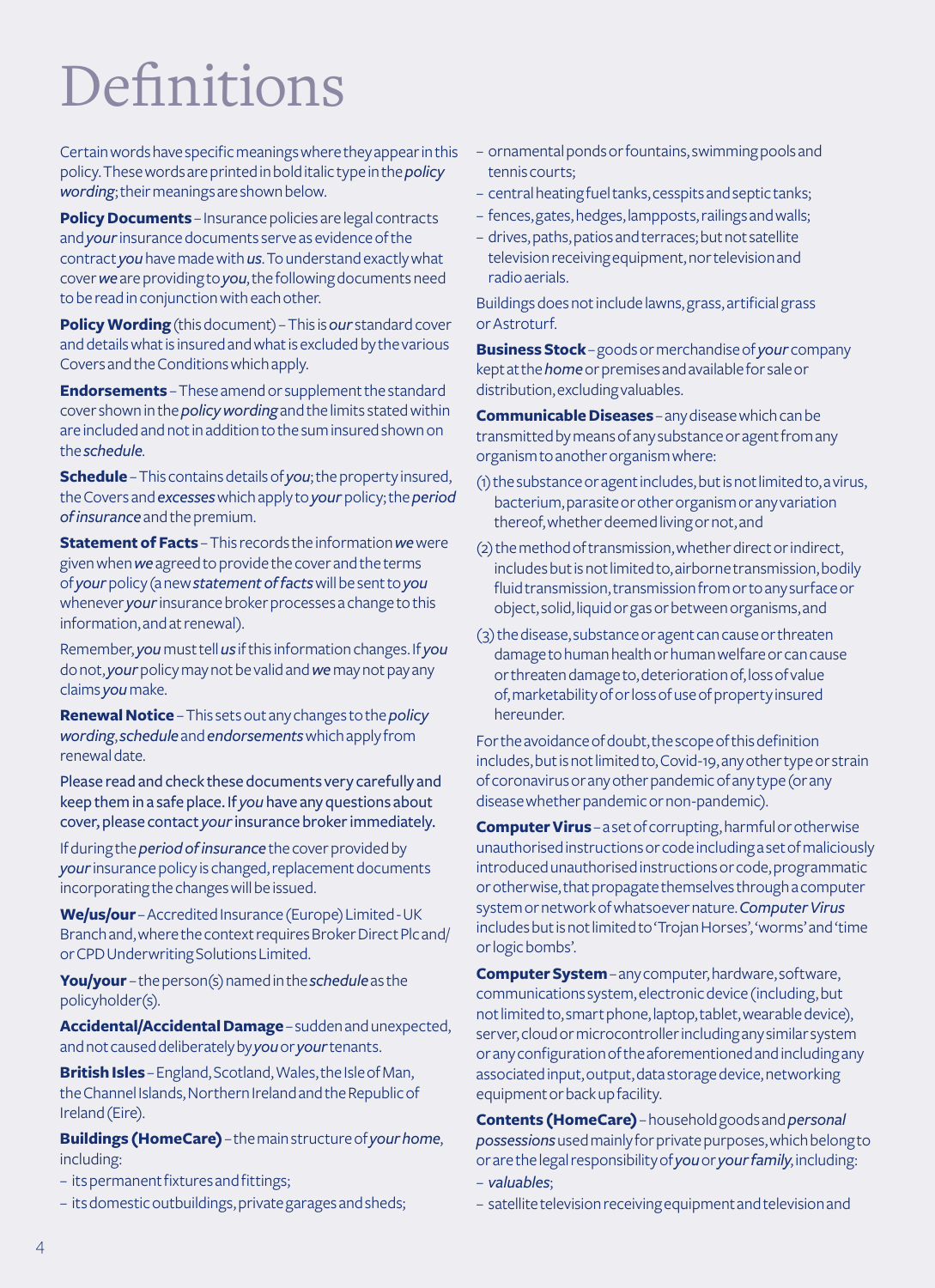radio aerials;

- *money*;
- office equipment owned by *you* or for which *you* are legally responsible and used for *your* business, profession or trade but not including tools of trade;
- domestic heating oil or metered water;

but not:

- *vehicles and craft* and their accessories other than removable audio and satellite navigation equipment not in the *vehicle* or *craft;*
- deeds and documents other than driving licences, passports, birth and marriage certificates or proof-of-age cards;
- documents and certificates showing ownership of shares, bonds and other financial investments;
- animals;
- any part of the structure, decorations or permanent fixtures and fittings;
- items *you* have insured more specifically by any other policy;
- computer or office equipment that is owned by the company that *you* work for.

#### **Landlord's Buildings (HomeCare Residential Let only)**

- the main structure on the Premises, including:
- the Landlord's permanent fixtures and fittings;
- its domestic outbuildings, private garages and sheds;
- ornamental ponds or fountains, swimming pools and tennis courts;
- central heating fuel tanks, cesspits and septic tanks;
- fence, gates, hedges, lampposts, railings and walls;
- drives, paths, patios and terraces;

but not satellite television receiving equipment, nor television and radio aerials.

#### **Landlord's Contents (HomeCare) Residential Let only**

– household goods used for private purposes, which belong to *you* or are *your* responsibility including:

- household goods including audio, hi-fi, television, video, satellite television receiving equipment and television and radio aerials;
- domestic heating oil or metered water;
- furniture;
- carpets;
- furnishings

but not:

- clothing, sports equipment and pedal cycles;
- laptop computers and tablets;
- mobile phones;
- *valuables*;
- *money*;
- personal possessions;
- tenants property;
- *vehicles and craft* and their accessories other than

removable audio and satellite navigation equipment not in the *vehicle* or *craft*;

- deeds and documents other than driving licences, passports or proof-of-age cards;
- documents and certificates showing ownership of shares, bonds and other financial investments;
- stock and materials of trade;
- animals;
- any part of the structure, decorations or permanent fixtures and fittings;
- items *you* have insured more specifically by any other policy.

**Excess**– the first amount of any claim for which *you* are responsible (the standard policy *excess* will only be applied once when combined *buildings* and contents cover is taken on the same policy).

**Family**– any of *your* husband, wife, civil or domestic partner, children or relatives (other than tenants or paying guests) permanently living with *you*.

**Flood**– the escape of water from its normal, natural or artificial confines (other than tanks, apparatus or pipes) or inundation from the sea, including rising water, surface water or waves; tidal waves or tidal water; overflow of streams, rivers, lakes, ponds or other bodies of water; spray from any of the foregoing; all whether driven by wind or not, but excluding storm and earthquake.

**Force and Violence** – an act that would cause physical damage. Entry by use of 'Force', which could be the opening of a door or turning of a key, but the act must be accompanied by 'Violence' that would cause physical damage upon entry, for the cover to apply.

**Heating Equipment** – devices that are used to apply flame and heat that are powered by any fuel type, otherwise named as Blowtorches, torches, burners, lamps, welding or cutting apparatus, or any similar devices.

**High Risk Valuables**– any articles of gold, silver or other precious metal jewellery, precious stones and watches.

**Home** – the residential property where *you* live at the address shown on the *schedule* or the let domestic property shown on the *schedule*, used for domestic and clerical business purposes only.

**Limit** – the maximum amount which will be paid out, after the application of any *excess*.

**Outbuilding** – A building that is not a garage or shed that is separate to the main residence of the property, which has:

- a total floor space of less than 4m x 4m
- is within 50 meters of the main residence of the risk address
- has not been built or modified for the purpose of being accommodated or occupied
- is not a stable
- a reinstatement cost of less than £20,000.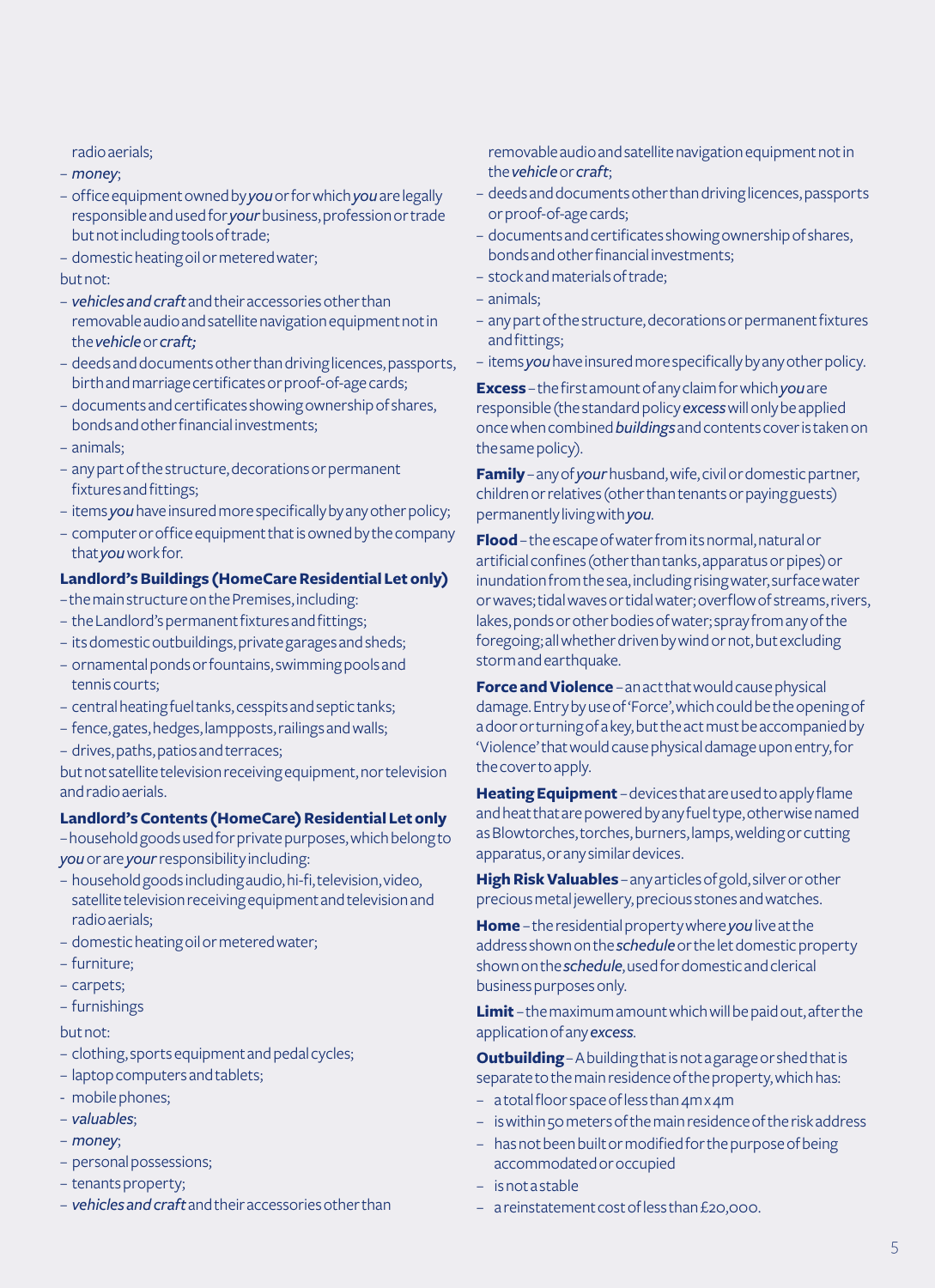## Definitions (cont.)

**Market Value** – the cost to purchase the same or equivalent property as new from a competitive retail source; including the value of any unexpired and irrecoverable portion of guarantees or warranties applying to the original property.

If it is not possible to source the same or equivalent property as new: the estimated cost of equivalent or similar property in alternative markets for previously-owned property.

**Money** – cash, cheques, postal or *money* orders, postage stamps, savings stamps, savings certificates or bonds, travel tickets, luncheon vouchers, phone cards, mobile phone vouchers, reward vouchers or gift tokens, all held for personal or charitable purposes.

**Period of Insurance** – the period shown in *yourschedule* for which *you* have paid and *we* have accepted the premium.

**Personal Possessions** – clothes and items of a strictly personal nature likely to be worn, used or carried about the person, including *valuables*, belonging to or the legal responsibility of *you* or *yourfamily*.

**Preferred Suppliers** – *our* network of contractors, repairers and product suppliers dedicated to providing claim solutions.

**Premises** – the part of the property at the address shown in the *schedule* belonging to *you* for which *you* are responsible:

- built of brick, stone or concrete and
- roofed with tiles or slates.

**Rebuilding Cost** – the rebuilding cost of *your home* is the amount it would cost to completely rebuild the property if it was destroyed beyond repair including the price of labour and materials (this is not the sale price or market value, but a different amount as the rebuilding cost may well be higher or lower than the sale price or market value of the property).

**Storm** – rainstorm, windstorm, hurricane, tornado, tempest, cyclone and typhoon including ensuing damage caused by water that backs up from a sewer or drain as a direct result thereof, but excluding flood and earthquake.

**Terrorism** –in the *United Kingdom* or in any other territory, terrorism shall follow the interpretation as set out in Part 1 of the Terrorism Act 2000 or as per any subsequent amendments thereto or successors thereof, which states:

- (1) in this Act, terrorism means the use or threat of action where –
	- a) the action falls within subsection (2);
	- b) the use or threat is designed to influence the government or an international governmental organisation or to intimidate the public or a section of the public, and;
- c) the use or threat is made for the purpose of advancing a political, religious or ideological cause.
- (2) Action falls within this subsection if it
	- a) involves serious violence against a person;
	- b) involves serious damage to property;
	- c) endangers a person's life, other than the person committing the action;
	- d) creates a serious risk to the health or safety of the public or a section of the public;
	- e) is designed to interfere with or seriously disrupt an electronic system.
- (3) The use or threat of action falling within subsection (2) which involves the use of firearms or explosives is terrorism whether or not subsection (1b).

**United Kingdom** – England, Scotland, Wales and Northern Ireland.

#### **Unoccupied**

– not permanently lived in by *you*, a tenant, or a person authorised by *you* or;

– without enough furniture for normal living purposes for more than 30 consecutive days (unless otherwise stated in the *endorsements*).

The term 'lived in' in this instance means that the property is being slept in for more than 1 consecutive night.

#### **Unoccupied (HomeCare Residential Let only)**

- not permanently lived in by *your* tenant or a person authorised by *you* or;
- without enough furniture for normal living purposes; for more than 30 consecutive days or outlined within the Policy Conditions.

The term 'lived in' in this instance means that the property is being slept in for more than 1 consecutive night.

**Valuables** – furs, pictures or other works of art, collections of stamps or coins.

**Vehicles and Craft** – any electrically- or mechanicallypowered vehicles (including motor cycles, childrens' motorcycles, childrens' motor cars, quad bikes, electric scooters, electric or powered pedal cycles, and childrens' quad bikes), caravans, trailers, watercraft including surfboards, land windsurfing vehicles, hovercraft, aircraft, all-terrain vehicles or quad bikes (but not domestic gardening equipment, batteryoperated golf trolleys or wheelchairs, battery-operated or pedestrian-operated models or toys).

**What is Covered** – the types of loss, damage, and liability for which *you* are entitled to claim under this insurance, subject to the exceptions set out in *What is Not Covered* and the General Exceptions and the General and Claims Conditions.

**What is Not Covered**– the types of loss, damage and liability for which *you* may not claim.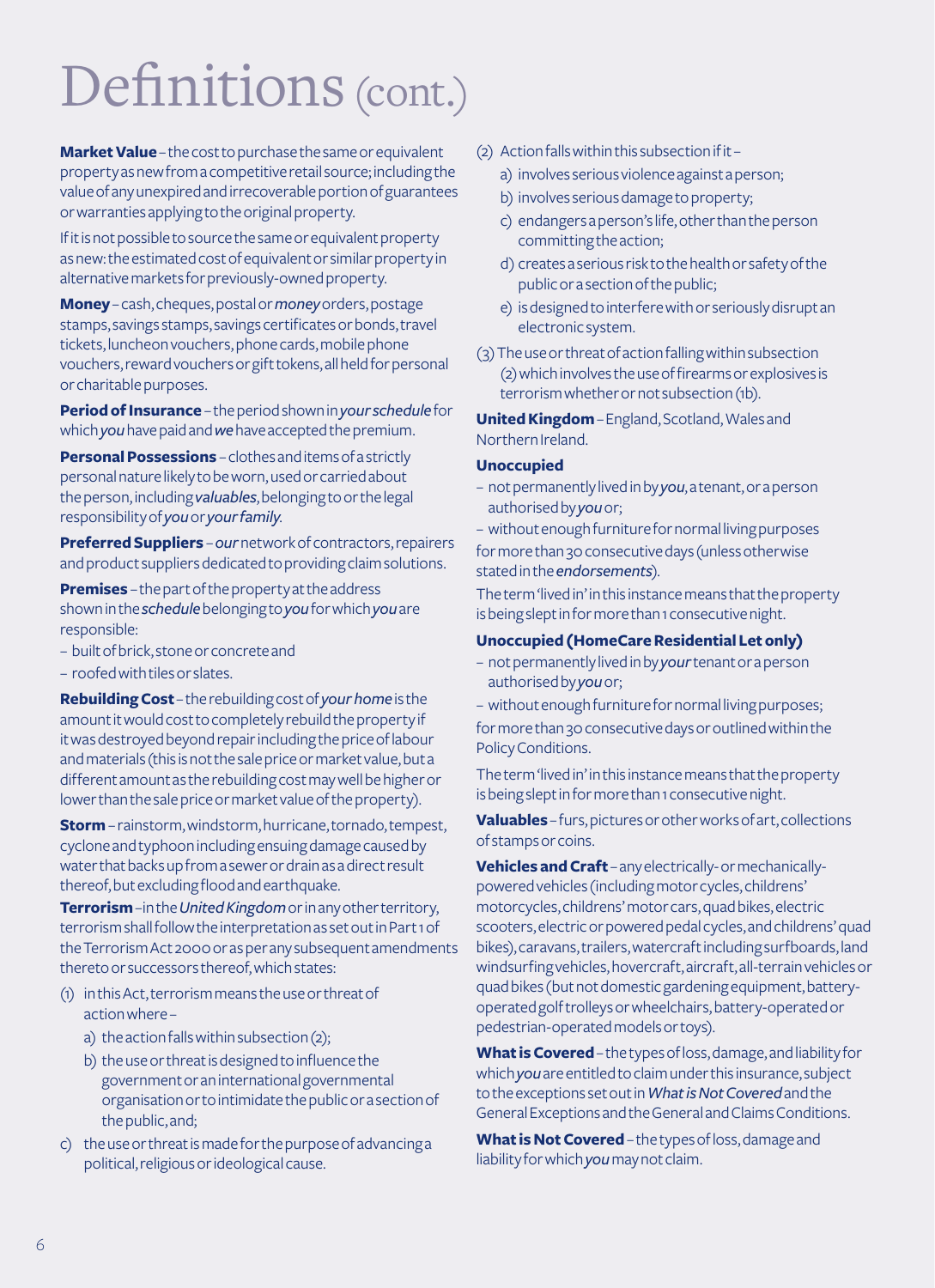## HomeCare Buildings Cover

This part of the policy sets out the cover *we* provide for the *buildings* unless the *schedule* states 'Not insured' or the *endorsements* state 'excluded'.

Every cover is subject to an *excess*, which is set out on the *schedule* , in this policy or the *endorsements*. Where cover is subject to a *limit*, the *limit* is set out in this policy or the *endorsements*, otherwise the maximum amount to be paid is the sum insured less any applicable *excess*.

| <b>What is Covered</b>                                                                                                                                                                                                                                                                                                                                                                                                                                                                                                                                                                                                                                                        | <b>What is Not Covered</b>                                                                                                                                                                                                                                                                                                                                                                                                                                                                                                                                                                                                                                           |
|-------------------------------------------------------------------------------------------------------------------------------------------------------------------------------------------------------------------------------------------------------------------------------------------------------------------------------------------------------------------------------------------------------------------------------------------------------------------------------------------------------------------------------------------------------------------------------------------------------------------------------------------------------------------------------|----------------------------------------------------------------------------------------------------------------------------------------------------------------------------------------------------------------------------------------------------------------------------------------------------------------------------------------------------------------------------------------------------------------------------------------------------------------------------------------------------------------------------------------------------------------------------------------------------------------------------------------------------------------------|
| Damage to the buildings caused by the following:                                                                                                                                                                                                                                                                                                                                                                                                                                                                                                                                                                                                                              |                                                                                                                                                                                                                                                                                                                                                                                                                                                                                                                                                                                                                                                                      |
| 1. Fire, lightning, explosion, earthquake or<br>smoke.                                                                                                                                                                                                                                                                                                                                                                                                                                                                                                                                                                                                                        | 1. Damage by smoke from air pollution, unless caused by flames.<br>Loss or damage by smoke that happens gradually.                                                                                                                                                                                                                                                                                                                                                                                                                                                                                                                                                   |
| 2. Storm or flood.                                                                                                                                                                                                                                                                                                                                                                                                                                                                                                                                                                                                                                                            | 2. Damage to fences, hedges or gates.<br>Damage caused by rising groundwater levels.<br>Damage caused by frost.<br>The first £250 of any damage caused to solar panels that are<br>fitted permanently to the roof of the main home in addition to<br>any other excess you are required to pay.                                                                                                                                                                                                                                                                                                                                                                       |
| 3. Theft or attempted theft.                                                                                                                                                                                                                                                                                                                                                                                                                                                                                                                                                                                                                                                  | 3. Damage when your home is lent, let or sub-let to anyone other<br>than your family, unless force and violence have been used to<br>get into or out of your home.<br>Loss or damage when your home is unoccupied.<br>Loss or damage if as a result of a Key safe being utilised to<br>obtain entry to the property which does not have an LPS1175<br>security rating of SR1 as a minimum and the access code has<br>only been provided to permanent residents of the property<br>or registered carer.                                                                                                                                                               |
| 4. Freezing of water in fixed water or fixed<br>heating systems. Water escaping from<br>washing machines, dishwashers, fixed water<br>or fixed heating systems. Domestic heating oil<br>escaping from a fixed heating system.<br>Trace and access: we will pay up to the amount<br>shown in the endorsements, after the policy<br>excess has been applied, for the cost of<br>removing then repairing or reinstating any part<br>of the buildings, or where specialist equipment<br>is used, including thermal imaging, when this is<br>necessary to find the source of a water leak from<br>any fixed water system or appliance which is<br>causing damage to the buildings. | 4. Damage to the appliance or system from which the water<br>or domestic heating oil escapes unless freezing causes the<br>damage.<br>Damage by water escaping which results in subsidence,<br>movement, settlement or shrinkage of any part of the<br>buildings or of the land belonging to your home.<br>Loss or damage when your home is unoccupied.<br>Damage caused by the failure, wear and tear or lack of<br>grouting or sealant.<br>Leakage of glycol or similar fluid from solar panels or<br>equivalent equipment.<br>Loss or damage caused by water overflowing from sinks, wash<br>basins, bidets, showers and baths as a result of taps being left on. |
| 5. Riot, civil commotion.                                                                                                                                                                                                                                                                                                                                                                                                                                                                                                                                                                                                                                                     | Loss or damage when your home is unoccupied. Damage<br>when your home is lent, let or sub-let to anyone other than<br>your family unless force and violence have been used to get<br>into or out of your home.                                                                                                                                                                                                                                                                                                                                                                                                                                                       |
| 6. Malicious acts or vandalism.                                                                                                                                                                                                                                                                                                                                                                                                                                                                                                                                                                                                                                               | 6. Damage when your home is lent, let or sub-let to anyone other<br>than your family unless force and violence have been used to get<br>into or out of your home.<br>Loss or damage when your home is unoccupied.                                                                                                                                                                                                                                                                                                                                                                                                                                                    |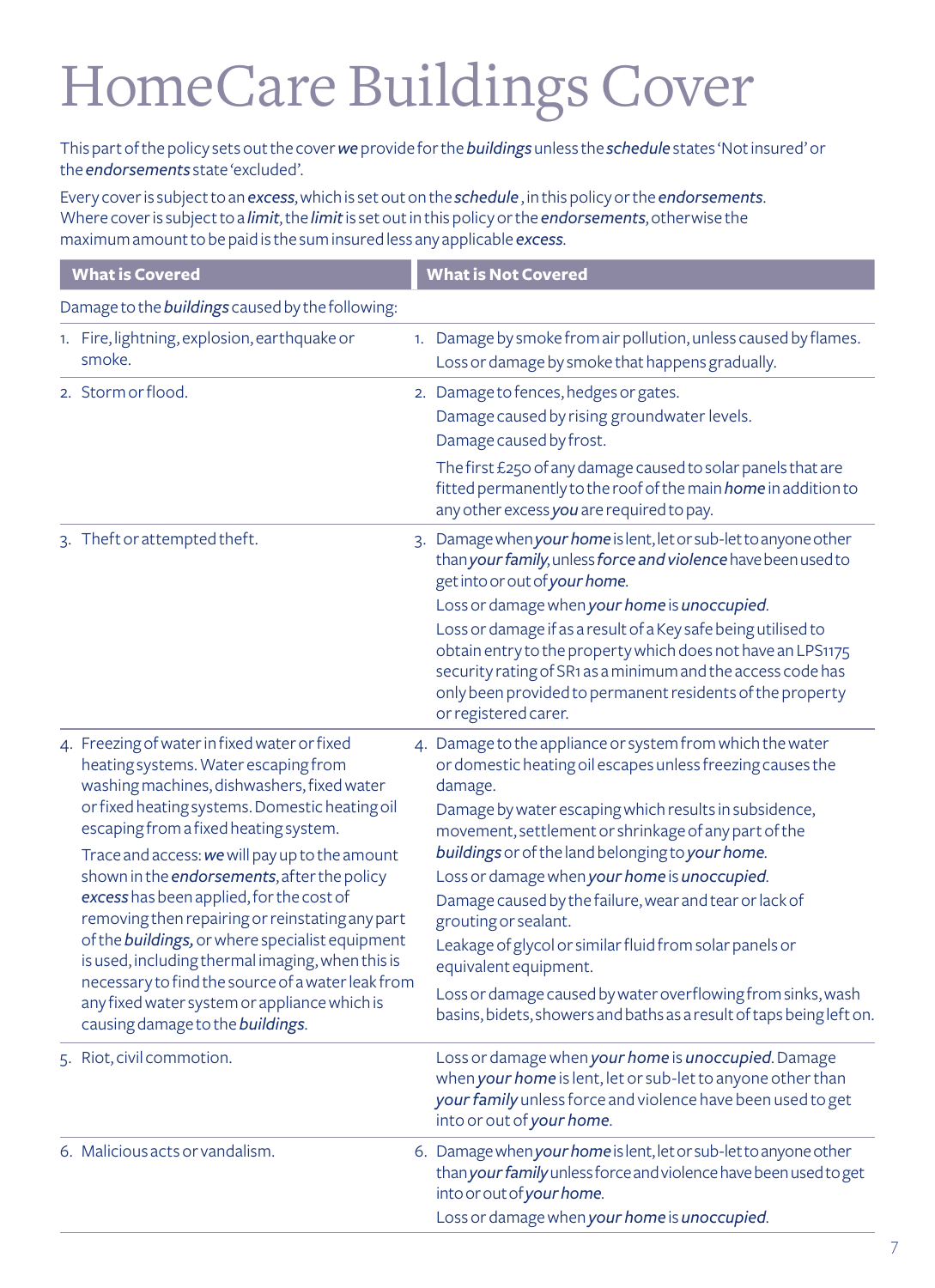| <b>What is Covered</b> |                                                                                                                                                                                                                                                                        |     | <b>What is Not Covered</b>                                                                                                                                                                                                                                                                                                                                                                                                                                                                                                                                                                                                                                                                                                                                          |
|------------------------|------------------------------------------------------------------------------------------------------------------------------------------------------------------------------------------------------------------------------------------------------------------------|-----|---------------------------------------------------------------------------------------------------------------------------------------------------------------------------------------------------------------------------------------------------------------------------------------------------------------------------------------------------------------------------------------------------------------------------------------------------------------------------------------------------------------------------------------------------------------------------------------------------------------------------------------------------------------------------------------------------------------------------------------------------------------------|
| 7.                     | Subsidence or heave of the site on<br>which the buildings stand or of land<br>belonging to your home, or landslip.                                                                                                                                                     | 7.  | We will not pay the first £1,000 of any loss or damage.<br>Damage to patios, paved terraces, footpaths, tennis courts,<br>swimming pools, garden ponds, statues and fountains permanently<br>fixed into the ground, drives, walls, fences, hedges and gates unless<br>the main house is damaged by the same cause and at the same time.<br>Damage to solid floors or damage caused by solid floors moving,<br>unless the foundations of the outside walls of the buildings are<br>damaged by the same cause and at the same time.<br>Damage caused by structures bedding down or settlement,<br>shrinkage or expansion.<br>Damage caused by the coast or a riverbank being worn away.<br>Damage caused by or from demolition, alteration or repair to<br>your home. |
|                        | 8. Falling trees or branches.                                                                                                                                                                                                                                          |     | 8. Damage to fences, hedges or gates.<br>Damage caused during tree felling, lopping or topping.<br>The cost of removal if the fallen tree has not damaged your home.<br>The cost of removal of parts of the tree that are still in the ground.                                                                                                                                                                                                                                                                                                                                                                                                                                                                                                                      |
|                        | 9. Breakage or collapse of aerials or<br>satellite receiving equipment, their<br>fittings or masts.                                                                                                                                                                    |     | 9. The items causing the damage.                                                                                                                                                                                                                                                                                                                                                                                                                                                                                                                                                                                                                                                                                                                                    |
|                        | 10. Impact involving:<br>(a) vehicles, aircraft or anything<br>dropped from them;<br>(b) animals.                                                                                                                                                                      | 10. | (b) Loss or damage caused by domestic pets (unless included by<br>the endorsements applying to this policy).                                                                                                                                                                                                                                                                                                                                                                                                                                                                                                                                                                                                                                                        |
|                        | 11. Weight of snow.                                                                                                                                                                                                                                                    |     | 11. Damage to domestic outbuildings, private garages and sheds<br>unless they are built of brick or stone and have a slate or tiled roof.<br>Damage to fences, hedges or gates.                                                                                                                                                                                                                                                                                                                                                                                                                                                                                                                                                                                     |
|                        | 12. Emergency Access.<br>The cost of loss or damage to the building<br>caused by the fire brigade, police or<br>ambulance service including any person<br>acting under their control making a<br>forced entry because of an emergency<br>involving you or your family. |     | 12. Any amount above the limit of £1,000 after the excess has applied.<br>Any cost incurred following damage caused by the police in<br>the course of criminal investigation.                                                                                                                                                                                                                                                                                                                                                                                                                                                                                                                                                                                       |
|                        | 13. Replacement of Locks and Keys.<br>The cost of replacing locks and keys to<br>any external door following the theft of<br>keys to the home.                                                                                                                         |     | 13. Locks and keys to any domestic outbuildings, private garages<br>and sheds.<br>Any amount above the limit shown in the endorsements after<br>the excess has applied.                                                                                                                                                                                                                                                                                                                                                                                                                                                                                                                                                                                             |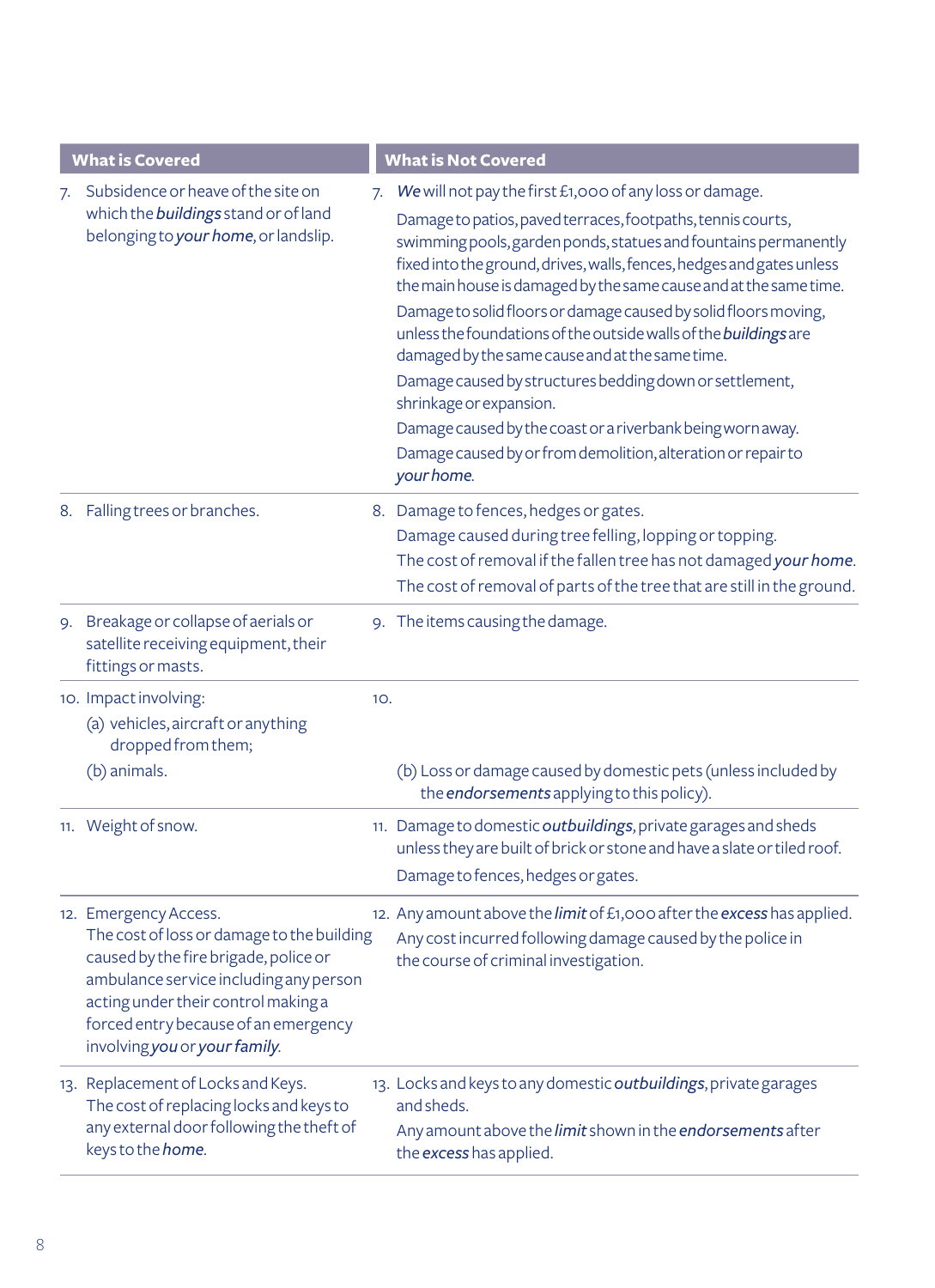| <b>What is Covered</b>                                                                                                                                                                                                                                                                                                                                                                                                                                                                                                                                                                                                                                                                                                                                                              | <b>What is Not Covered</b>                                                                                                                                                                                                                                                                                                                                                                                                                                                                                                                                                                                                                             |  |  |  |
|-------------------------------------------------------------------------------------------------------------------------------------------------------------------------------------------------------------------------------------------------------------------------------------------------------------------------------------------------------------------------------------------------------------------------------------------------------------------------------------------------------------------------------------------------------------------------------------------------------------------------------------------------------------------------------------------------------------------------------------------------------------------------------------|--------------------------------------------------------------------------------------------------------------------------------------------------------------------------------------------------------------------------------------------------------------------------------------------------------------------------------------------------------------------------------------------------------------------------------------------------------------------------------------------------------------------------------------------------------------------------------------------------------------------------------------------------------|--|--|--|
| 14. Accidental breakage of drains and pipes<br>and accidental damage to cables and<br>underground tanks which are used to provide<br>services to or from your home and for which<br>your family is legally responsible.                                                                                                                                                                                                                                                                                                                                                                                                                                                                                                                                                             | 14. Damage by gradual deterioration which has caused<br>an installation to reach the end of its serviceable life.<br>Loss or damage when your home is unoccupied.                                                                                                                                                                                                                                                                                                                                                                                                                                                                                      |  |  |  |
| If following a blockage, normal methods of<br>releasing a blockage between the main sewer and<br>your home are unsuccessful, we will pay the cost of<br>breaking into and repairing the pipe.                                                                                                                                                                                                                                                                                                                                                                                                                                                                                                                                                                                       | Damage by water escaping which results in<br>subsidence, movement, settlement or shrinkage<br>of any part of the buildings or of the land<br>belonging to your home.<br>Damage by any cause listed elsewhere in the Home<br>Buildings Cover and which is excluded specifically<br>under that cause.<br>Damage caused by the coast or a riverbank being<br>worn away.<br>Damage caused by or from demolition, alteration or<br>repair of your home.<br>Damage caused by or from poor or faulty design,<br>installation, workmanship or materials.<br>Damage caused by sulphate reacting with any<br>materials from which the buildings are constructed. |  |  |  |
| 15. Accidental breakage of glass, ceramic hobs or<br>sanitary ware fixed to and forming part of your<br>home. Unless excluded by endorsement on your<br>policy schedule.                                                                                                                                                                                                                                                                                                                                                                                                                                                                                                                                                                                                            | 15. The replacement cost of any other part of the item.<br>Damage to tiles.<br>Loss or damage when your home is unoccupied.                                                                                                                                                                                                                                                                                                                                                                                                                                                                                                                            |  |  |  |
| 16. Removal of Nests. We will pay for the costs with<br>our agreement in respect of removing bees, wasps<br>and hornet nests from the <i>home</i> .                                                                                                                                                                                                                                                                                                                                                                                                                                                                                                                                                                                                                                 | 16. Any amount above the limit of £250 after the<br>excess has been applied.                                                                                                                                                                                                                                                                                                                                                                                                                                                                                                                                                                           |  |  |  |
| 17. Professional fees and clearance costs.<br>Fees up to £50,000 or 10% of the reinstatement<br>costs, sum insured or cost of claim (whichever is<br>the lower), and related costs incurred in repairing<br>or replacing damaged parts of the buildings,<br>provided the damage is covered under your policy<br>and subject to our prior written agreement.<br>We will pay for:<br>- architects, engineers, surveyors and legal fees;<br>- the cost of removing debris, demolition, shoring<br>up or propping up and taking away any damaged<br>parts of the buildings;<br>- the cost of meeting current building<br>regulations, local authority or other statutory<br>requirements or conditions provided that the<br>damaged parts of the buildings are repaired<br>or replaced. | 17. Any fees and costs you have to pay for preparing or<br>furthering any claim.<br>Fees and related costs incurred in meeting any<br>building regulations, local authority or other<br>statutory requirements or conditions if you were<br>made aware of the need to meet them before the<br>damage happened or these or any other fees or<br>related costs apply to any undamaged parts of<br>the buildings.<br>In respect of removing debris, demolition,<br>shoring up or propping up and taking away any<br>damaged parts of the buildings, any amount<br>above the <i>limit</i> shown.                                                           |  |  |  |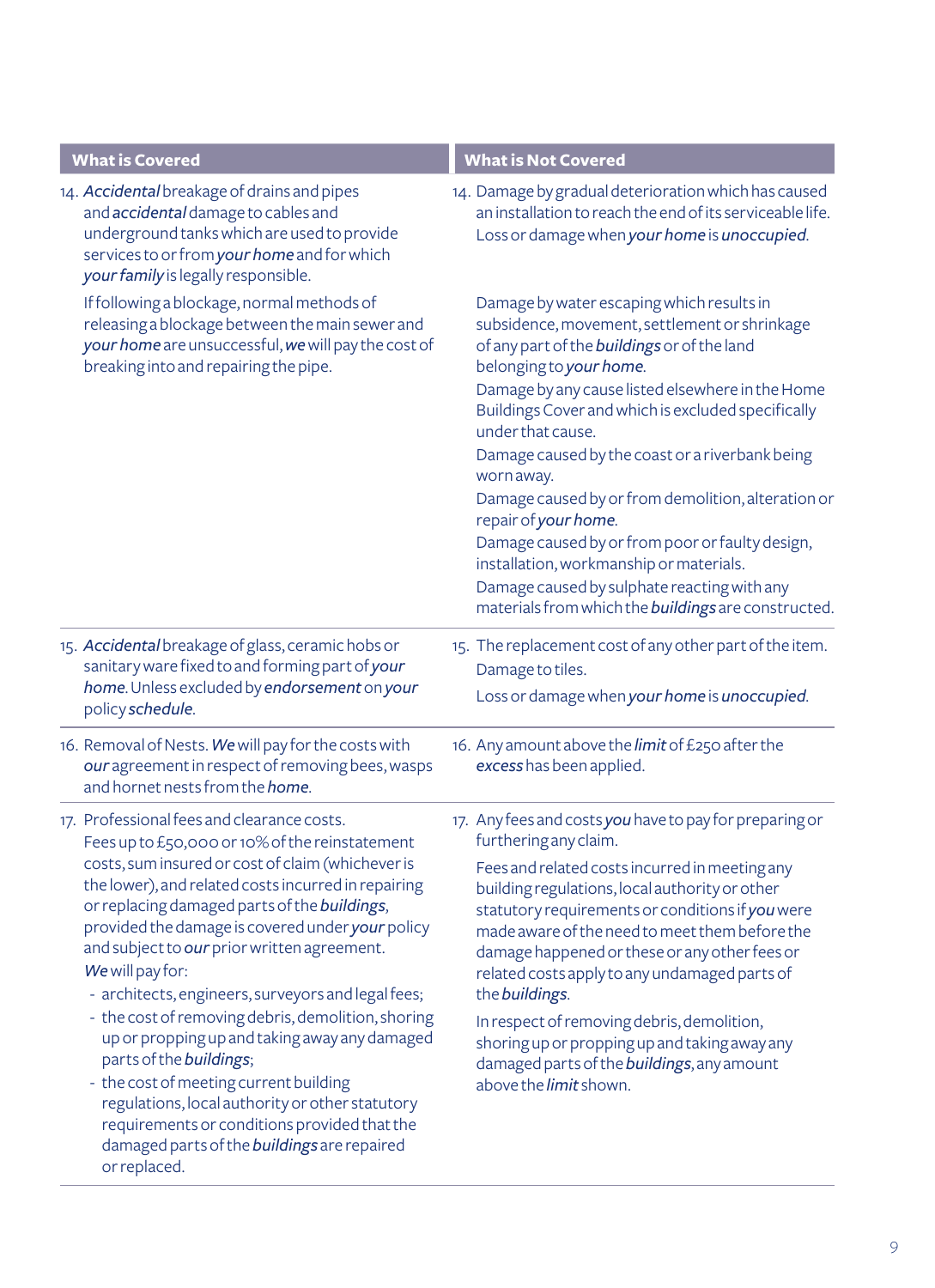| <b>What is Covered</b>                                                                                                                                                                                                                                                                                                                                                  | <b>What is Not Covered</b>                                                                                                                                                                                                                                                                                                                               |  |  |
|-------------------------------------------------------------------------------------------------------------------------------------------------------------------------------------------------------------------------------------------------------------------------------------------------------------------------------------------------------------------------|----------------------------------------------------------------------------------------------------------------------------------------------------------------------------------------------------------------------------------------------------------------------------------------------------------------------------------------------------------|--|--|
| Cover while you are selling your home.<br>18.<br>If between the date you exchange contracts<br>and the date you complete the sale, the<br>buildings are damaged by anything insured<br>under causes 1-10, 14 and 15 above (and 20<br>below if included) of this Cover, the buyer shall<br>be entitled to the benefit of this Cover once<br>the sale has been completed. | 18. This Cover does not apply if insurance of the buildings of<br>your home has been arranged by or for the buyer.<br>Damage by any cause listed elsewhere in the Home<br>Buildings Cover and which is excluded specifically under<br>that cause.<br>We will not pay the first $£1,000$ of any loss or damage.                                           |  |  |
| If your home is uninhabitable as a result of<br>19.<br>insured damage to the <i>buildings</i> caused by 1-15<br>above (and 20 below if included), we will pay up<br>to the amount shown in the endorsements for:<br>- the reasonable additional cost of similar<br>short-term accommodation for you and your<br>family and also for any pets living with you.           | 19. Any costs your family would have to pay once your<br>home becomes habitable again.<br>Any costs you agree to pay without our prior<br>written permission.<br>The cost of alternative accommodation for anyone<br>who is not a member of your family.<br>Any amount above the limit shown in the endorsements.<br>Any cost covered by another policy. |  |  |

If the *schedule* states "*Accidental* damage included", the following additional cover is provided for the *buildings*:

| 20. Accidental damage to the buildings. | 20. The costs of maintenance or normal decoration.<br>Damage caused by wear and tear, depreciation, rot, fungus,<br>mildew, insects, vermin, damp, rust, corrosion, atmospheric<br>or climate conditions, frost, scratching or denting.<br>Damage caused by domestic pets.<br>Loss or damage when your home is unoccupied,<br>Damage caused by rising groundwater levels.<br>Damage by or from subsidence, heave, landslide, movement,<br>settlement or shrinkage of any part of the buildings or of any<br>land belonging to your home.<br>Damage by any cause listed elsewhere in the Home Buildings<br>Cover and which is excluded specifically under that cause.<br>Damage caused by the coast or a riverbank being<br>worn away.<br>Damaged caused by or from demolition, alteration, latent<br>defect, faulty designed materials or workmanship or repair<br>(including during working upon) to your home.<br>Loss or damage resulting from electrical, electronic or<br>mechanical fault of breakdown.<br>The first £250 of any damage caused to solar panels that are |
|-----------------------------------------|-------------------------------------------------------------------------------------------------------------------------------------------------------------------------------------------------------------------------------------------------------------------------------------------------------------------------------------------------------------------------------------------------------------------------------------------------------------------------------------------------------------------------------------------------------------------------------------------------------------------------------------------------------------------------------------------------------------------------------------------------------------------------------------------------------------------------------------------------------------------------------------------------------------------------------------------------------------------------------------------------------------------------------------------------------------------------------|
|                                         | fitted permanently to the roof of the main home in addition<br>to any other excess you are required to pay.                                                                                                                                                                                                                                                                                                                                                                                                                                                                                                                                                                                                                                                                                                                                                                                                                                                                                                                                                                   |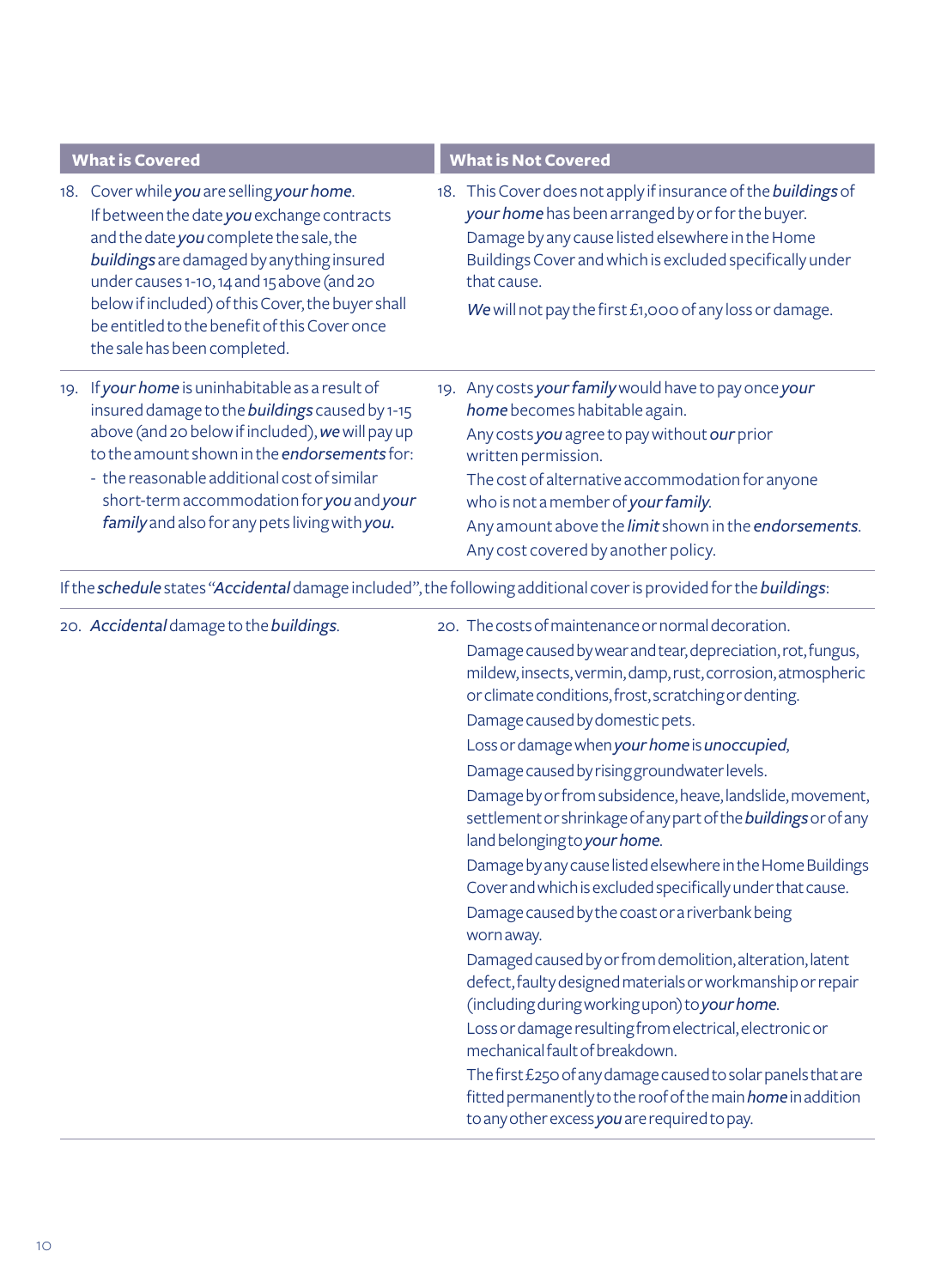## Legal Liability

As well as insuring the *buildings*, *we* provide the following cover:

| <b>What is Covered</b>                                                                                                                                                                                          | <b>What is Not Covered</b>                                                                                                                                                                                             |
|-----------------------------------------------------------------------------------------------------------------------------------------------------------------------------------------------------------------|------------------------------------------------------------------------------------------------------------------------------------------------------------------------------------------------------------------------|
| The legal liability of you or your family as<br>21.<br>owner of your home, to pay damages and<br>costs to others which arise from any single<br>event occurring during the insurance<br>period which result in: | Anything owned by or the legal responsibility of you or<br>21.<br>your family.<br>Injury, death, disease or illness to or of you or your family<br>(other than your domestic employees who normally live<br>with you). |
| - accidental death, disease, illness or<br>accidental physical injury to anyone;<br>accidental damage to physical property.<br>$\sim$                                                                           | Liability arising from any employment, trade, profession or<br>business of you or your family.                                                                                                                         |
| The most we will pay for any claim (or<br>claims) arising from one cause, including<br>legal costs and expenses agreed by us is<br>£2,000,000.                                                                  | Liability accepted by you or your family under any agreement,<br>unless the liability would exist without the agreement.<br>Liability covered by any other policy.                                                     |

Liability for injury or damage resulting from land or *buildings* nearly always attaches to the occupier, rather than the owner. If *you* are the owner and occupier, insurance against *your* liability as occupier is not provided by the Home Buildings Cover of this policy and *you* should ensure *you* have a *contents* insurance which provides *you* with the occupier's liability insurance *you* require.

22. Legal liabilities which result from the ownership of any private residence previously occupied by *you* and insured by *us* and which arise because of Section 3 of the Defective Premises Act 1972 or Section 5 of the Defective Premises (Northern Ireland) Order 1975, as long as *you* do not have this cover under another policy.

The most *we* will pay for any claim (or claims) arising from one cause, including legal costs and expenses agreed by *us* is £2,000,000.

22. Any private residence previously owned and occupied by *you* in which *you* still hold legal title or have an interest.

Any incident which happens more than 7 years after the last day of the last insurance period in respect of any private residence previously insured by *us* and owned and occupied by *you*.

Anything owned by or the legal responsibility of *you* or *yourfamily*.

Injury, death, disease or illness to or of *you* or *yourfamily* (other than *your* domestic employees who normally live with *you*).

Liability arising from any employment, trade, profession or business of *you* or *yourfamily*.

Liability accepted by *you* or *yourfamily* under any agreement, unless the liability would exist without the agreement. Liability covered by any other policy.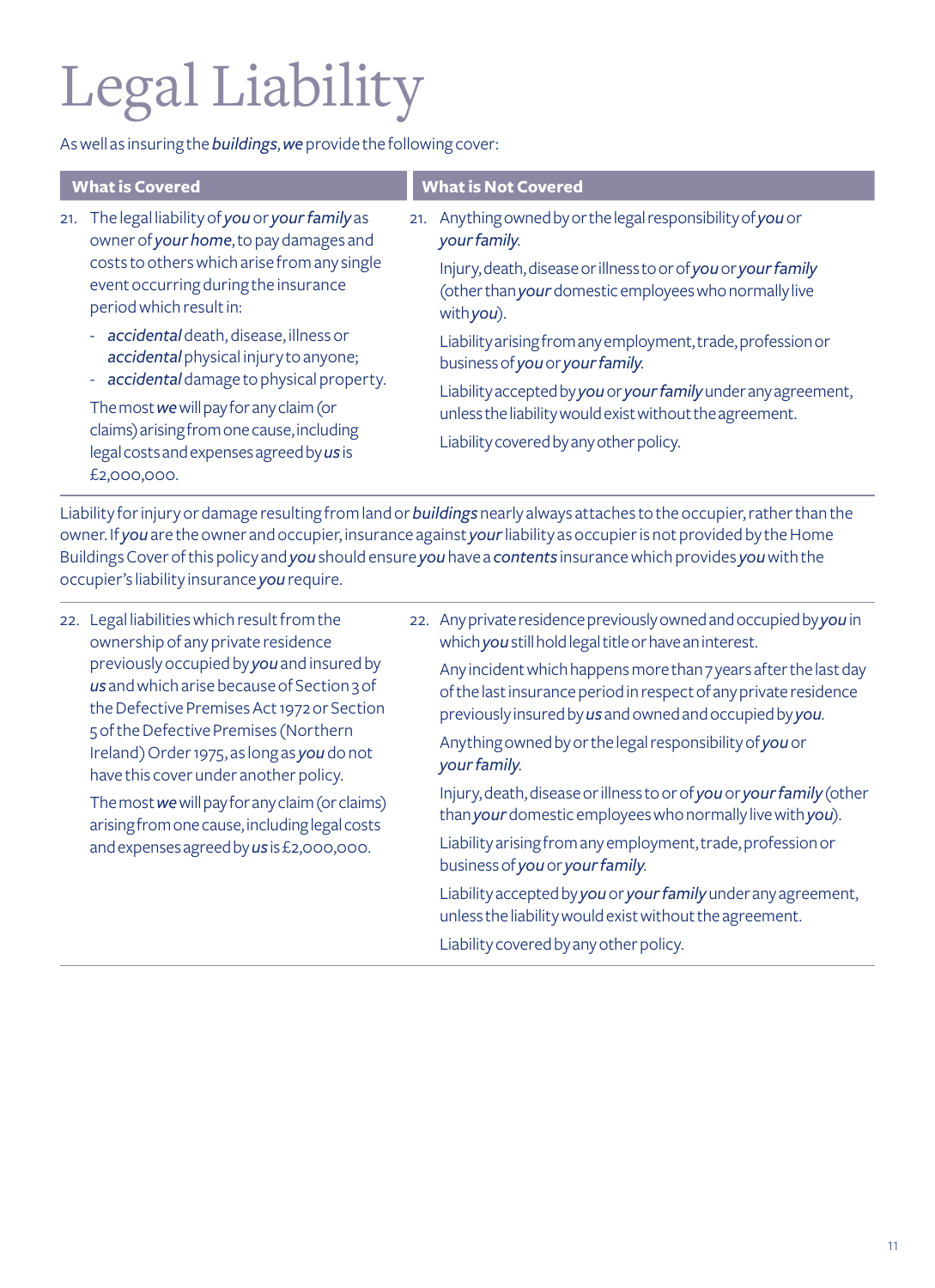## Landlord's Buildings Cover

This section of the policy sets out the cover *we* provide for the Landlord's Residential Let buildings cover when selected, unless the *schedule* states 'Not Insured' or the *endorsements* state 'excluded'. Every cover is subject to an *excess*, which is set out on the *schedule* , in this policy or the *endorsements*. Where cover is subject to a *limit*, the *limit* is set out in this policy or the *endorsements*: otherwise the maximum amount to be paid is the sum insured less any applicable *excess*.

| <b>What is Covered</b>                                                                                                                                                                                                                                                                                                                                                                                                                                                                                                                                                                                  |    | <b>What is Not Covered</b>                                                                                                                                                                                                                                                                                                                                                                                                                                                                                                                                                                                                                                                                 |  |  |  |  |  |
|---------------------------------------------------------------------------------------------------------------------------------------------------------------------------------------------------------------------------------------------------------------------------------------------------------------------------------------------------------------------------------------------------------------------------------------------------------------------------------------------------------------------------------------------------------------------------------------------------------|----|--------------------------------------------------------------------------------------------------------------------------------------------------------------------------------------------------------------------------------------------------------------------------------------------------------------------------------------------------------------------------------------------------------------------------------------------------------------------------------------------------------------------------------------------------------------------------------------------------------------------------------------------------------------------------------------------|--|--|--|--|--|
| Damage to the buildings caused by following:                                                                                                                                                                                                                                                                                                                                                                                                                                                                                                                                                            |    |                                                                                                                                                                                                                                                                                                                                                                                                                                                                                                                                                                                                                                                                                            |  |  |  |  |  |
| 1. Fire, lightning, explosion, earthquake or<br>smoke.                                                                                                                                                                                                                                                                                                                                                                                                                                                                                                                                                  | 1. | Damage by smoke from air pollution, unless caused by flames.<br>Loss or damage by smoke that happens gradually.                                                                                                                                                                                                                                                                                                                                                                                                                                                                                                                                                                            |  |  |  |  |  |
| 2. Storm or flood.                                                                                                                                                                                                                                                                                                                                                                                                                                                                                                                                                                                      |    | 2. Damage to fences, hedges or gates.<br>Damage caused by rising groundwater levels.<br>Damage caused by frost.<br>The first £250 of any damage caused to solar panels that are fitted<br>permanently to the roof of the main home in addition to any other<br>excess you are required to pay.                                                                                                                                                                                                                                                                                                                                                                                             |  |  |  |  |  |
| 3. Theft or attempted theft.                                                                                                                                                                                                                                                                                                                                                                                                                                                                                                                                                                            |    | 3. Damage when your home is lent, let or sub-let to anyone other than<br>your family, unless force and violence have been used to get into or<br>out of your home.<br>Up to the amount shown in the endorsements after the excess of<br>£250 has applied, for loss or damage occasioned by the tenant or<br>others lawfully on, in or about your home.<br>Loss or damage when your home is unoccupied.<br>Loss or damage if as a result of a Key safe being utilised to<br>obtain entry to the property which does not have an LPS1175<br>security rating of SR1 as a minimum and the access code has<br>only been provided to permanent residents of the property or<br>registered carer. |  |  |  |  |  |
| 4. Freezing of water in fixed water or fixed<br>heating systems. Water escaping from<br>washing machines, dishwashers, fixed water<br>or fixed heating systems. Domestic heating oil<br>escaping from a fixed heating system.<br>Trace and access: we will pay up to the<br>amount shown in the endorsements,<br>after the policy excess has been applied,<br>for the cost of removing then repairing or<br>reinstating any part of the buildings when<br>this is necessary to find the source of a water<br>leak from any fixed water system or appliance<br>which is causing damage to the buildings. |    | 4. Damage to the appliance or system from which the water or<br>domestic heating oil escapes unless freezing causes the damage.<br>Damage by water escaping which results in subsidence, movement,<br>settlement or shrinkage of any part of the buildings or of the land<br>belonging to your home.<br>Loss or damage when your home is unoccupied.<br>Leak of glycol or similar fluid from solar panels or<br>equivalent equipment.<br>Damage caused by the failure, wear and tear or lack of<br>grouting or sealant.<br>Loss or damage caused by water overflowing from sinks, wash<br>basins, bidets, showers and baths as a result of taps being left on.                             |  |  |  |  |  |
| 5. Riot, civil commotion.                                                                                                                                                                                                                                                                                                                                                                                                                                                                                                                                                                               |    | Loss or damage when your home is unoccupied.<br>Damage when your home is lent, let or sub-let to anyone other<br>than your family unless force and violence have been used to get<br>into or out of your home.<br>Up to the amount shown in the endorsements after the excess of<br>£250 has applied, for loss or damage occasioned by the tenant or<br>others lawfully on, in or about your home.                                                                                                                                                                                                                                                                                         |  |  |  |  |  |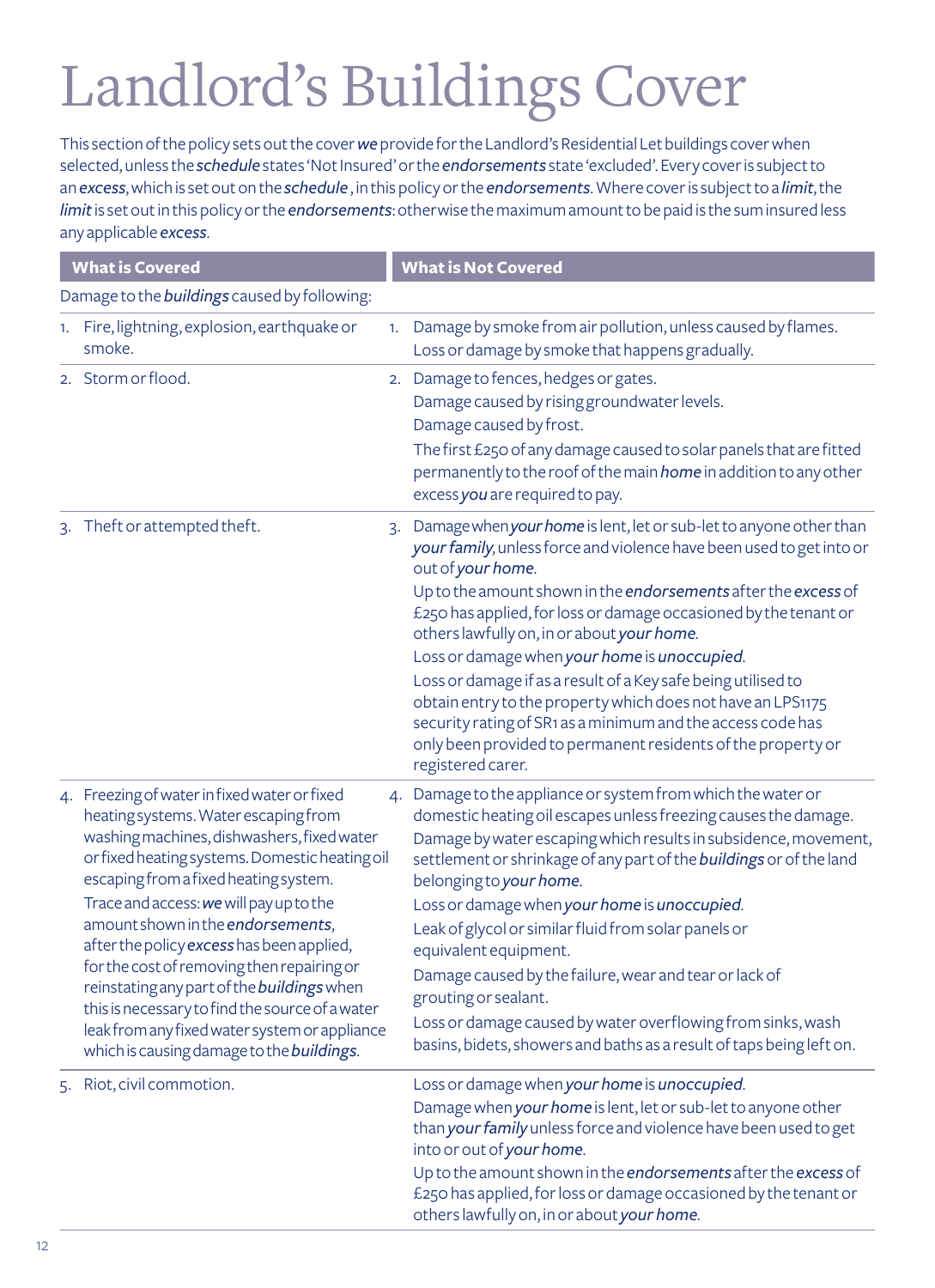| <b>What is Covered</b> |                                                                                                                    |     | <b>What is Not Covered</b>                                                                                                                                                                                                                                                                                                                                                                                                                                                                                                                                                                                                                                                                                    |
|------------------------|--------------------------------------------------------------------------------------------------------------------|-----|---------------------------------------------------------------------------------------------------------------------------------------------------------------------------------------------------------------------------------------------------------------------------------------------------------------------------------------------------------------------------------------------------------------------------------------------------------------------------------------------------------------------------------------------------------------------------------------------------------------------------------------------------------------------------------------------------------------|
| 6.                     | Malicious acts or vandalism.                                                                                       | 6.  | Damage when your home is lent, let or sub-let to anyone<br>other than your family unless force and violence have been<br>used to get into or out of your home.<br>Up to the amount shown in the endorsements after the<br>excess of £250 has applied, for loss or damage occasioned by<br>the tenant or others lawfully on, in or about your home.<br>Loss or damage when your home is unoccupied.                                                                                                                                                                                                                                                                                                            |
| 7.                     | Subsidence or heave of the site on which<br>the buildings stand or of land belonging<br>to your home, or landslip. | 7.  | Damage to patios, paved terraces, footpaths, tennis<br>courts, swimming pools, garden ponds, statues and<br>fountains permanently fixed into the ground, drives,<br>walls, fences, hedges and gates unless the main house is<br>damaged by the same cause and at the same time.<br>Damage to solid floors or damage caused by solid floors<br>moving unless the foundations of the outside walls of<br>the buildings are damaged by the same cause and at the<br>same time.<br>Damage caused by structures bedding down or settlement,<br>shrinkage or expansion.<br>Damage caused by the coast or a riverbank being worn away.<br>Damage caused by or from demolition, alteration or repair<br>to your home. |
| 8.                     | Falling trees or branches.                                                                                         | 8.  | Damage to fences, hedges or gates.<br>Damage caused during tree felling, lopping or topping.<br>The cost of removal if the fallen tree has not damaged<br>your home.<br>The cost of removal of parts of the tree that are still in<br>the ground.                                                                                                                                                                                                                                                                                                                                                                                                                                                             |
| 9.                     | Breakage or collapse of aerials or<br>satellite receiving equipment, their<br>fittings or masts.                   | 9.  | The item causing the damage.                                                                                                                                                                                                                                                                                                                                                                                                                                                                                                                                                                                                                                                                                  |
|                        | 10. Impact involving:<br>(a) vehicles, aircraft or anything<br>dropped from them;                                  | 10. |                                                                                                                                                                                                                                                                                                                                                                                                                                                                                                                                                                                                                                                                                                               |
|                        | (b) animals.                                                                                                       |     | (b) Loss or damage caused by domestic pets.                                                                                                                                                                                                                                                                                                                                                                                                                                                                                                                                                                                                                                                                   |
| 11.                    | Weight of snow.                                                                                                    | 11. | Damage to domestic outbuildings, private garages<br>and sheds unless they are built of brick and stone and have a<br>slate or tiled roof.<br>Damage to fences, hedges or gates.                                                                                                                                                                                                                                                                                                                                                                                                                                                                                                                               |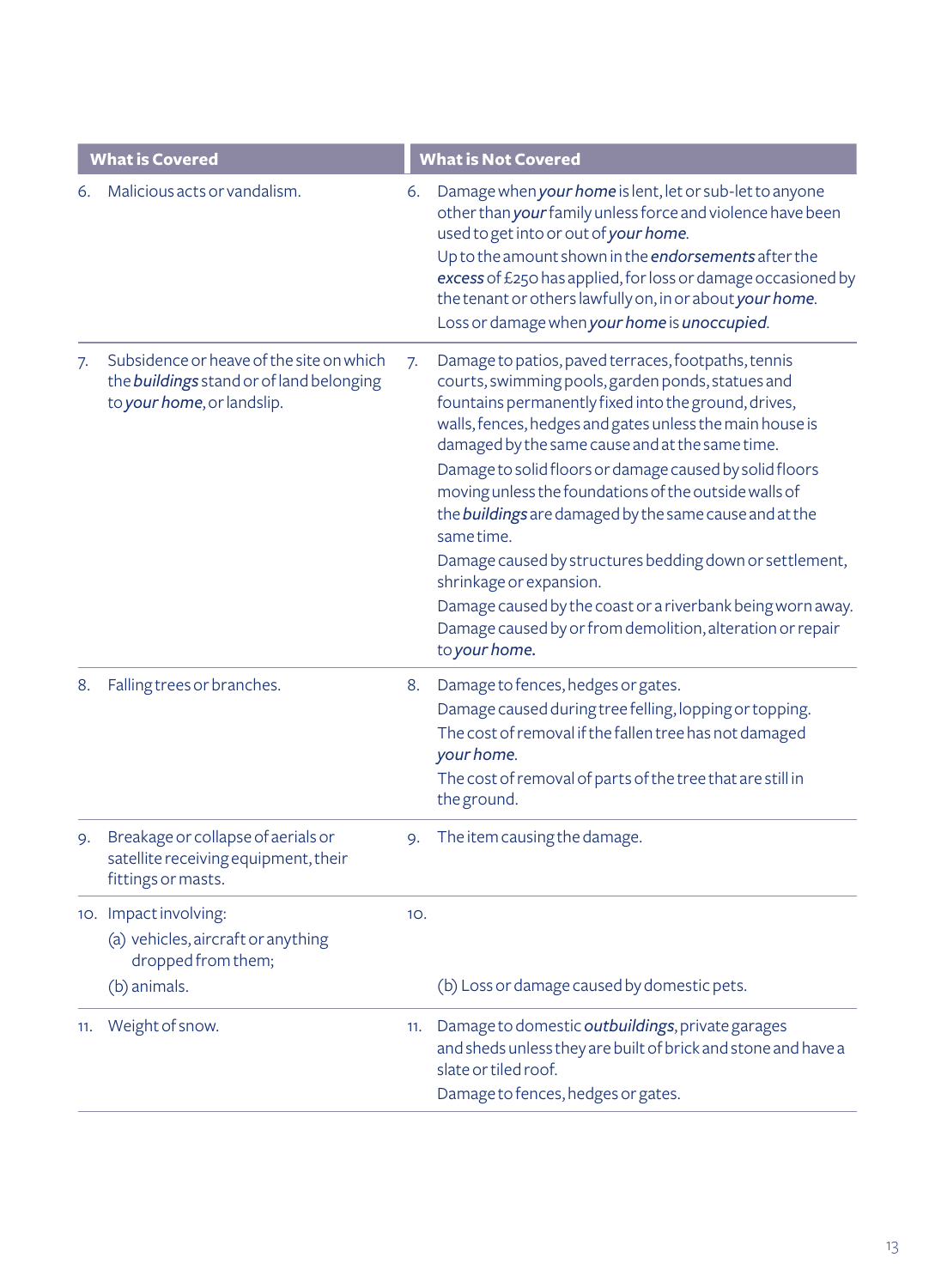| <b>What is Covered</b>                                                                                                                                                                                                                                                                                                                                                                                                   | <b>What is Not Covered</b>                                                                                                                                                                                                                                                                                                                                                                                                                                                                                                                                                                                                                                                                                                                                                                                                  |
|--------------------------------------------------------------------------------------------------------------------------------------------------------------------------------------------------------------------------------------------------------------------------------------------------------------------------------------------------------------------------------------------------------------------------|-----------------------------------------------------------------------------------------------------------------------------------------------------------------------------------------------------------------------------------------------------------------------------------------------------------------------------------------------------------------------------------------------------------------------------------------------------------------------------------------------------------------------------------------------------------------------------------------------------------------------------------------------------------------------------------------------------------------------------------------------------------------------------------------------------------------------------|
| 12. Emergency Access.<br>The cost of loss or damage to the building caused<br>by the fire brigade, police or ambulance service<br>including any person acting under their control<br>making a forced entry because of an emergency<br>involving you or your family.                                                                                                                                                      | 12. Any amount above the limit of £1,000 after the excess<br>has applied.<br>Any cost incurred following damage caused by the<br>police in the course of criminal investigation.                                                                                                                                                                                                                                                                                                                                                                                                                                                                                                                                                                                                                                            |
| 13. Replacement of Locks and Keys.<br>The cost of replacing locks and keys to any external<br>door following the theft of your or the tenants<br>keys to the premises.                                                                                                                                                                                                                                                   | 13. Any amount above the limit shown in the<br>endorsements after the excess has applied.<br>Locks and keys to any outbuildings, private garages<br>and sheds.                                                                                                                                                                                                                                                                                                                                                                                                                                                                                                                                                                                                                                                              |
| In addition you are covered for the following:                                                                                                                                                                                                                                                                                                                                                                           |                                                                                                                                                                                                                                                                                                                                                                                                                                                                                                                                                                                                                                                                                                                                                                                                                             |
| 14. Accidental breakage of drains and pipes and<br>accidental damage to cables and underground<br>tanks which are used to provide services to or from<br>your home and for which your family is legally<br>responsible.<br>If following a blockage, normal methods of<br>releasing a blockage between the main sewer and<br>your home are unsuccessful, we will pay the cost of<br>breaking into and repairing the pipe. | 14. Damage by gradual deterioration which has caused an<br>installation to reach the end of its serviceable life.<br>Damage by water escaping which results in<br>subsidence, movement, settlement or shrinkage of<br>any part of the buildings or of the land belonging to<br>your home.<br>Damage by any cause listed elsewhere in the Home<br>Buildings Cover and which is excluded specifically<br>under that cause.<br>Damage caused by the coast or a riverbank being<br>worn away.<br>Damage caused by or from demolition, alteration or<br>repair of your home.<br>Damage caused by or from poor or faulty<br>design, installation, workmanship or materials.<br>Damage caused by sulphate reacting with any<br>materials from which the buildings are constructed.<br>Loss or damage when your home is unoccupied. |
| 15. Accidental breakage of glass, ceramic hobs<br>or sanitary ware fixed to and forming part<br>of your home.                                                                                                                                                                                                                                                                                                            | 15. The replacement cost of any other part of the item.<br>Damage to tiles.<br>Loss or damage when your home is unoccupied.                                                                                                                                                                                                                                                                                                                                                                                                                                                                                                                                                                                                                                                                                                 |
| 16. Removal of Nests.<br>We will pay the costs with our agreement in<br>respect of removing bees, wasps and hornet nests<br>from the <i>home</i> .                                                                                                                                                                                                                                                                       | 16. Any amount above the limit of £250 after the excess has<br>been applied.                                                                                                                                                                                                                                                                                                                                                                                                                                                                                                                                                                                                                                                                                                                                                |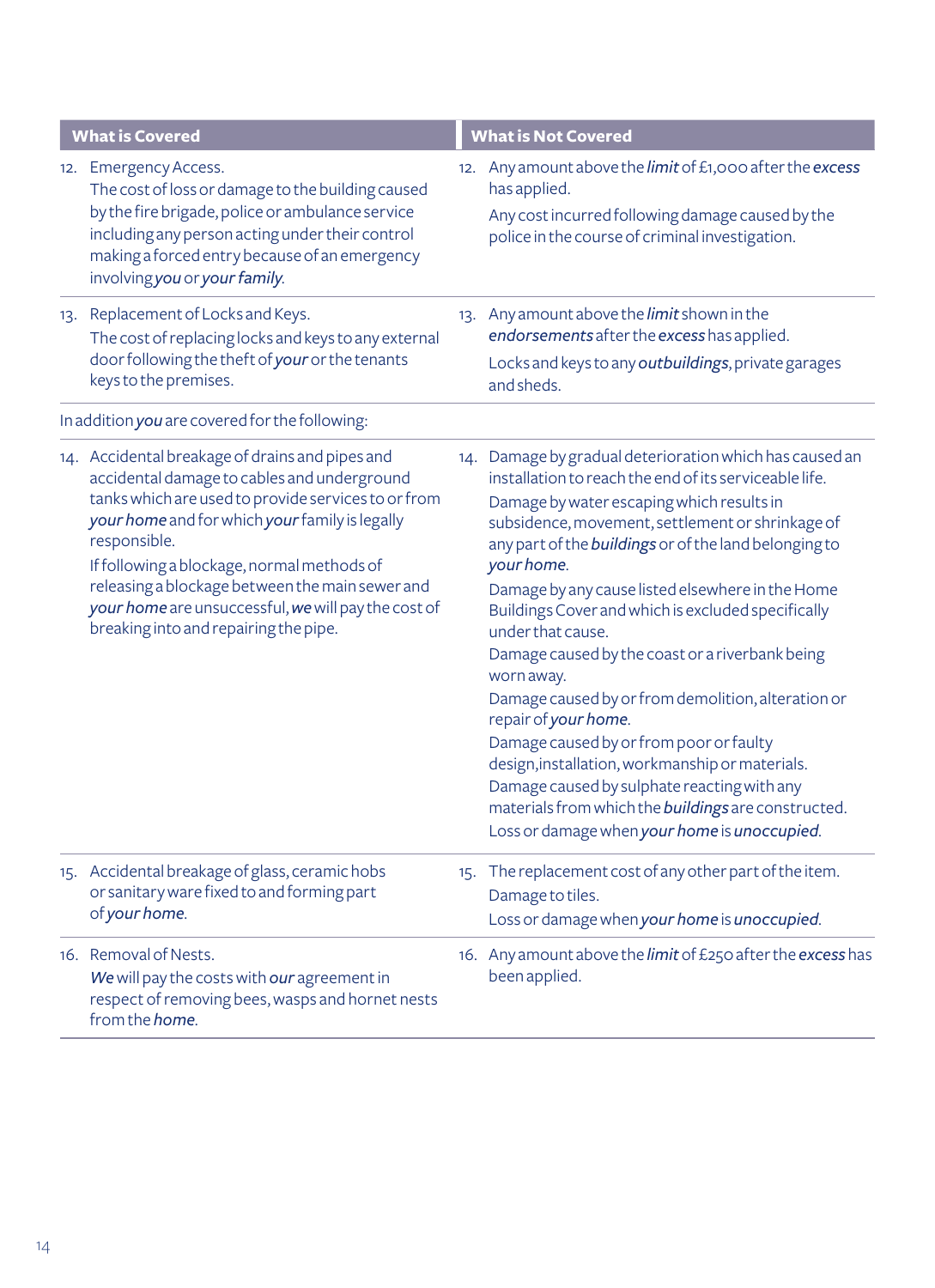| <b>What is Covered</b> |                                                                                                                                                                                                                                                                                                                                                                                                                                                                                                                                                                                                                                                                                                                                                                                       |     | <b>What is Not Covered</b>                                                                                                                                                                                                                                                                                                                                                                                                                                                                                                                                                  |
|------------------------|---------------------------------------------------------------------------------------------------------------------------------------------------------------------------------------------------------------------------------------------------------------------------------------------------------------------------------------------------------------------------------------------------------------------------------------------------------------------------------------------------------------------------------------------------------------------------------------------------------------------------------------------------------------------------------------------------------------------------------------------------------------------------------------|-----|-----------------------------------------------------------------------------------------------------------------------------------------------------------------------------------------------------------------------------------------------------------------------------------------------------------------------------------------------------------------------------------------------------------------------------------------------------------------------------------------------------------------------------------------------------------------------------|
| 17.                    | Professional fees and clearance cost.<br>Fees up to £50,000 or 10% of the<br>reinstatement costs, sum insured or<br>cost of claim (whichever is the lower),<br>and related costs incurred in repairing or<br>replacing damaged parts of the buildings,<br>provided the damage is cover under your<br>policy and subject to our prior written<br>agreement.<br>We will pay for:<br>- architects, engineers, surveyors and legal<br>fees;<br>- the cost of removing debris, demolition,<br>shoring up or propping up and taking away<br>any damaged parts of the buildings.<br>- the cost of meeting current building<br>regulations, local authority or other<br>statutory requirements or conditions<br>provided that the damaged parts of the<br>buildings are repaired or replaced. | 17. | Any fees and costs you have to pay for preparing or<br>furthering any claim.<br>Fees and related costs incurred in meeting any<br>building regulations, local authority or other statutory<br>requirements or conditions if you were made aware of the<br>need to meet them before the damage happened or these<br>or any other fees or related costs apply to any undamaged<br>parts of the buildings.<br>In respect of removing debris, demolition, shoring up or<br>propping up and taking away any damaged parts of the<br>buildings, any amount above the limit shown. |
|                        | 18. Cover while you are selling your home if<br>between the date you exchange contracts and<br>the date you complete the sale, the buildings are<br>damaged by anything insured under causes 1-10,<br>14 and 15 above (and 20 below if included) of the<br>cover, the buyer shall be entitled to the benefit of<br>this cover once the sale has been completed.                                                                                                                                                                                                                                                                                                                                                                                                                       |     | 18. This cover does not apply if insurance of the buildings of<br>your home has been arranged by or for the buyer.<br>Damage by any cause listed elsewhere in the Home Buildings<br>Cover and which is excluded specifically under that cause.<br>We will not pay the first £1,000 of any loss or damage.                                                                                                                                                                                                                                                                   |
|                        | 19. If your home in uninhabitable as a result of<br>insured damage to the <i>buildings</i> caused by<br>1-10, 14, 15 above (and 20 below if included),<br>we will pay up to the amount shown in the<br>endorsements for:<br>- the reasonable additional cost of similar short-<br>term accommodation for your tenants and also<br>for any pets living with them.<br>- rent you would have received but have lost<br>(including ground rent for up to 2 years).                                                                                                                                                                                                                                                                                                                        |     | 19. Any costs your family would have to pay once your home<br>becomes habitable again.<br>Any costs you agree to without our prior written permission.<br>The cost of alternative accommodation for anyone who is<br>not a member of your family or your tenants.<br>Any amount above the limit shown in the endorsements.                                                                                                                                                                                                                                                  |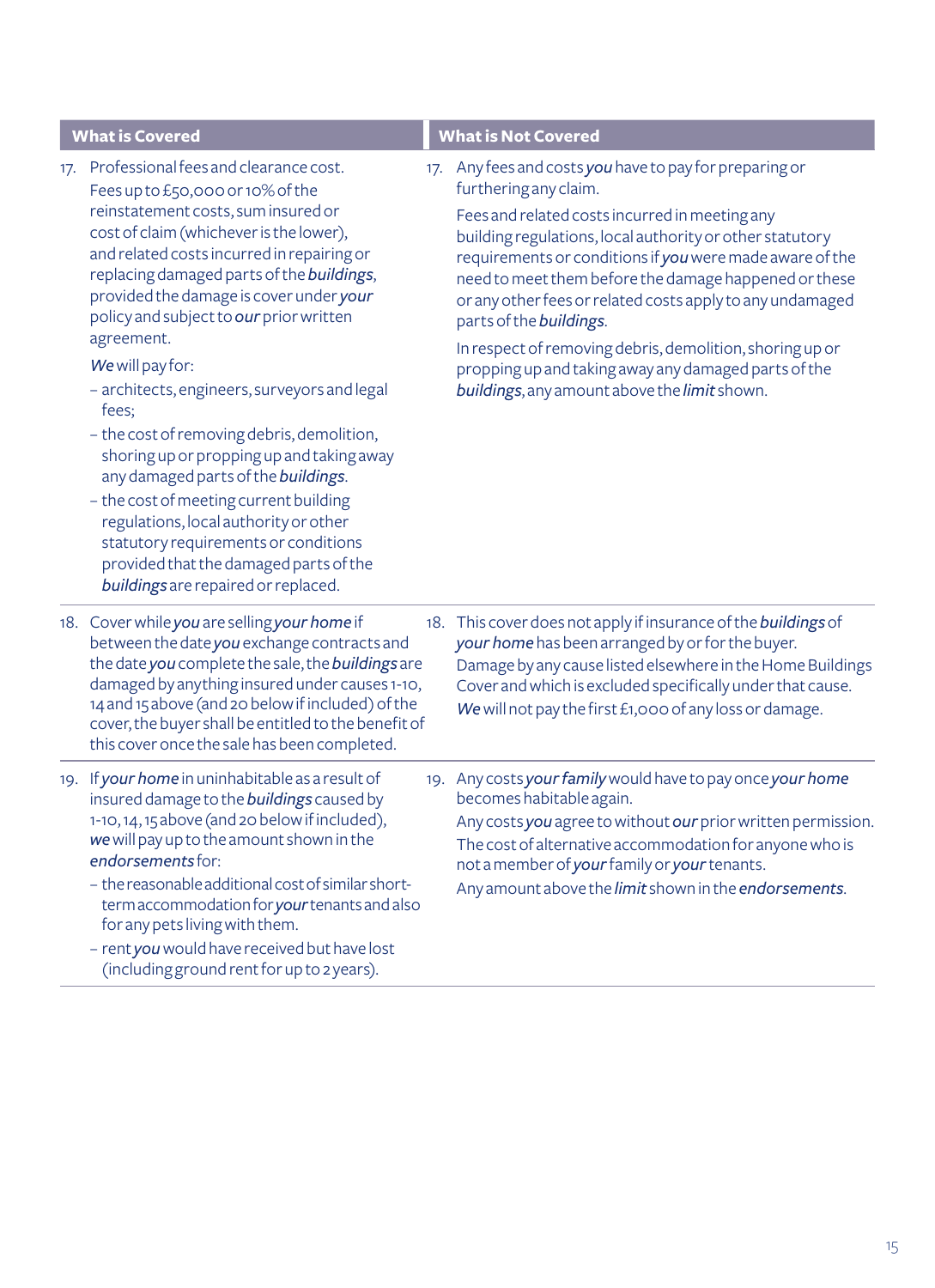| <b>What is Covered</b> |                                                                                                                                                                               |  | <b>What is Not Covered</b>                                                                                                                                                                                                                                                                                                                                                                                                                                                                                                                                                                                                                                                                                                                                                                                                                                                                                                                                                                 |
|------------------------|-------------------------------------------------------------------------------------------------------------------------------------------------------------------------------|--|--------------------------------------------------------------------------------------------------------------------------------------------------------------------------------------------------------------------------------------------------------------------------------------------------------------------------------------------------------------------------------------------------------------------------------------------------------------------------------------------------------------------------------------------------------------------------------------------------------------------------------------------------------------------------------------------------------------------------------------------------------------------------------------------------------------------------------------------------------------------------------------------------------------------------------------------------------------------------------------------|
|                        |                                                                                                                                                                               |  | If the schedule states 'Accidental damage included', the following additional cover is provided for the buildings.                                                                                                                                                                                                                                                                                                                                                                                                                                                                                                                                                                                                                                                                                                                                                                                                                                                                         |
|                        | 20. Accidental damage to the buildings.                                                                                                                                       |  | 20. The costs of maintenance or normal decoration.<br>Damage caused by wear and tear, depreciation, rot,<br>fungus, mildew, insects, vermin, domestic pets, damp,<br>rust, corrosion, atmospheric or climate conditions, frost,<br>scratching or denting.<br>Damage caused by rising groundwater levels.<br>Damage caused by domestic pets.<br>Loss or damage when your home is unoccupied.<br>Damage by or from subsidence, heave, landslide, movement,<br>settlement or shrinkage of any part of the buildings or of any<br>land belonging to your home.<br>Damage by any cause listed elsewhere in the Home Buildings<br>Cover and which is excluded specifically under that cause.<br>Damage caused by the coast or a riverbank being worn away.<br>Damaged caused by or from demolition, alteration, latent<br>defect, faulty designed materials or workmanship or repair<br>(including during working upon) to your home.<br>Loss or damage resulting from electrical, electronic or |
|                        |                                                                                                                                                                               |  | mechanical fault or breakdown.<br>Loss or damage resulting from deliberate acts of tenants or<br>others lawfully on, in or about your home.<br>The first £250 of any damage caused to solar panels that are<br>fitted permanently to the roof of the main residence.                                                                                                                                                                                                                                                                                                                                                                                                                                                                                                                                                                                                                                                                                                                       |
|                        | In addition you are covered for the following:                                                                                                                                |  |                                                                                                                                                                                                                                                                                                                                                                                                                                                                                                                                                                                                                                                                                                                                                                                                                                                                                                                                                                                            |
|                        | 21. Accidental loss of metered water and domestic 21.<br>heating oil at the home.<br>We will pay for accidental and sudden loss of<br>domestic heating oil and metered water. |  | Any amount above the limit of £500 after the excess has<br>applied.                                                                                                                                                                                                                                                                                                                                                                                                                                                                                                                                                                                                                                                                                                                                                                                                                                                                                                                        |
|                        | 22. Re-letting costs<br>We will pay for the necessary costs in re-letting<br>the building following damage by an insured<br>event which renders the building uninhabitable.   |  | 22. Any amount above the limit of £500 after the excess has<br>applied.                                                                                                                                                                                                                                                                                                                                                                                                                                                                                                                                                                                                                                                                                                                                                                                                                                                                                                                    |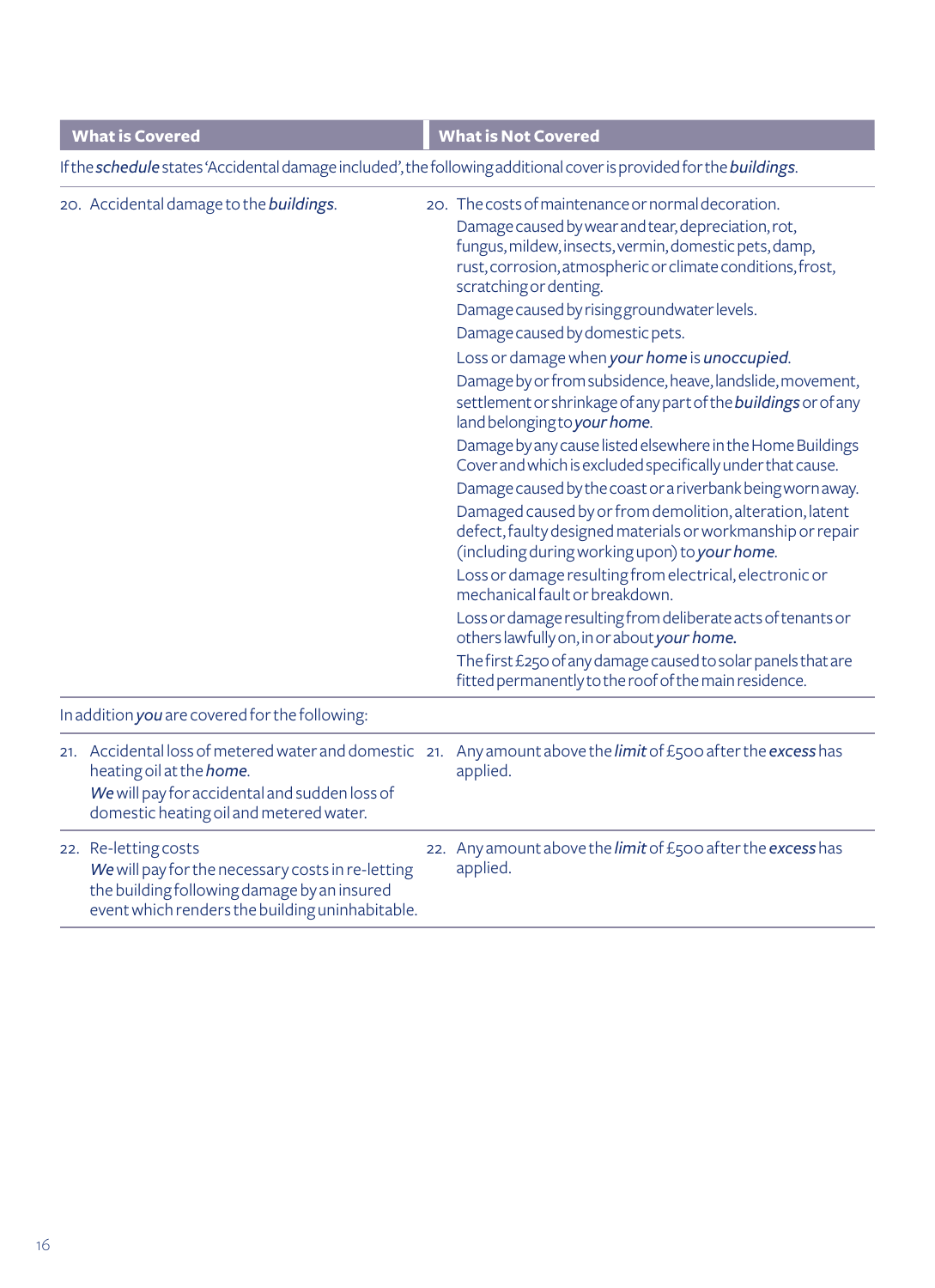## Legal Liability

As well as insuring the *buildings*, *we* provide the following cover:

| <b>What is Covered</b> |                                                                                                                                                                                                                                                                                                                                                                                                                                                                                                                                                                  | <b>What is Not Covered</b>                                                                                                                                                                                                                                                                                                                                                                                                                                                                                                                                                                                                                                                                                                                                                                                                                                                                                                                                                                                                                                                                  |
|------------------------|------------------------------------------------------------------------------------------------------------------------------------------------------------------------------------------------------------------------------------------------------------------------------------------------------------------------------------------------------------------------------------------------------------------------------------------------------------------------------------------------------------------------------------------------------------------|---------------------------------------------------------------------------------------------------------------------------------------------------------------------------------------------------------------------------------------------------------------------------------------------------------------------------------------------------------------------------------------------------------------------------------------------------------------------------------------------------------------------------------------------------------------------------------------------------------------------------------------------------------------------------------------------------------------------------------------------------------------------------------------------------------------------------------------------------------------------------------------------------------------------------------------------------------------------------------------------------------------------------------------------------------------------------------------------|
|                        | 23. The legal liability of you as owner of your<br>home, to pay damages and costs to others<br>which arise from any single event occurring<br>during the insurance period which result in:<br>- accidental death, disease, illness or<br>accidental physical injury to anyone;<br>- accidental damage to physical property.<br>The most we will pay for any claim (or claims)<br>arising from one cause, including legal costs<br>and expenses agreed by us is £2,000,000.                                                                                       | 23. Anything owned by or the legal responsibility of you or<br>your family.<br>Injury, death, disease or illness to or of you or your<br>family (other than your domestic employees who<br>normally live with you).<br>Liability arising from any employment, trade,<br>profession or business of you or your family.<br>Liability accepted by you or your family under any<br>agreement, unless the liability would exist without the<br>agreement.<br>Liability covered by any other policy.                                                                                                                                                                                                                                                                                                                                                                                                                                                                                                                                                                                              |
|                        | 24. Your liability for accidents to domestic<br>employees.<br>The legal liability you have as owner of the<br>property and or employer to compensate<br>your domestic employees. If following an<br>accident during the period of insurance, and<br>in the course of their employment to, you, any<br>of your domestic employees dies, is injured<br>or falls ill. The most we will pay for any claim<br>(or claims) arising from one cause, including<br>legal costs and expenses agreed by us is<br>£10,000,000 for an accident to your domestic<br>employees. | 24. We will not pay if the liability arises from:<br>Injury to any domestic employee when the domestic<br>employee is:<br>- carried in or up on any motor vehicle;<br>- entering of getting into or a lighting from a motor vehicle<br>in circumstances where Road Traffic legislation requires<br>insurance or security. This will not apply to injury to any<br>domestic employee who at the time the injury occurs is<br>the driver of a motor vehicle or is the person in charge of<br>the motor vehicle for the purposes of driving provided<br>there is no other insurance covering the injury.<br>Tree felling or lopping, window cleaning, painting or<br>similar operations carried out from cradles and/or<br>hoists providing, erecting, dismantling of or working<br>from scaffolding, demolishing, erecting or structurally<br>altering of or adding to, new or existing buildings working<br>at heights greater than three metres or depths greater<br>than one metre in your pursuit or exercise of any trade,<br>calling or profession other than the business of landlord. |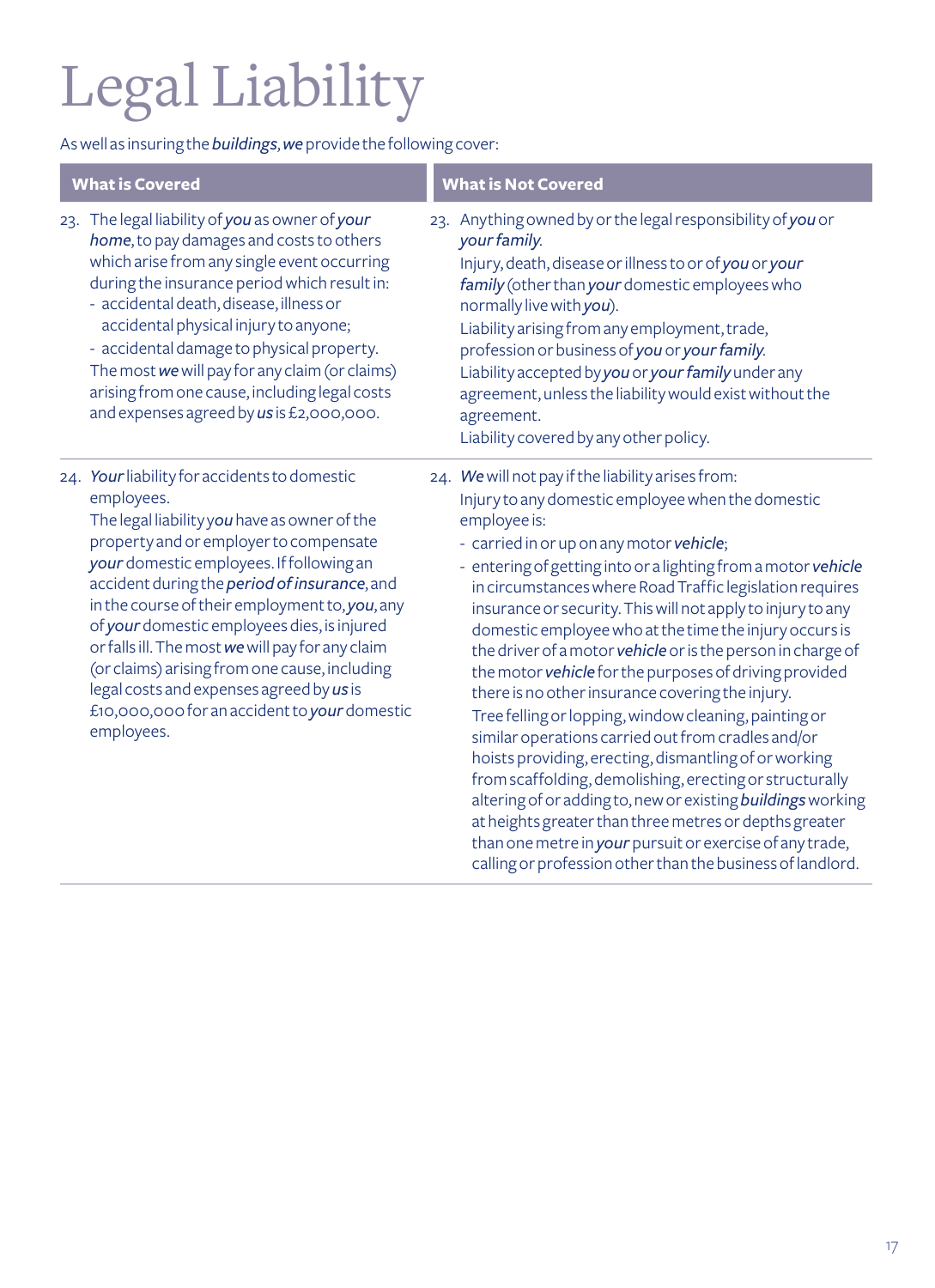## HomeCare Contents Cover

Only applicable if Contents Cover is shown on the *schedule*.

This part of the policy sets out the cover *we* provide for the *contents* unless the *schedule* states 'Not insured' or the *endorsements* state 'excluded'.

Every cover is subject to an *excess*, which is set out on the *schedule*, in this policy or the *endorsements*. Where cover is subject to a *limit*, the *limit* is set out in this policy or the *endorsements*: otherwise the maximum amount to be paid is the sum insured less any applicable *excess*.

The *limit* of liability for *valuables and high risk valuables* is confirmed in the *schedule* and within the *endorsements*.

|                  | <b>What is Covered</b>                                                                                                                                          |    | <b>What is Not Covered</b>                                                                                                                                                                                                                                                                                                                                                                                                                                                                                                                                                                                                                                                                                                                                                                                                                                                                                                                                                                                                                                                      |
|------------------|-----------------------------------------------------------------------------------------------------------------------------------------------------------------|----|---------------------------------------------------------------------------------------------------------------------------------------------------------------------------------------------------------------------------------------------------------------------------------------------------------------------------------------------------------------------------------------------------------------------------------------------------------------------------------------------------------------------------------------------------------------------------------------------------------------------------------------------------------------------------------------------------------------------------------------------------------------------------------------------------------------------------------------------------------------------------------------------------------------------------------------------------------------------------------------------------------------------------------------------------------------------------------|
|                  | Loss of or damage to the contents of your<br>home caused by the following:                                                                                      |    |                                                                                                                                                                                                                                                                                                                                                                                                                                                                                                                                                                                                                                                                                                                                                                                                                                                                                                                                                                                                                                                                                 |
| 1.               | Fire, lightning, explosion,<br>earthquake or smoke.                                                                                                             | 1. | Damage by smoke from air pollution, unless caused by flames.<br>Loss or damage by smoke that happens gradually.<br>The first £250 of any damage caused to solar panels in addition to any<br>other excess you are required to pay.                                                                                                                                                                                                                                                                                                                                                                                                                                                                                                                                                                                                                                                                                                                                                                                                                                              |
| $\overline{2}$ . | Storm or flood.                                                                                                                                                 | 2. | Contents in the open.<br>Damage caused by rising groundwater levels.                                                                                                                                                                                                                                                                                                                                                                                                                                                                                                                                                                                                                                                                                                                                                                                                                                                                                                                                                                                                            |
| 3.               | Theft or attempted theft.                                                                                                                                       | 3. | Contents in any domestic outbuildings, private garages and sheds<br>unless force and violence have been used to get into or out of<br>the buildings up to the limit shown in the endorsements.<br>Loss or damage when your home is unoccupied.<br>Loss or damage while your home is lent, let or sub-let to anyone<br>other than your family unless force and violence have been used to<br>get into or out of the buildings.<br>Loss by deception unless the only deception was someone tricking<br>their way into your home.<br>Loss of money unless force and violence have been used to get into or<br>out of the buildings up to the limit shown in the endorsements.<br>Loss or damage while your home is used to receive visitors or paying<br>guests in connection with your business.<br>Loss or damage if as a result of a Key safe being utilised to obtain<br>entry to the property which does not have an LPS1175 security rating<br>of SR1 as a minimum and the access code has only been provided to<br>permanent residents of the property or registered carer. |
| 4.               | Water escaping from washing<br>machines, dishwashers, fixed water<br>or fixed heating systems.<br>Domestic heating oil escaping from<br>a fixed heating system. | 4. | Damage to the appliance or system from which the water or domestic<br>heating oil escapes.<br>Loss or damage when your home is unoccupied.<br>Damage caused by the failure, wear and tear or lack of grouting or sealant.<br>Damage caused by a leak of glycol or similar fluid from solar panels<br>or equivalent equipment.<br>Loss or damage caused by water overflowing from sinks, wash                                                                                                                                                                                                                                                                                                                                                                                                                                                                                                                                                                                                                                                                                    |
| 5.               | Riot, civil commotion.                                                                                                                                          |    | basins, bidets, showers and baths as a result of taps being left on.<br>Loss or damage when your home is unoccupied.<br>Loss or damage while your home is lent, let or sub-let to anyone other<br>than your family unless force and violence have been used to get into<br>or out of the buildings.                                                                                                                                                                                                                                                                                                                                                                                                                                                                                                                                                                                                                                                                                                                                                                             |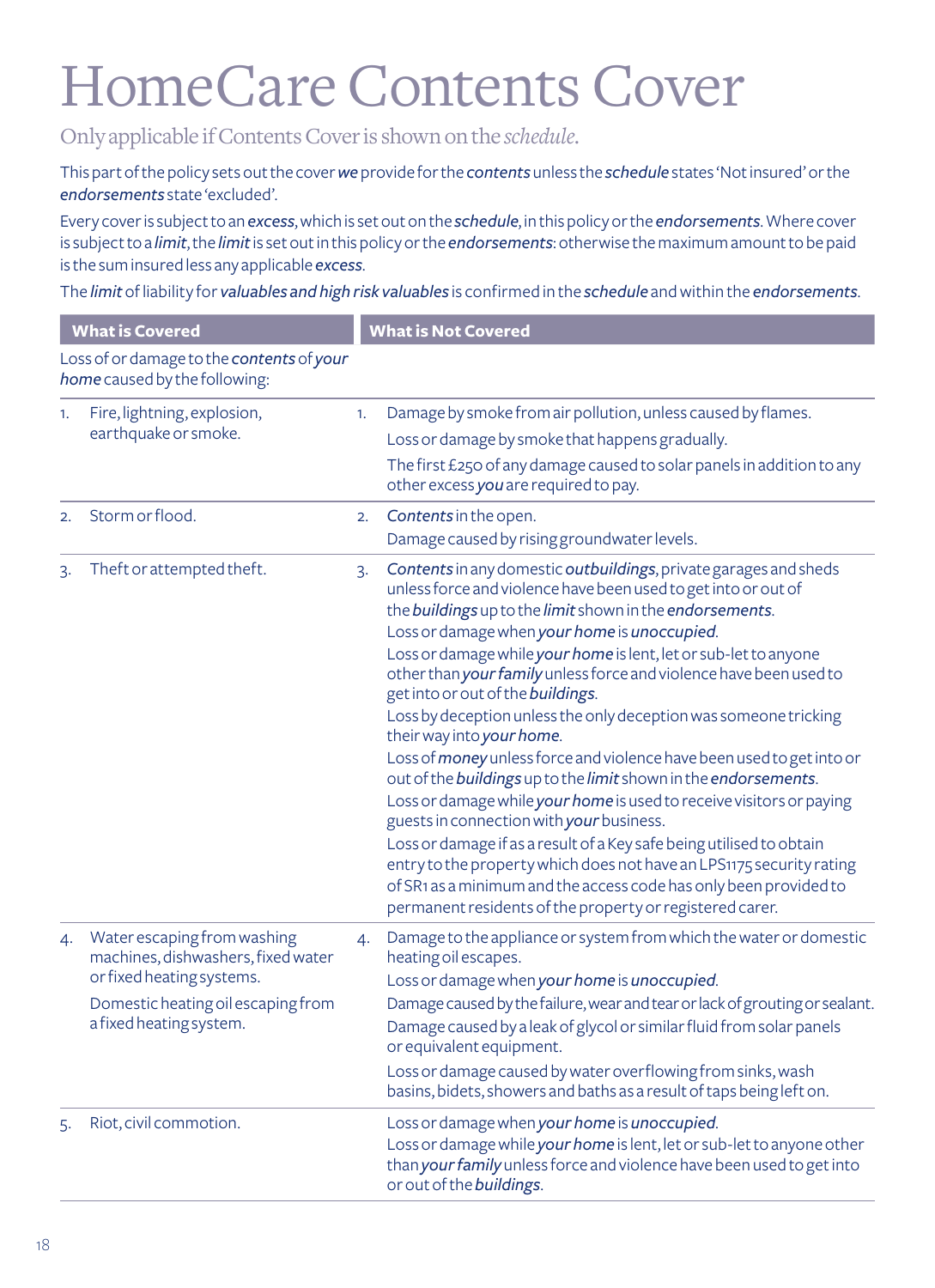|    | <b>What is Covered</b>                                                                                                                                                                        |     | <b>What is Not Covered</b>                                                                                                                                                                                                                                                                                                                                                                       |
|----|-----------------------------------------------------------------------------------------------------------------------------------------------------------------------------------------------|-----|--------------------------------------------------------------------------------------------------------------------------------------------------------------------------------------------------------------------------------------------------------------------------------------------------------------------------------------------------------------------------------------------------|
| 6. | Malicious acts or vandalism.                                                                                                                                                                  |     | 6. Loss or damage while your home is lent, let or sub-let to<br>anyone other than your family unless force and violence<br>have been used to get into or out of the buildings.<br>Loss or damage when your home is unoccupied.                                                                                                                                                                   |
| 7. | Subsidence or heave of the site on which the<br>buildings stand or of land belonging to your<br>home, or landslip.                                                                            |     | 7. Damage caused by solid floors moving unless the<br>foundations of the outside walls of the buildings are<br>damaged by the same cause and at the same time.<br>Damage caused by structures bedding down or settlement<br>of newly made up ground.<br>Damage caused by the coast or a riverbank being worn away.<br>Damage caused by or from demolition, alteration or repair<br>to your home. |
| 8. | Falling trees or branches.                                                                                                                                                                    |     | 8. Damage caused during tree felling, lopping or topping.                                                                                                                                                                                                                                                                                                                                        |
| 9. | Breakage or collapse of aerials or satellite<br>receiving equipment, their fittings or masts.                                                                                                 |     | 9. The items causing the damage (which are otherwise subject<br>of Home Contents Cover).                                                                                                                                                                                                                                                                                                         |
|    | 10. Impact involving:<br>(a) vehicles, aircraft or anything dropped<br>from them;                                                                                                             | 10. |                                                                                                                                                                                                                                                                                                                                                                                                  |
|    | (b) animals.                                                                                                                                                                                  |     | (b) Loss or damage caused by domestic pets (unless<br>included by the endorsements applying to this policy).                                                                                                                                                                                                                                                                                     |
|    | entertainment equipment and computer<br>equipment in your home, including loss of<br>legally downloaded audio or visual files (unless<br>excluded by endorsement on your policy<br>schedule). |     | 11. Accidental damage to TV, satellite, video, audio 11. Damage while your home is lent, let or sub-let to anyone<br>other than your family.                                                                                                                                                                                                                                                     |
|    |                                                                                                                                                                                               |     | Loss or damage when your home is unoccupied.                                                                                                                                                                                                                                                                                                                                                     |
|    |                                                                                                                                                                                               |     | Damage to laptop computers, mobile phones, tablet<br>computers, computer software, external hard drives<br>and Network Attached Storage (NAS) drives, handheld<br>computers, musical instruments, audio and video media<br>(other than legally downloaded audio and video files) and<br>computer games.                                                                                          |
|    |                                                                                                                                                                                               |     | Loss or damage resulting in screen burn, clouding or other<br>superficial damage including stains and scratches.                                                                                                                                                                                                                                                                                 |
|    |                                                                                                                                                                                               |     | Damage by any cause listed elsewhere in the HomeCare<br>Contents Cover and which is excluded specifically under<br>that cause.                                                                                                                                                                                                                                                                   |
|    | 12. Accidental breakage of mirrors, ceramic hobs<br>in free-standing cookers or glass which forms<br>part of your furniture. (unless excluded by<br>endorsement on your policy schedule).     |     | 12. The replacement cost of any part of the item other than the<br>broken glass.                                                                                                                                                                                                                                                                                                                 |
|    |                                                                                                                                                                                               |     | Breakage while your home is lent, let or sub-let to anyone<br>other than your family.                                                                                                                                                                                                                                                                                                            |
|    |                                                                                                                                                                                               |     | Loss or damage when your home is unoccupied.                                                                                                                                                                                                                                                                                                                                                     |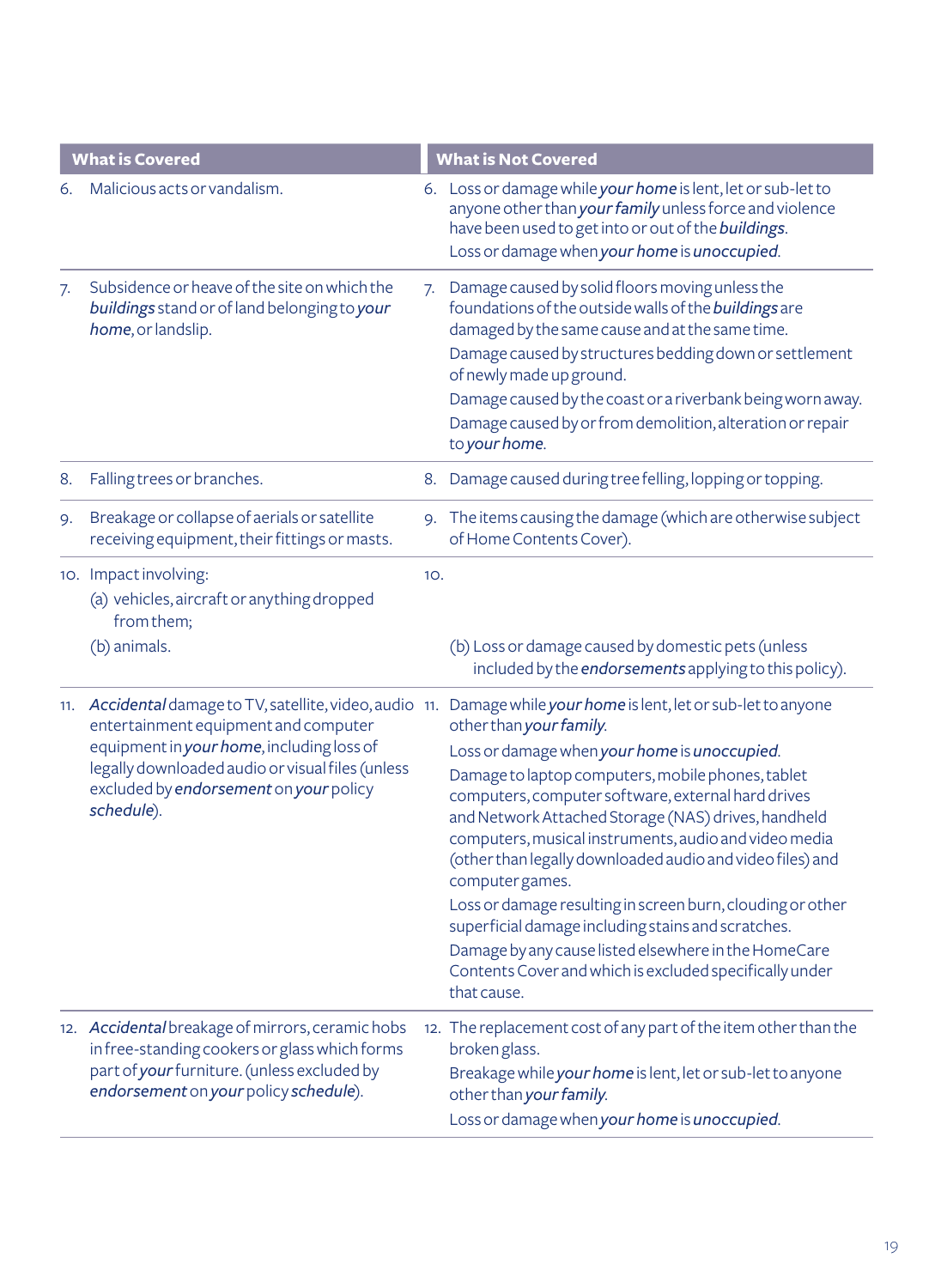| <b>What is Covered</b>                                                                                                                                                                                                                                                                                         | <b>What is Not Covered</b>                                                                                                                                                                                                                                                                                                                                                        |
|----------------------------------------------------------------------------------------------------------------------------------------------------------------------------------------------------------------------------------------------------------------------------------------------------------------|-----------------------------------------------------------------------------------------------------------------------------------------------------------------------------------------------------------------------------------------------------------------------------------------------------------------------------------------------------------------------------------|
| or to safes and alarms in<br>your home.<br>At our option we will pay for:<br>- buying new keys; or<br>- changing parts of the locks; or<br>- replacing the locks.                                                                                                                                              | 13. Accidental loss of keys to the doors of your home 13. Any amount above the limit shown in the endorsements.<br>Loss or damage when your home is unoccupied.                                                                                                                                                                                                                   |
| 14. Accidental loss of metered water, liquid<br>petroleum gas or domestic heating oil at your<br>home.                                                                                                                                                                                                         | 14. Loss by any cause listed in the Home Contents Cover and<br>which is excluded specifically under that cause.<br>Any amount above the limit shown in the endorsements.<br>Loss or damage when your home is unoccupied.                                                                                                                                                          |
| 15. Contents in the Open (Outside).<br>Loss of or damage to your contents while they<br>are outside, but within the boundaries of your<br>home.                                                                                                                                                                | 15. Loss of money.<br>Loss of or damage to pedal cycles.<br>Any amount above the limit shown in the endorsements.<br>Loss or damage when your home is unoccupied.<br>Loss or damage to valuables and/or high risk valuables.                                                                                                                                                      |
| 16. Weddings, Civil partnerships, Christmas,<br>Birth of a child, Other Religious Festivals,<br>Christenings and Bar Mitzvahs.<br>For one month before and one month after<br>the event, the sum insured for contents is<br>increased as shown in the endorsements,<br>unless excluded within the endorsement. | Loss or damage when your home is unoccupied.                                                                                                                                                                                                                                                                                                                                      |
| 17. The cost of replacing food in a freezer in your<br>home which has been spoilt by an accidental<br>change in temperature in<br>your freezer.                                                                                                                                                                | 17. Loss or damage by an electricity or gas supplier<br>deliberately cutting off or reducing the supply to your<br>home.<br>Any amount above the limit shown in the endorsements.                                                                                                                                                                                                 |
| 18. If your home is uninhabitable as a result of<br>insured damage to contents caused by 1-10<br>above (and 21 below if included), we will pay<br>the additional cost of similar short-term<br>accommodation for you or your family and also<br>for any pets living with you.                                  | 18. Any costs you or your family would have to pay once your<br>home becomes habitable again.<br>Loss or damage when your home is unoccupied.<br>Any costs you or your family agree to pay without<br>our written permission.<br>The cost of alternative accommodation for anyone who is<br>not a member of your family.<br>Any amount above the limit shown in the endorsements. |
| 19. You or your family's liability under the terms of<br>any credit card cheque card or cash dispenser<br>card agreement as a direct result of its theft from<br>your home and following its unauthorised use by<br>any person not related to or residing with you.                                            | 19. Any loss unless you or your family have complied with the<br>terms and conditions of the issuing authority.<br>Loss or damage when your home is unoccupied.<br>Any loss or claim due to accounting errors or omissions.<br>Any amount above £500.                                                                                                                             |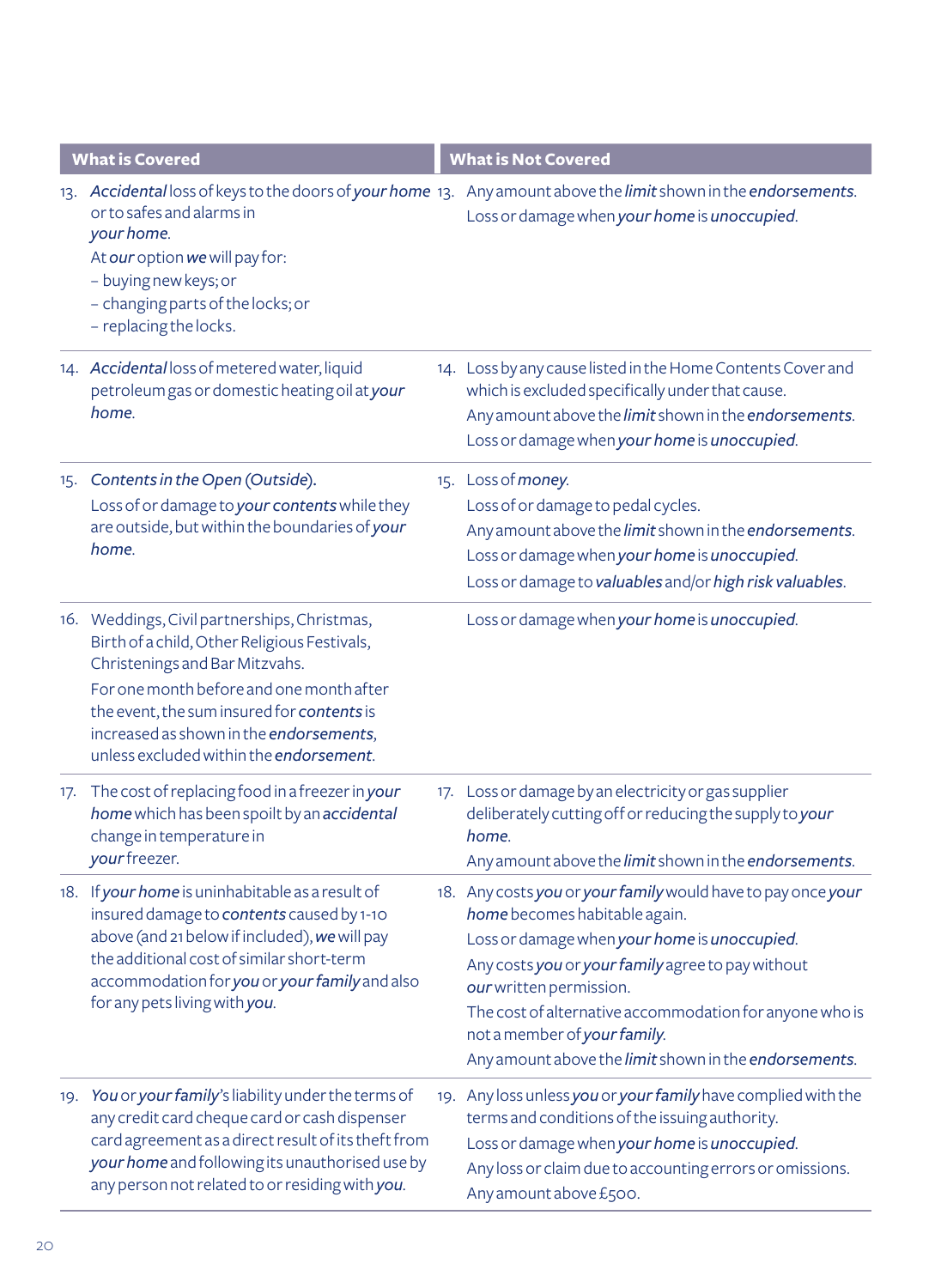- 20. Loss of or damage to *contents* while they are moved temporarily to other premises within the *British Isles* caused by:
	- (i) Fire, lightning explosion, earthquake or smoke;
	- (ii) Storm or flood;
	- (iii) Theft or attempted theft using force and violence to get into or out of the premises where *contents* are kept temporarily ;
	- (iv) Water escaping from washing machines, dishwashers, fixed water or fixed heating systems. Domestic heating oil escaping from a fixed heating system;
	- (v) Riot, civil commotion;
	- (vi) Malicious acts or vandalism;
	- (vii) Falling trees or branches;
	- (viii) Breakage or collapse of aerials or satellite receiving equipment, their fittings or masts;
	- (ix) Impact involving *vehicles*, aircraft or anything dropped from them, or animals.
- 21. *Contents* at University , College or Boarding School.

*We* will pay up to the amount shown in the *endorsements* (unless shown as 'excluded'), for loss or damage to *contents* from any cause insured under Contents cover 20 while the items are being kept in *your* lodgings whilst *you* are away at University, College or Boarding School in the *British Isles*.

22. Garden Plants Cover.

*We* will pay up to the amount shown in the *endorsements* (unless shown as 'excluded') for loss of or damage to trees, shrubs, plants and lawns at *your home* and any design fees necessary to put it right.

#### **What is Covered What is Not Covered**

- 20. Any amount above the *limit* shown in the *endorsements*. Loss or damage whilst at University, College or Boarding School.
	- (i) Damage by smoke from air pollution,
	- (ii) *Contents* in the open. Damage caused by rising groundwater levels,
	- (iii) Loss of money,
	- (iv) Damage to the appliance or system from which the water or domestic heating oil escapes,
	- (vii) Damage caused during tree felling, lopping or topping,
	- (viii) The items causing the damage.
	- (ix) Loss or damage caused by domestic pets or animals.
- 21. Loss of *money*.

Theft or attempted theft unless force and violence have been used to get into or out of the *building*. Pedal Cycles. Loss by deception. Loss of or damage to guests belongings.

- Camping Equipment.
- 22. Loss or damage caused by any pets, other animals, birds, insects, fungus, disease or frost. Trees, shrubs, plants or lawns which die naturally or die through neglect because *you* have not looked after them properly. Loss or damage caused by storm, flood, or weight of snow.
	- Loss or damage when *your home* is *unoccupied*.
	- Loss, damage or destruction caused by civil authority.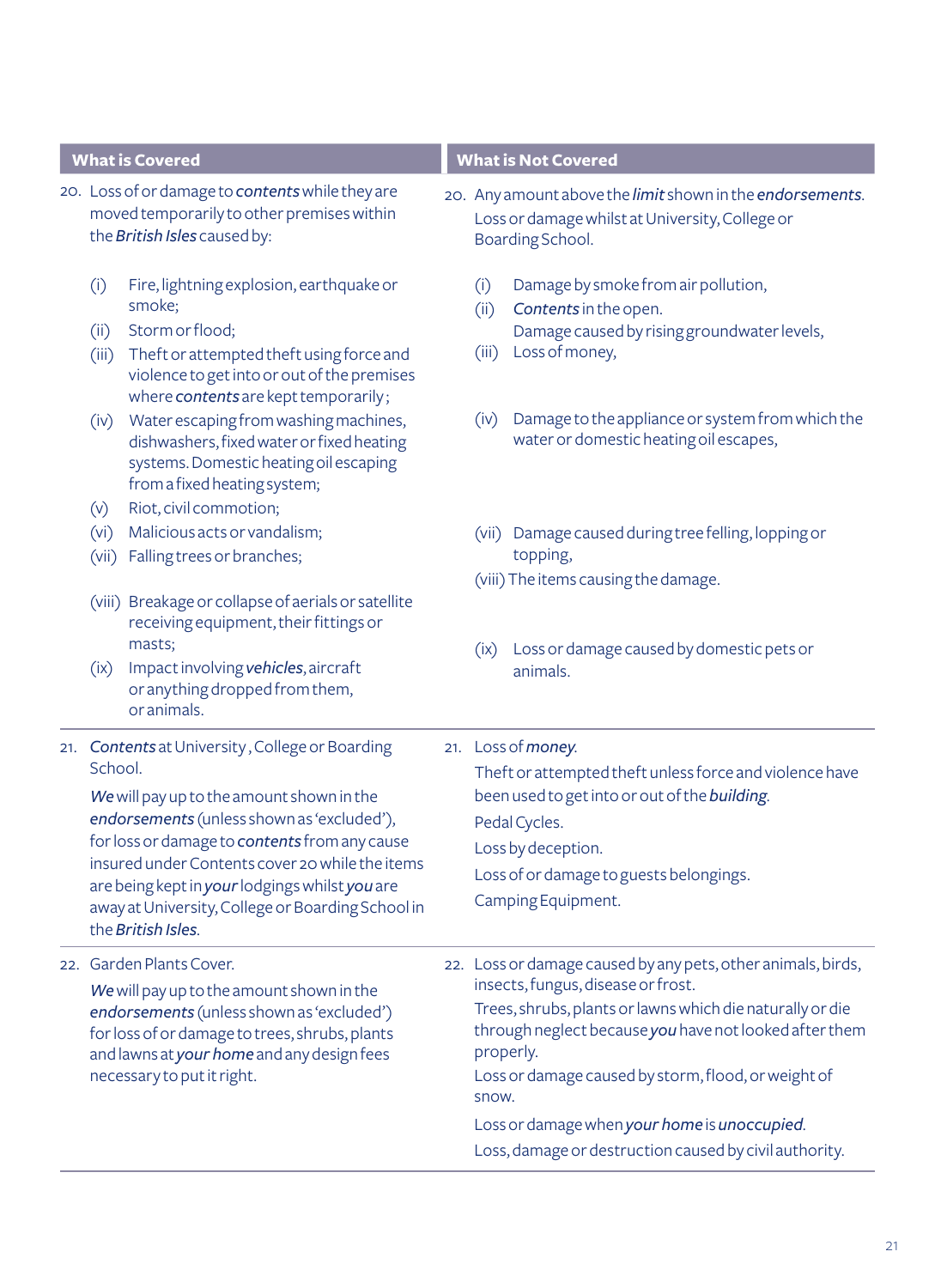| <b>What is Covered</b>                                                                                                                                                                                                                                                                                                                                   | <b>What is Not Covered</b>                                                                                                                                                                                                                                                                                                                                                                                                                                                                                                                                                                                                                                                                                                                                                                                                                  |
|----------------------------------------------------------------------------------------------------------------------------------------------------------------------------------------------------------------------------------------------------------------------------------------------------------------------------------------------------------|---------------------------------------------------------------------------------------------------------------------------------------------------------------------------------------------------------------------------------------------------------------------------------------------------------------------------------------------------------------------------------------------------------------------------------------------------------------------------------------------------------------------------------------------------------------------------------------------------------------------------------------------------------------------------------------------------------------------------------------------------------------------------------------------------------------------------------------------|
| 23. Title Deeds and Documents.<br>We will pay the cost of preparing new title deeds<br>to your home up to the amount shown in the<br>endorsements (unless shown as 'excluded') after loss<br>or damage by events 1-10 under HomeCare Contents<br>Cover while the deeds (including lease documents)<br>are in your home or in your bank for safe keeping. | 23. Any amount above the limit shown in the endorsements.                                                                                                                                                                                                                                                                                                                                                                                                                                                                                                                                                                                                                                                                                                                                                                                   |
| 24. Visitors' Possessions.<br>We will pay up to the amount shown in the<br>endorsements (unless shown as 'excluded'), for loss<br>or damage to your visitors' possessions as a result of<br>insured damage caused by covers 1-10 above.                                                                                                                  | 24. Loss or damage when your home is unoccupied.                                                                                                                                                                                                                                                                                                                                                                                                                                                                                                                                                                                                                                                                                                                                                                                            |
| 25. Office Equipment.<br>We will pay up to the amount shown in the<br>endorsements for loss or damage to your office<br>equipment being kept in your home as a result of<br>insured damage caused by covers 1-10 above.                                                                                                                                  | 25. Smart phones.<br>Mobile phones.<br>Tablet computers.                                                                                                                                                                                                                                                                                                                                                                                                                                                                                                                                                                                                                                                                                                                                                                                    |
| If the schedule states 'Accidental Damage included', the following additional cover is provided for the contents:                                                                                                                                                                                                                                        |                                                                                                                                                                                                                                                                                                                                                                                                                                                                                                                                                                                                                                                                                                                                                                                                                                             |
| 26. Accidental damage to the contents inside the<br>buildings of your home.                                                                                                                                                                                                                                                                              | 26. Damage to clothing or footwear.<br>Deterioration of food.<br>Damage when your home or any part of your home is lent,<br>let or sub-let to anyone other than your family.<br>Damage caused by rising groundwater levels.<br>Damage caused by domestic pets.<br>Damage which is excluded under Contents covers 1 to 10 in<br>the HomeCare Contents Cover.<br>Loss or damage when your home is unoccupied.<br>Loss or damage resulting from electrical, electronic or<br>mechanical fault, breakdown or loss of supply.<br>Damage caused by or from demolition, alteration, latent<br>defect, faulty designed materials, defective design, or<br>workmanship or repair (including during working upon) to<br>your home.<br>The first £250 of any damage caused to solar panels in<br>addition to any other excess you are required to pay. |
| In addition you are covered for the following:<br>27. Accidental damage or loss while a professional<br>removal firm is moving contents from your home<br>directly to your new permanent home in the<br><b>British Isles.</b>                                                                                                                            | 27. Damage to china, glass or pottery or other items of a<br>similar nature which are fragile, unless they have been<br>packed by professional packers.<br>Loss or damage while contents are in storage or being<br>moved to or from storage.<br>Loss of money, jewellery, watches, furs, items of gold or<br>platinum, precious stones and deeds or other documents<br>of any kind.                                                                                                                                                                                                                                                                                                                                                                                                                                                        |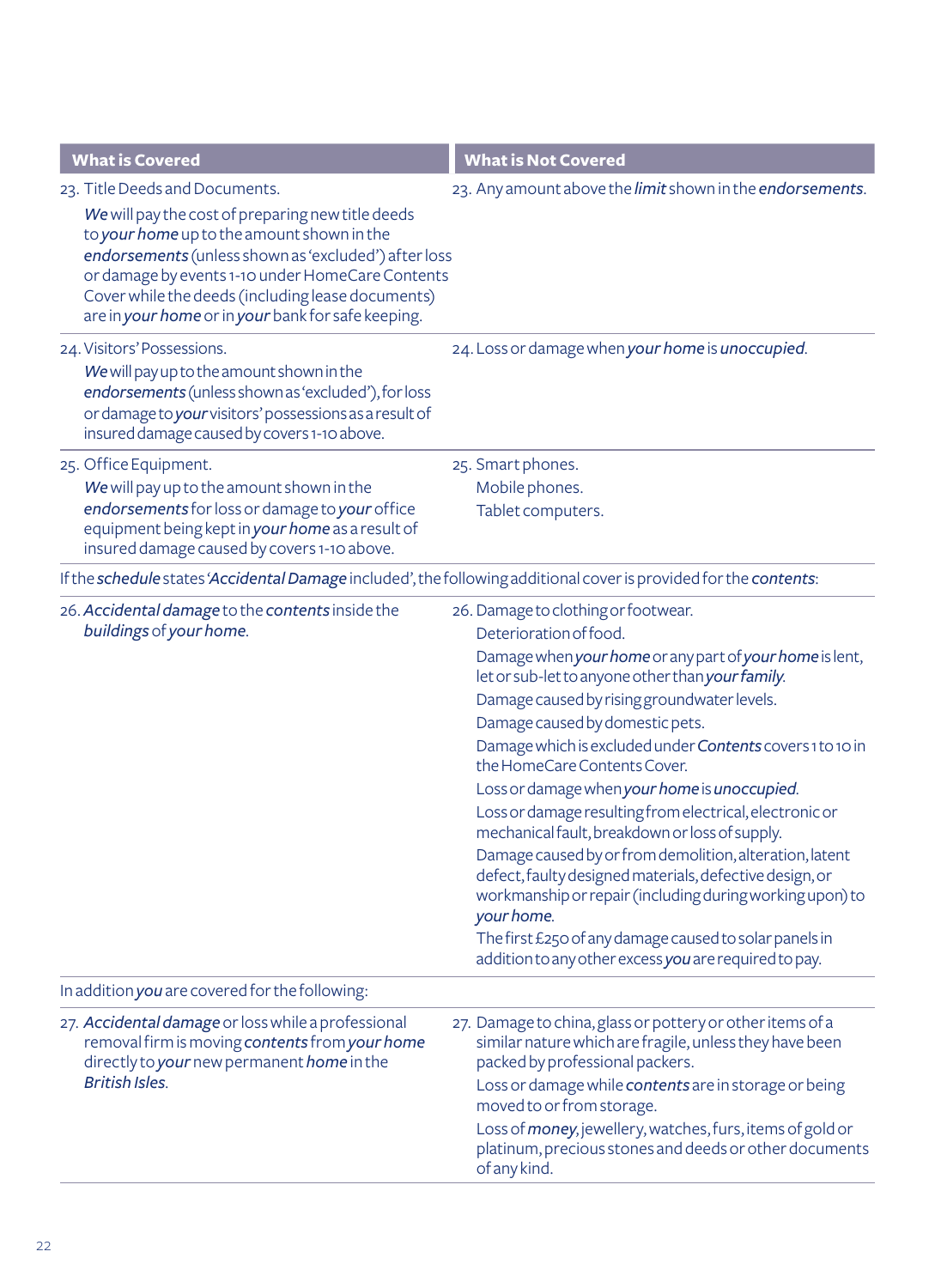## Legal Liability

As well as insuring *your contents*, *we* provide the following cover:

| <b>What is Covered</b>                                                                                                           | <b>What is Not Covered</b>                                                                                                                                                    |
|----------------------------------------------------------------------------------------------------------------------------------|-------------------------------------------------------------------------------------------------------------------------------------------------------------------------------|
| 28. The legal liability of you or your family:                                                                                   | 28. Liability for anything owned by or the legal responsibility of                                                                                                            |
| - as occupier of your home;                                                                                                      | you or your family.                                                                                                                                                           |
| - as individuals:                                                                                                                | Liability caused by any dog described in Section 1 of the                                                                                                                     |
| - as an employer of any of you or your                                                                                           | Dangerous Dogs Act 1991 or Article 3 of the Dangerous Dogs                                                                                                                    |
| family's domestic employees;                                                                                                     | (Northern Ireland) Order 1991.                                                                                                                                                |
| to pay damages and costs to others                                                                                               | Liability for injury, death, disease or illness to you or your                                                                                                                |
| which arise from any single event                                                                                                | family (other than your domestic employees who normally                                                                                                                       |
| occurring during the insurance period                                                                                            | live with you).                                                                                                                                                               |
| which results in:                                                                                                                | Liability arising from any employment, trade, profession or<br>business of you or your family.                                                                                |
| - accidental death, disease, illness or                                                                                          | Liability arising from you or your family passing on any                                                                                                                      |
| accidental physical injury to anyone;                                                                                            | disease or virus.                                                                                                                                                             |
| - accidental loss of or physical damage<br>to property, occurring during the<br>period of insurance;<br>• in the United Kingdom. | Liability arising from the ownership or use of:<br>- any motor vehicle, including children's vehicles and electric<br>or powered pedal cycles (other than garden machinery or |
| The most we will pay for any claim (or                                                                                           | wheelchairs), whether licensed for road use or not;                                                                                                                           |
| claims) arising from one cause including                                                                                         | - any boat, wetbike, sand yacht, hovercraft, aircraft or train                                                                                                                |
| legal costs and expenses agreed by us is:                                                                                        | (other than hand propelled boats and models);                                                                                                                                 |
| • £10,000,000 for an accident to your                                                                                            | - gliders, hang-gliders, caravans or trailers;                                                                                                                                |
| domestic employees                                                                                                               | - land or buildings.                                                                                                                                                          |
| • £2,000,000 for an accident to any                                                                                              | Liability accepted by you or your family under any agreement,                                                                                                                 |
| other person or property.                                                                                                        | unless such liability would exist without the agreement.                                                                                                                      |
|                                                                                                                                  | Liability covered by any other policy.                                                                                                                                        |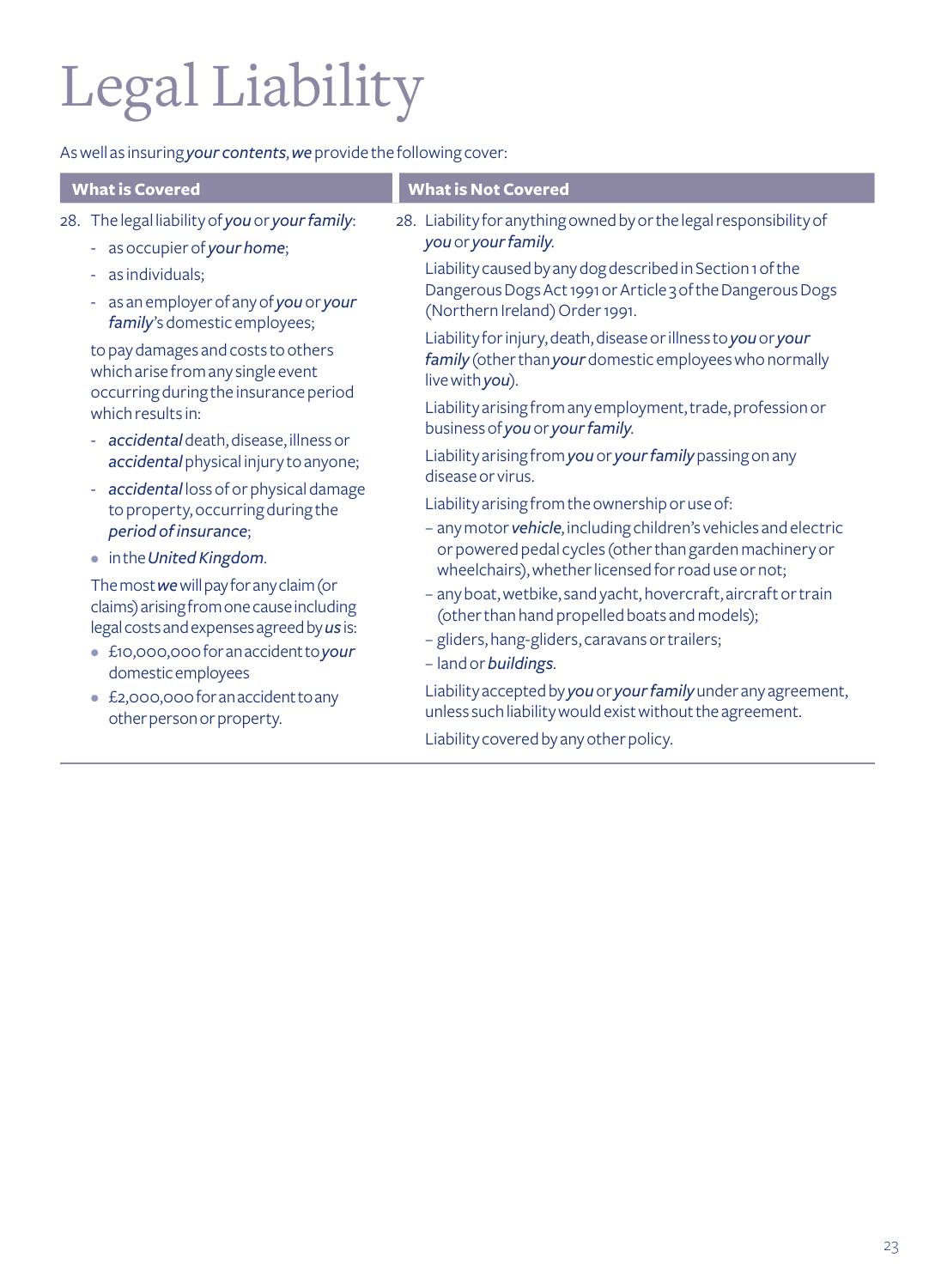|                          | <b>What is Covered</b>                                                                                                                                                                                                                                  | <b>What is Not Covered</b>                         |
|--------------------------|---------------------------------------------------------------------------------------------------------------------------------------------------------------------------------------------------------------------------------------------------------|----------------------------------------------------|
|                          | 29. Tenants Cover - if you are the tenant of your<br>home, we will pay up to £10,000 for loss or<br>damage caused by events 1-6 and 8-10, 14, 15<br>and 17 resulting from a single incident under<br>the Home Buildings Cover to any:                   | 29. Loss of or damage to gates, hedges and fences. |
|                          | - fixtures and fittings, greenhouses and sheds<br>you have installed at your home and for<br>which you are responsible;                                                                                                                                 |                                                    |
| $\overline{\phantom{a}}$ | part of the structure, decorations, fixtures<br>and fittings of your home for which you<br>are responsible as a tenant under a tenancy<br>agreement.                                                                                                    |                                                    |
|                          | 30. Unrecovered Damages - we will pay the amount<br>of any award made in you or your family's<br>favour which:                                                                                                                                          | 30. Any amount exceeding the limit of £1,000,000.  |
| (i)                      | is in respect of death, bodily injury or<br>illness or damage to property of such<br>nature that you or your family would have<br>been entitled to indemnity under 28 above<br>had you or your family been responsible<br>for the injury or damage and; |                                                    |
| (ii)                     | is made by a court within the United<br>Kingdom, Isle of Man or Channel Islands<br>and:                                                                                                                                                                 |                                                    |
| (iii)                    | is still outstanding six months after the<br>date on which it is made and;                                                                                                                                                                              |                                                    |
|                          | (iv) is not the subject of an appeal.                                                                                                                                                                                                                   |                                                    |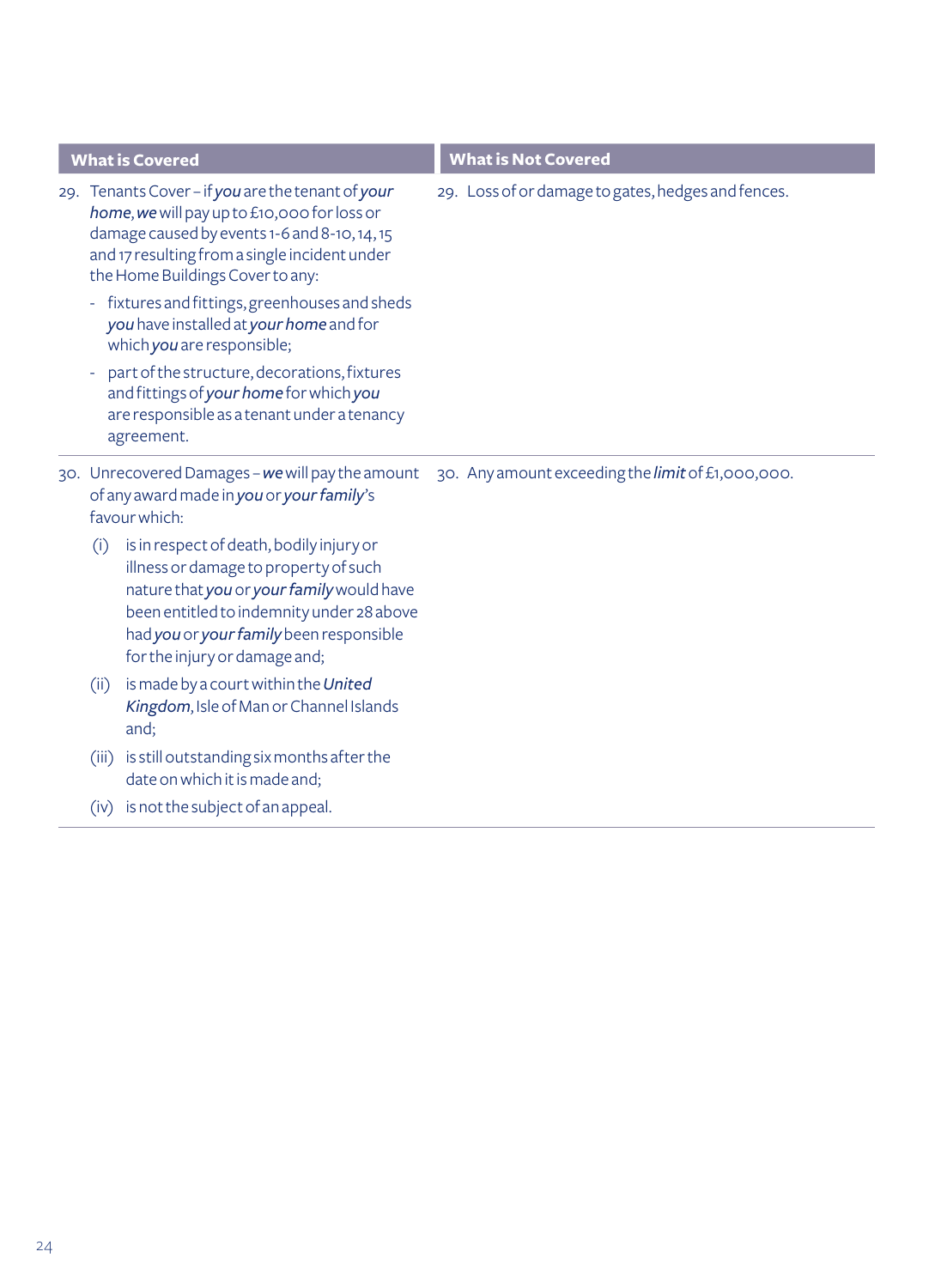## Landlord's Contents Cover

This part of the policy sets out the cover *we* provide for *landlord's contents* unless the *schedule* states 'not insured' or the *endorsements* state 'excluded'.

Every cover is subject to an *excess*, which is set out on the *schedule*, in this policy or the *endorsements*. Where cover is subject to a *limit*, the *limit* is set out in this policy: otherwise the maximum amount to be paid is the sum insured less any applicable *excess*.

|    | <b>What is Covered</b>                                                                         |    | <b>What is Not Covered</b>                                                                                                                                                                                                                                                        |
|----|------------------------------------------------------------------------------------------------|----|-----------------------------------------------------------------------------------------------------------------------------------------------------------------------------------------------------------------------------------------------------------------------------------|
|    | Loss of or damage to landlord's contents of<br>the home caused by the following:               |    | Landlord's contents in the open and landlord's contents in any<br>garage, outbuilding or shed.                                                                                                                                                                                    |
| 1. | Fire, lightning, explosion, earthquake<br>or smoke.                                            | 1. | Damage by smoke from air pollution, unless caused by flames.<br>Loss or damage by smoke that happens gradually.                                                                                                                                                                   |
| 2. | Storm or flood.                                                                                | 2. | Damage caused by frost.<br>Damage caused by rising groundwater levels.                                                                                                                                                                                                            |
|    |                                                                                                |    | The first £250 of any damage caused to solar panels in addition to<br>any other excess you are required to pay.                                                                                                                                                                   |
| 3. | Theft or attempted theft.                                                                      | 3. | Up to the amount shown in the endorsements after the excess of<br>£250 has applied, for loss or damage occasioned by the tenant or<br>others lawfully on, in or about your home.<br>Loss by deception unless the only deception was someone tricking<br>their way into your home. |
|    |                                                                                                |    | Loss or damage while your home is used to receive visitors or<br>paying guests in connection with your business.<br>Loss or damage when your home is unoccupied.                                                                                                                  |
|    |                                                                                                |    | Loss or damage if as a result of a Key safe being utilised to<br>obtain entry to the property which does not have an LPS1175<br>security rating of SR1 as a minimum and the access code has<br>only been provided to permanent residents of the property<br>or registered carer.  |
| 4. | Water escaping from washing<br>machines, dishwashers, fixed water or<br>fixed heating systems. | 4. | Damage to the appliance or system from which the water or<br>domestic heating oil escapes.                                                                                                                                                                                        |
|    | Domestic heating oil escaping from a<br>fixed heating system.                                  |    | Loss of the domestic heating oil itself.                                                                                                                                                                                                                                          |
|    |                                                                                                |    | Loss or damage when your home is unoccupied.                                                                                                                                                                                                                                      |
|    |                                                                                                |    | Damage caused by a leak of glycol or similar fluid from solar<br>panels or equivalent equipment.                                                                                                                                                                                  |
| 5. | Riot, civil commotion.                                                                         | 5. | Loss or damage when your home is unoccupied.<br>Up to the amount shown in the endorsements after the excess of<br>£250 has applied, for loss or damage occasioned by the tenant or<br>others lawfully on, in or about your home.                                                  |
| 6. | Malicious acts or vandalism.                                                                   | 6. | Up to the amount shown in the endorsements after the<br>excess of £250 has applied, for loss or damage occasioned by<br>the tenant or others lawfully on, in or about your home.<br>Loss or damage when your home is unoccupied.                                                  |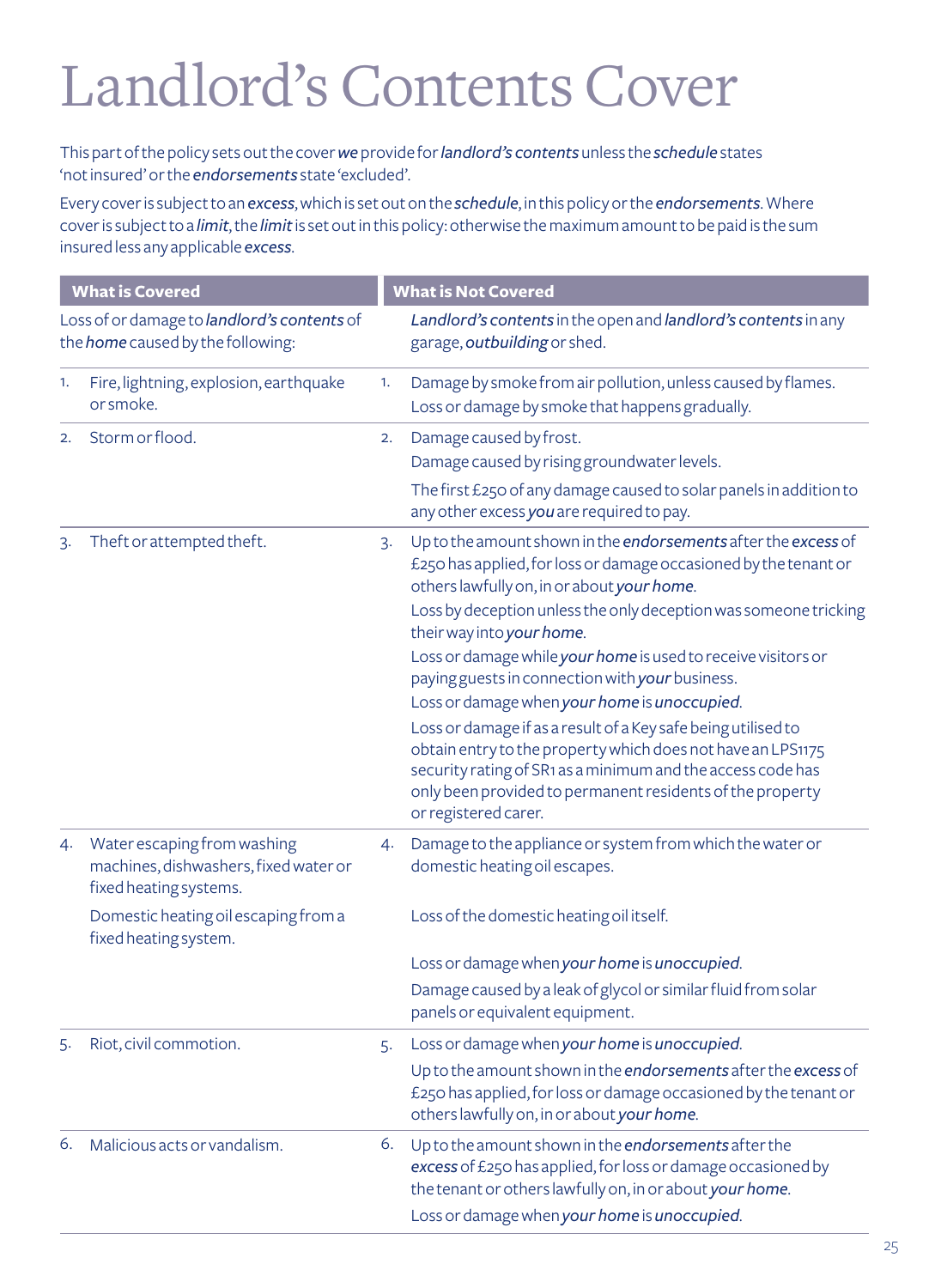|    | <b>What is Covered</b>                                                                                                                    |     | <b>What is Not Covered</b>                                                                                                                                                                                                                                                                                                                                                                                                                                                                                                                                                                                                                                                                                                                                                                                                                                |
|----|-------------------------------------------------------------------------------------------------------------------------------------------|-----|-----------------------------------------------------------------------------------------------------------------------------------------------------------------------------------------------------------------------------------------------------------------------------------------------------------------------------------------------------------------------------------------------------------------------------------------------------------------------------------------------------------------------------------------------------------------------------------------------------------------------------------------------------------------------------------------------------------------------------------------------------------------------------------------------------------------------------------------------------------|
| 7. | Subsidence or heave of the site on which the<br>buildings stand or of land belonging to your<br>home, or landslip.                        | 7.  | Damage caused by solid floors moving unless the<br>foundations of the outside walls of the buildings are<br>damaged by the same cause and at the same time.<br>Damage caused by structures bedding down or settlement<br>of newly made up ground.<br>Damage caused by the coast or a riverbank being worn away.<br>Damage caused by or from demolition, alteration or repair<br>to your home.                                                                                                                                                                                                                                                                                                                                                                                                                                                             |
| 8. | Falling trees or branches.                                                                                                                | 8.  | Damage caused during tree felling, lopping or topping.                                                                                                                                                                                                                                                                                                                                                                                                                                                                                                                                                                                                                                                                                                                                                                                                    |
| 9. | Breakage or collapse of aerials or satellite<br>receiving equipment, their fittings or masts.                                             | 9.  | The items causing the damage.                                                                                                                                                                                                                                                                                                                                                                                                                                                                                                                                                                                                                                                                                                                                                                                                                             |
|    | 10. Impact involving:<br>(a) vehicles, aircraft or anything dropped<br>from them;                                                         | 10. |                                                                                                                                                                                                                                                                                                                                                                                                                                                                                                                                                                                                                                                                                                                                                                                                                                                           |
|    | (b) animals.                                                                                                                              |     | (b) Loss or damage caused by domestic pets or animals.                                                                                                                                                                                                                                                                                                                                                                                                                                                                                                                                                                                                                                                                                                                                                                                                    |
|    | 11. Accidental breakage of mirrors, ceramic<br>hobs in free-standing cookers or glass which<br>forms part of your furniture.              | 11. | The replacement cost of any part of the item other than the<br>broken glass.<br>Light fittings.<br>Loss or damage when your home is unoccupied.                                                                                                                                                                                                                                                                                                                                                                                                                                                                                                                                                                                                                                                                                                           |
|    | If the <b>schedule</b> states " <b>Accidental Damage</b> included" the following additional cover is provided for<br>landlord's contents: |     |                                                                                                                                                                                                                                                                                                                                                                                                                                                                                                                                                                                                                                                                                                                                                                                                                                                           |
|    | 12. Accidental damage to the landlord's<br>contents inside the buildings of the home.                                                     |     | 12. Damage to clothing or footwear.<br>Deterioration of food.<br>Landlord's contents over 5 years old.<br>The cost of maintenance or normal redecoration.<br>Loss or damage to television, satellite, video, audio<br>entertainment equipment and computer equipment.<br>Damage caused by rising groundwater levels.<br>Damage caused by domestic pets.<br>Damage which is excluded under <i>landlord's</i> contents<br>covers1to10.<br>Loss or damage when your home is unoccupied.<br>Loss or damage resulting from electrical, electronic or<br>mechanical fault, breakdown or loss of supply.<br>Damage caused by or from demolition, alteration, latent<br>defect, faulty designed materials, defective design, or<br>workmanship or repair (including during working upon)<br>to your home.<br>The first £250 of any damage caused to solar panels. |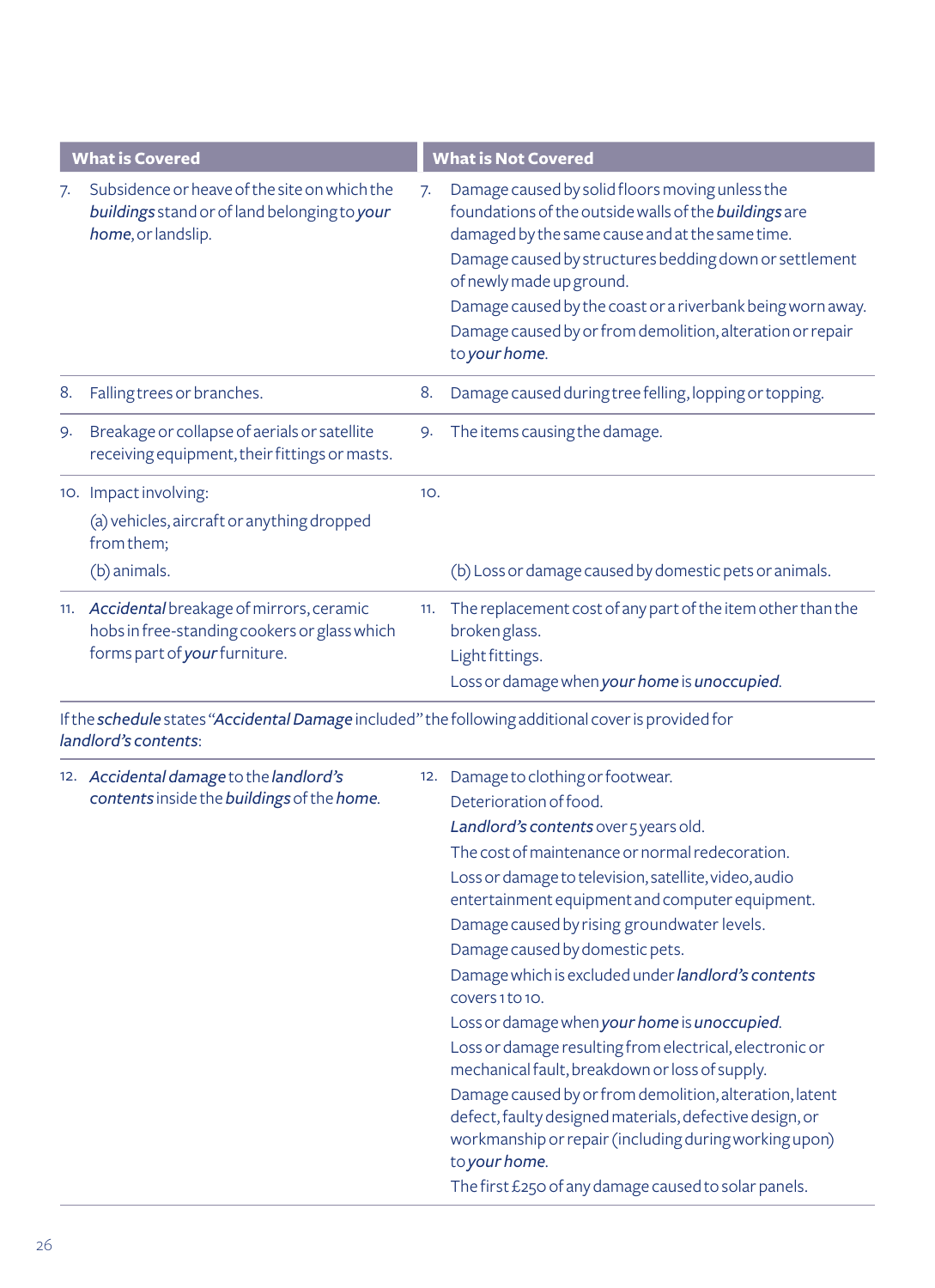## Personal Possessions and Money Cover

#### (This cover is not available with HomeCare Residential Let)

This part of the policy sets out the wider cover *we* provide for *yourpersonal possessions* and *money* if stated on the *schedule* to be insured.

This cover is subject to an *excess*, which is set out on the *schedule*. Where cover is subject to a *limit*, this is set out below or in the *endorsements*, otherwise the maximum amount to be paid is the sum insured after any applicable *excess* has been deducted.

#### **Unspecified Personal Possessions**

| <b>What is Covered</b>                                                                                                                                                                                                                                                                                                                                                                                                                                                                                                                                                                                                      | <b>What is Not Covered</b>                                                                                                                                                                                                                                                                                                                                                                                                                                                                                                                                                                                                                                                                                                                                                                                                                                                                                                                                                                                                                                                                                                                                                                                                                                            |
|-----------------------------------------------------------------------------------------------------------------------------------------------------------------------------------------------------------------------------------------------------------------------------------------------------------------------------------------------------------------------------------------------------------------------------------------------------------------------------------------------------------------------------------------------------------------------------------------------------------------------------|-----------------------------------------------------------------------------------------------------------------------------------------------------------------------------------------------------------------------------------------------------------------------------------------------------------------------------------------------------------------------------------------------------------------------------------------------------------------------------------------------------------------------------------------------------------------------------------------------------------------------------------------------------------------------------------------------------------------------------------------------------------------------------------------------------------------------------------------------------------------------------------------------------------------------------------------------------------------------------------------------------------------------------------------------------------------------------------------------------------------------------------------------------------------------------------------------------------------------------------------------------------------------|
| Accidental loss of or physical damage to<br>unspecified personal possessions and<br>money occurring in or in transit between<br>parts of the British Isles or whilst temporarily<br>(for not more than 60 consecutive days)<br>anywhere else in the world and whilst in the<br>custody and control of you or your family.<br>The limits of liability applying under this<br>section are shown in the endorsements for:<br>(a) Money;<br>(b) Credit Cards;<br>Single Article Limit of any individual item<br>(c)<br>or set (excluding pedal cycles).<br>Cover for any one pedal cycle and accessories<br>is limited to £500. | Theft from an unattended motor vehicle unless the vehicle,<br>including windows, sunroofs and retractable roofs, was locked and<br>closed securely and the property was hidden from view in a glove or<br>luggage compartment up to the limit shown in the endorsements.<br>Theft of a pedal cycle if left unattended away from your home<br>unless it is securely locked to a permanent structure or in a<br>locked building.<br>Theft of pedal cycle accessories, unless they are stolen with the<br>pedal cycle.<br>Loss of or damage to:<br>- sports equipment while it is being used;<br>- contact lenses:<br>- pedal cycle tyres;<br>- pedal cycle through breakdown or derangement;<br>- a pedal cycle while you are using it for racing, pace making or trials;<br>- household goods;<br>- plants or any living creature;<br>- vehicles and craft and their accessories other than removable<br>audio and satellite navigation equipment<br>not in the vehicle;<br>- deeds documents and certificates.<br>Loss or damage caused by theft or attempted theft from an<br>unlocked hotel room<br>Loss by deception, fraud or confidence trick.<br>If any loss or damage is covered by any other insurance, we will not<br>pay more than our rateable proportion. |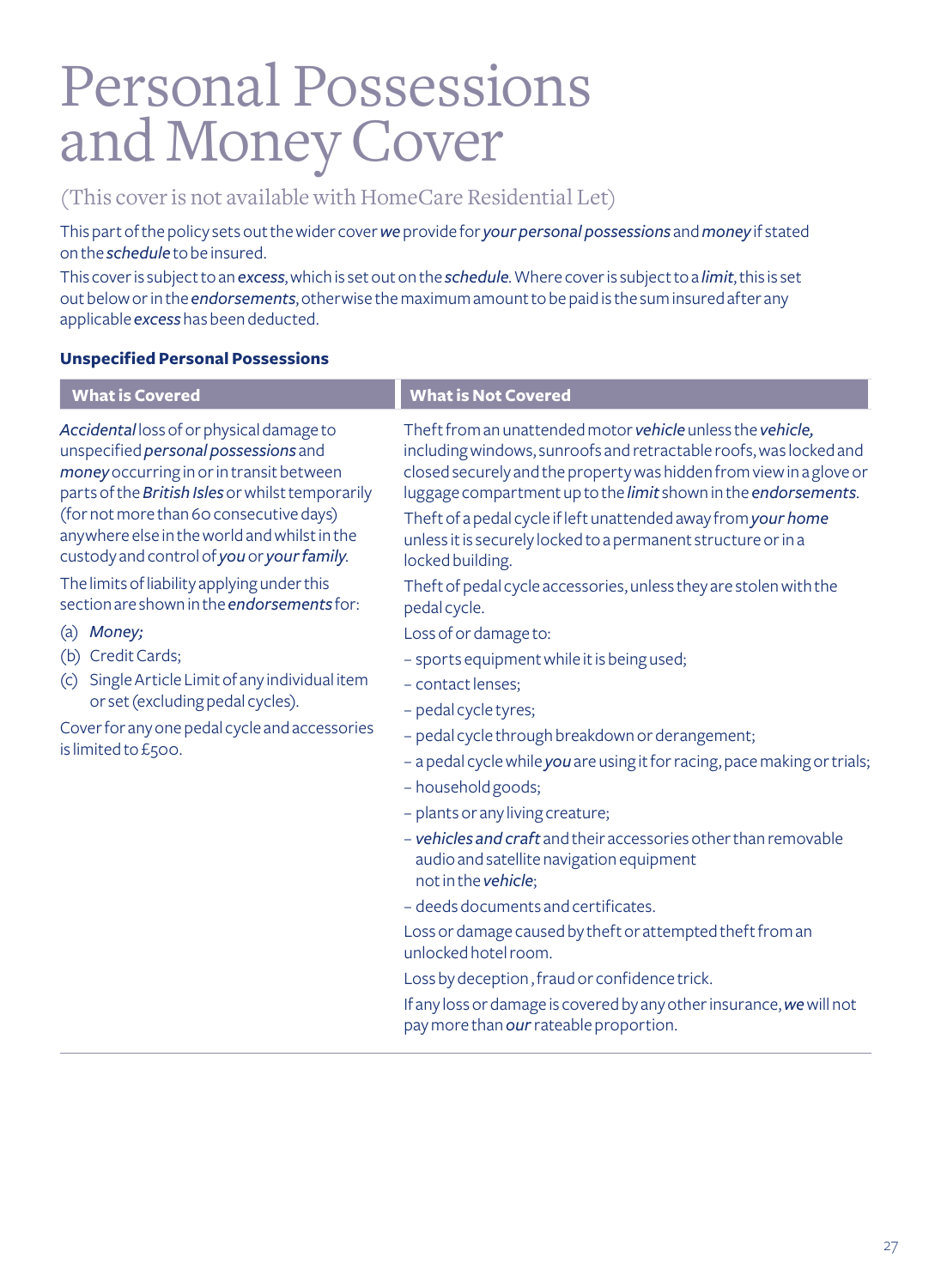#### **Specified Personal Possessions**

| <b>What is Not Covered</b>                                                                                                                                                                                                                                                                                                                                                                                                                                                                                                                                                                                                                                                                                                                                                                                                                                                                                                                                                                                                                                                                                                                                                                                                                                                                                                                                                                                    |
|---------------------------------------------------------------------------------------------------------------------------------------------------------------------------------------------------------------------------------------------------------------------------------------------------------------------------------------------------------------------------------------------------------------------------------------------------------------------------------------------------------------------------------------------------------------------------------------------------------------------------------------------------------------------------------------------------------------------------------------------------------------------------------------------------------------------------------------------------------------------------------------------------------------------------------------------------------------------------------------------------------------------------------------------------------------------------------------------------------------------------------------------------------------------------------------------------------------------------------------------------------------------------------------------------------------------------------------------------------------------------------------------------------------|
| Theft from an unattended motor vehicle.<br>Theft of a pedal cycle if left unattended away from your home<br>unless it is securely locked to a permanent structure by a nominated<br>lock which is specified in the 'Sold Secure' list of pedal cycle locks<br>(available @ www.soldsecure.com) or any Thatcham approved lock<br>which is appropriate to the value of the pedal cycle.<br>Insured value £501-£1000 require a Thatcham approved or Sold<br>Secure Bronze rated lock.<br>Insured value £1001 - £1500 require a Thatcham approved or Sold<br>Secure Silver rated lock.<br>Insured value £1501 and above require a Sold Secure Gold rated lock.<br>Loss of or damage to:<br>- sports equipment while it is being used;<br>- contact lenses;<br>- pedal cycle tyres;<br>- pedal cycle through breakdown or derangement;<br>- a pedal cycle while you are using it for racing, pace making or trials;<br>- household goods;<br>- plants or any living creature;<br>- vehicles and craft and their accessories other than removable<br>audio and satellite navigation equipment<br>not in the vehicle:<br>- deeds documents and certificates.<br>Loss or damage caused by theft or attempted theft from an unlocked<br>hotel room.<br>Loss by deception, fraud or confidence trick.<br>If any loss or damage is covered by any other insurance, we will not pay<br>more than our rateable proportion. |
|                                                                                                                                                                                                                                                                                                                                                                                                                                                                                                                                                                                                                                                                                                                                                                                                                                                                                                                                                                                                                                                                                                                                                                                                                                                                                                                                                                                                               |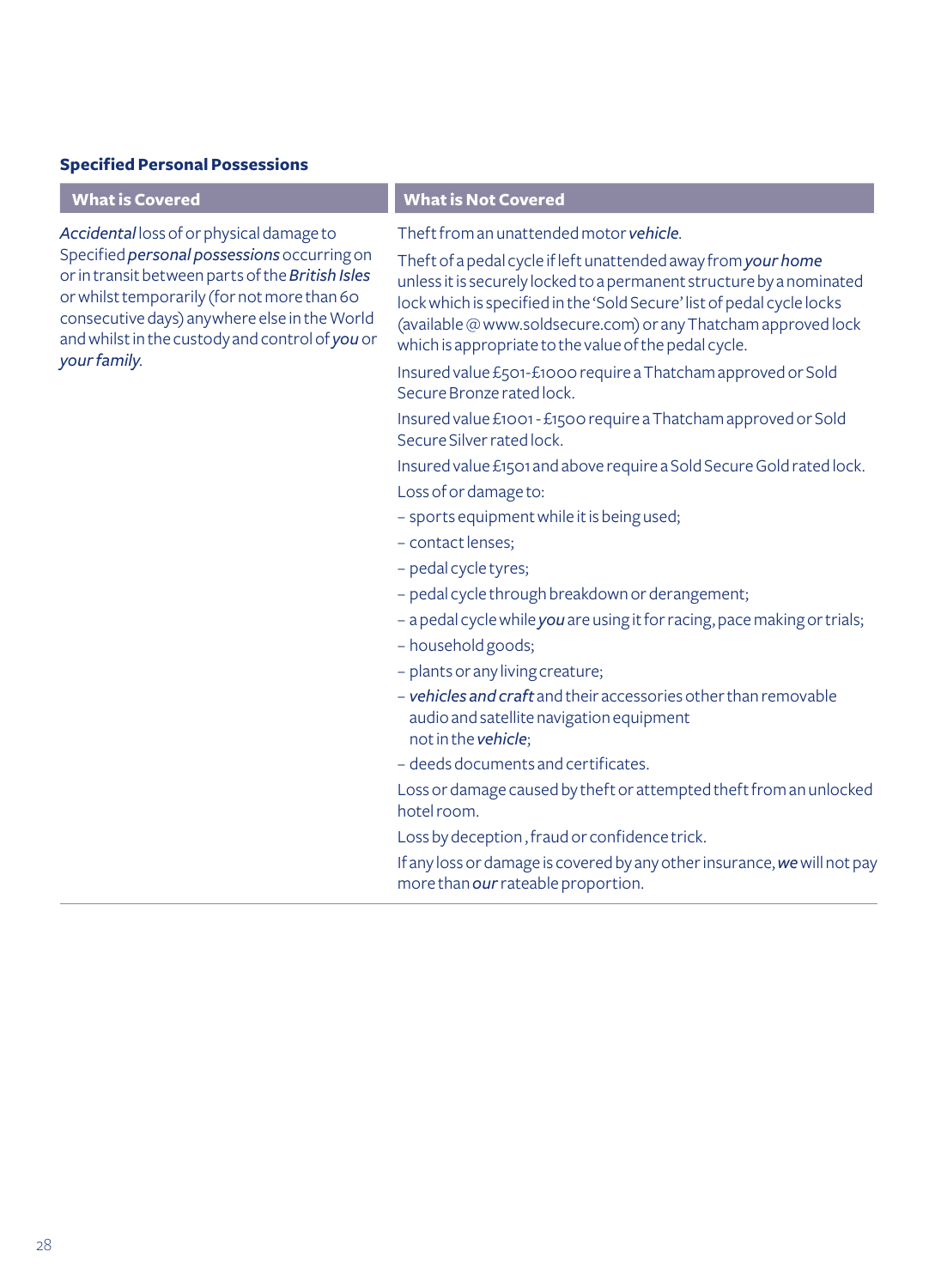### General Exceptions Which Apply to the Whole of Your Policy

#### *We* will not pay for the following:

- 1. Any reduction in value.
- 2. Any losses which are not the direct and immediate result of the actual damage claimed for, unless stated expressly in this policy.
- 3. Any incident which commenced outside of the *period of insurance* of this policy.
- 4. The cost of replacing any undamaged item or part of any item just because it forms part of a set, suite or one of a number of items of a similar type, colour or design (unless included by *endorsement* applying to *your* policy).
- 5. Loss of or damage to any items used in connection with any business, trade or profession except office equipment in *yourhome* or items insured as specified *personal possessions*.
- 6. Any legal liability resulting from any business, trade or profession.
- 7. Any claim resulting from:
	- deliberate or criminal acts by *you* or *yourfamily*;
	- gradual causes including deterioration or wear and tear;
	- mildew, fungus, climatic or atmospheric conditions, frost, wet or dry rot;
	- any process of cleaning, repair or alteration;
	- vermin, insects or chewing, scratching, tearing or fouling by pets;
	- electrical, electronic, or mechanical fault or breakdown;
	- faulty design materials or workmanship;
	- confiscation, nationalisation, expropriation or the acts of any government of civil authority;
	- aircraft travelling at supersonic speeds;
	- the failure of computer or electronically-controlled equipment to recognise any date as the true calendar date;
	- *computer viruses* , hacking or phishing attacks, or any impairment in the function, availability, range of use or accessibility of data, software or computer programs;
	- any loss of, alteration of, or damage to or a reduction in the functionality, availability or operation of a *computer system* but this exclusion will not exclude damage to a computer or electronic device (such as a smart phone, laptop, tablet or wearable device) that is not otherwise excluded by this policy and is caused by fire, lightning, explosion, aircraft or vehicle impact or storm or flood;
- any loss, damage, liability, cost or expense of any kind directly or indirectly caused by, contributed to by, or arising out of or in connection with any loss of, alteration of, or damage to or a reduction in the functionality, availability or operation of a *computer system*;
- Loss or damage or cost or expense of whatsoever nature directly or indirectly caused by, contributed to or arising from ionising radiation, radioactivity, nuclear fuel, nuclear waste or equipment;
- indirect or consequential loss including but not limited to delay, loss of goodwill, loss of business, loss of rental income or savings and all other pure economic loss' except as provided for in the loss of rent clause;
- Loss or damage or cost or expense of whatsoever nature directly or indirectly caused by, contributed to or arising from war, invasion, act of foreign enemy, hostilities (whether war be declared or not), civil war, rebellion, insurrection or military or usurped power or confiscation or nationalisation or requisition or destruction of or damage to property by or under the order of any Government or public or local authority;
- pollution or contamination which was:
	- the result of a deliberate act:
	- expected and not the result of a sudden, unexpected and identifiable incident.
- Damage caused as a result of using *heating equipment*, unless the following conditions are met:
	- The user has the expertise to operate the equipment safely.
	- The equipment being used has been routinely inspected and maintained to ensure operational integrity.
	- The area in which the torch is being used is clean, clear and free from flammable materials.
	- The area is suitably ventilated.
	- The user has unrestricted and immediate access to the appropriate type of fire extinguisher.
	- Any containers of fuel of any kind are removed from the area.
- 8. Liability for loss, damage, injury, death or any other cost or expense directly or indirectly caused by, resulting from or inconnection with any act of *terrorism* regardless of any other cause or event contributing concurrently or in any other sequence to the loss or any action taken in controlling, preventing, suppressing or in any way relating to any act of *terrorism*.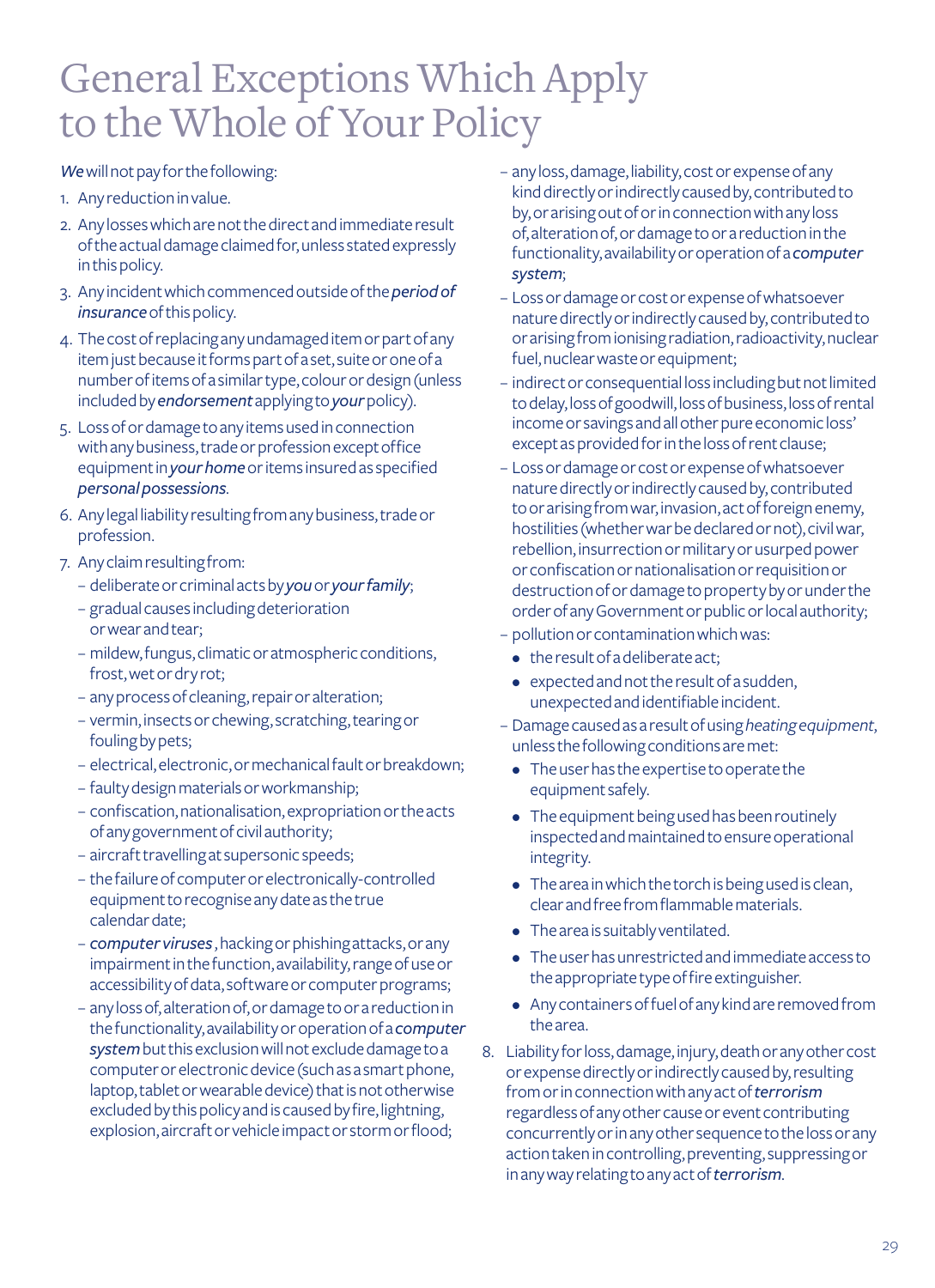### General Exceptions Which Apply to the Whole of Your Policy (cont.)

9. This policy excludes any loss, damage, claim, cost, expense or other sum, directly or indirectly arising out of, attributable to, or occurring concurrently or in any sequence with a communicable disease or the fear or threat (whether actual or perceived) of a communicable disease.

For the avoidance of doubt, the loss, cost, damage or expense that is excluded here includes any cost to clean-up, detoxify, remove, monitor or test for a communicable disease or any property that is affected by a communicable disease.

This exclusion applies to all sections, all covers and all parts of this policy. Nothing else in this policy will override this exclusion.

(Please note that *communicable disease* includes both Covid-19 and other diseases and its full meaning is as shown in the definition for it in the Definitions section.)

10. *We* will not pay for any damage to domestic heating gas pipes.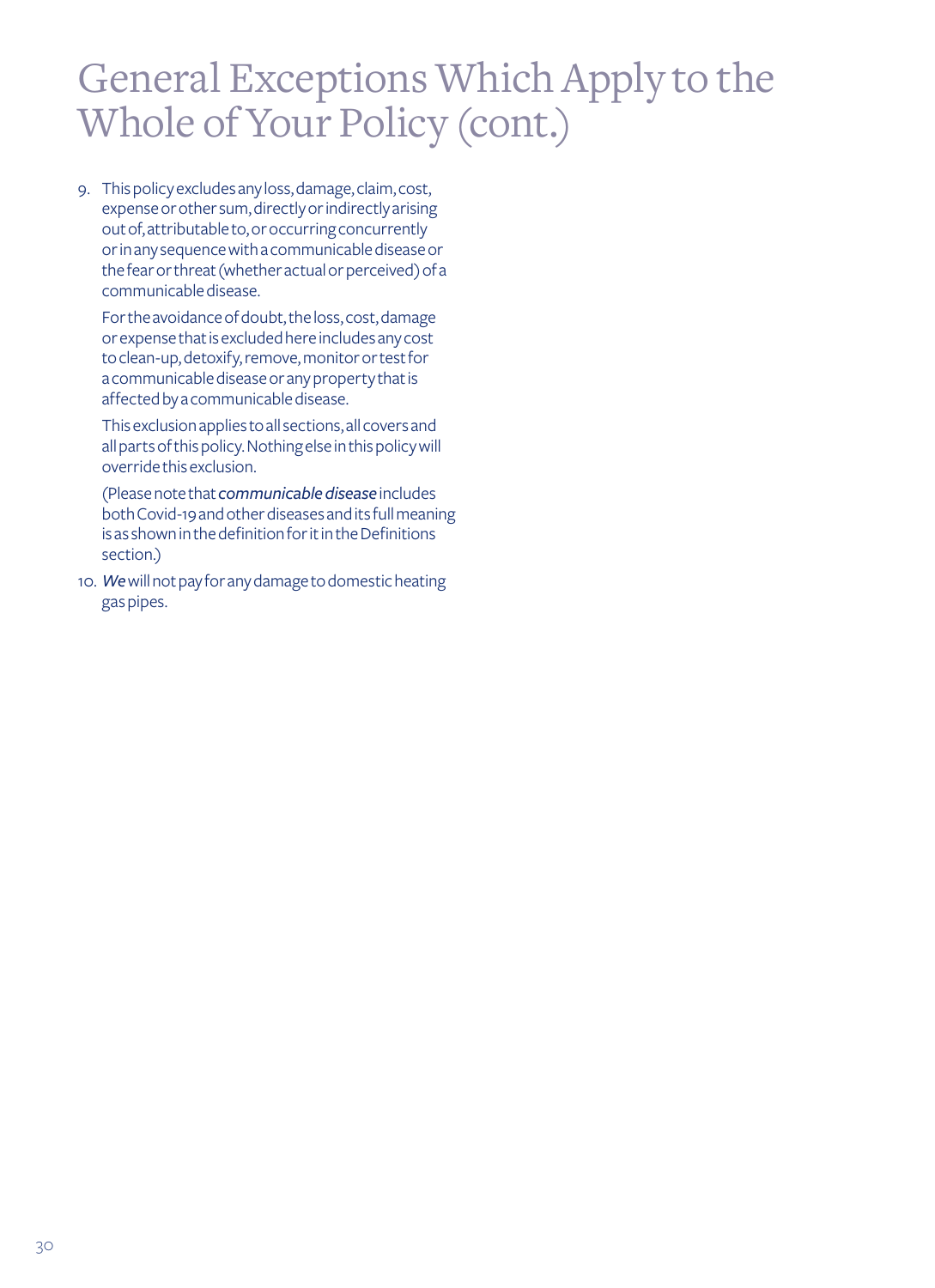### General Conditions

(applying to all policies)

*You* must comply with these Conditions: if *you* do not, *we* may at *our* option cancel the policy and/or refuse to deal with *your* claim and/or reduce the amount of any claim payment.

- 1. *You* may cancel the policy at any time by telling *your* insurance broker (cancellation cannot be backdated). In the event of cancellation *we* will give *you* a proportionate refund of premium provided *you* have not made a claim and will be subject to a minimum premium of £25. *We* may also cancel the policy where *we* have identified serious grounds, such as;
	- failure to provide *us* with information *we* have requested that is directly relevant to the cover provided under this policy or any claim;
	- the use or threat of violence or aggressive behaviour against *our* staff, contractors or property;
	- the use of foul or abusive language;
	- nuisance or disruptive behaviour.

*We* will contact *you* at *your* last known address or via any electronic communications method such as email and, where possible, seek an opportunity to resolve the matter with *you*. Where a solution cannot be agreed between *us*, *we* may cancel the policy by giving *you* 14 days notice.

This will not affect *your* right to make a claim for any event that happened before the cancellation date. If *we* cancel the policy *we* will refund premiums already paid for the remainder of the current *period of insurance*, provided no claim has been made during the current *period of insurance*.

*We* also reserve the right to terminate the policy in the event that there is a default in the instalment payments due under any linked loan agreement, by giving *you* 14 days notice at *your* last known address or via any electronic communications method such as email.

Also, *you* may cancel this policy within 14 days of receipt of the *policy documents* at the start or renewal, by telling *your* insurance broker. *We* will give *you* a proportionate refund of premium provided that *you* have not made a claim and will be subject to a minimum premium of £25.

Please note, *you* may also be charged a fee by *your* insurance broker for the cancellation of *your* insurance.

2. Under the laws of the *United Kingdom* (England, Scotland, Wales and Northern Ireland) both *you* and *we* may choose the law which applies to this contract, to the extent permitted by those laws. Unless *you* and *we* agree otherwise, *we* have agreed with *you* that the law which applies to this contract is the law which applies to the part of the *United Kingdom* in which *you* live.

*We* and *you* have agreed that legal proceedings between *you* and *us* in connection with this contract will only take place in the courts of the part of the *United Kingdom* in which *you* live.

3. *You* must tell *us* immediately about any changes in the information recorded on the *statement of facts*. Although *we* may undertake checks to verify *your*  information, *you* must take reasonable care to ensure all information provided by *you* or on *your* behalf is accurate and complete.

*You* must tell *us* immediately if any of *your* information is incorrect or changes. If *we* have wrong information this may result in an increased premium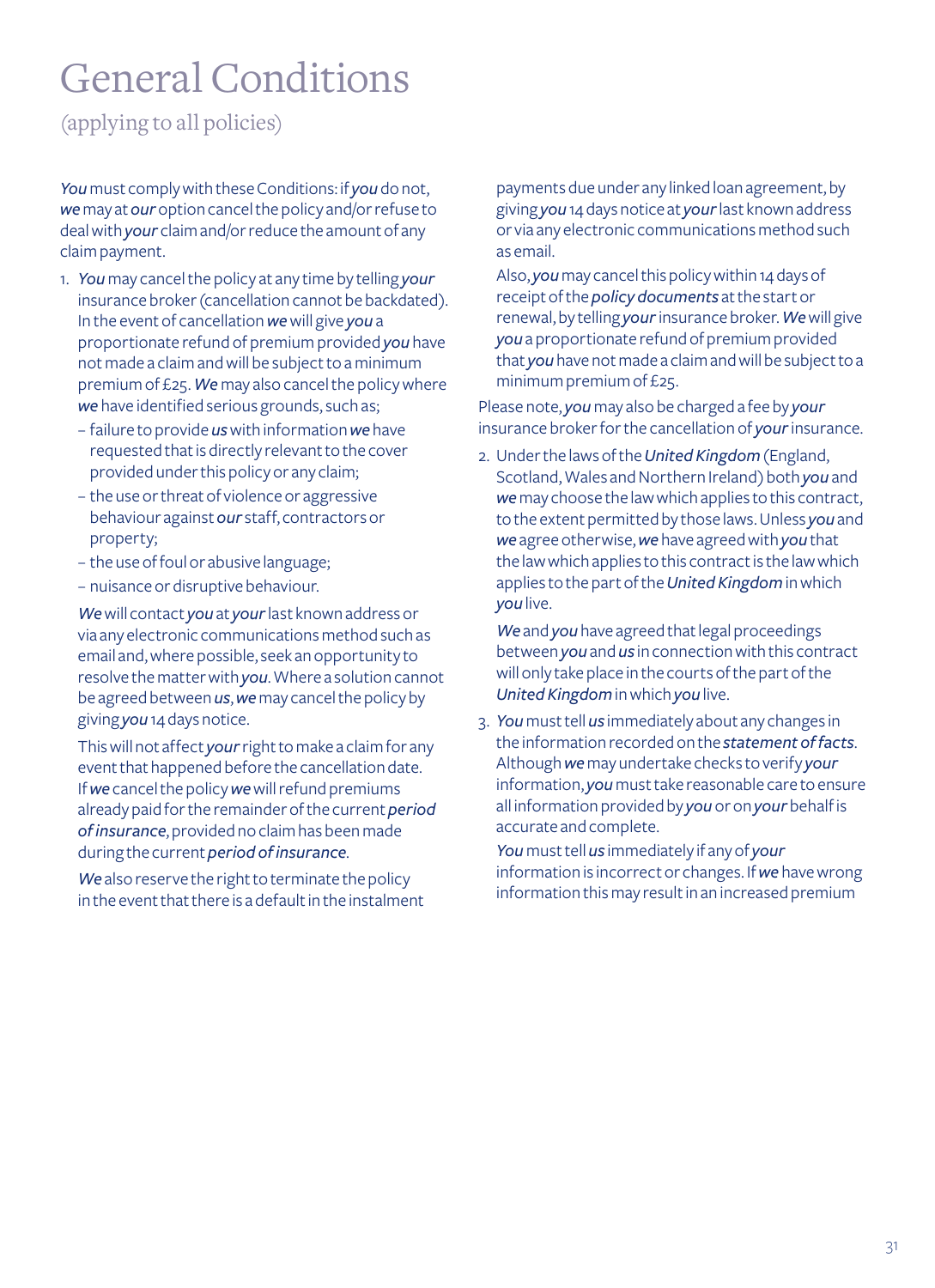### General Conditions (cont.)

(applying to all policies)

and/or claims not being paid in full, or *your* insurance may not be valid and claims will not be paid. If *you* are in any doubt about any information, contact *your* insurance broker as soon as possible.

Changes to information *we* need to be informed of include, but are not limited to, these situations:

- A change to the rebuilding or reinstatement costs if the policy sums insured limits are no longer adequate;
- A change in the occupancy or use of *your home*;
- If *you* have received a police caution for or have criminal convictions that are not spent under the Rehabilitation of Offenders Act or have been charged with but not tried for any offence other than driving offences;
- If *you* have been declared bankrupt;
- If *you* plan to alter or renovate the building. Any changes, if accepted by *us*, will apply from the date indicated on *your* updated *schedule*. In this case *we* will be entitled to vary the premium and terms for the rest of the *period of insurance*.
- 4. *You* must maintain *your* property in a good state of repair and take all reasonable precautions to safeguard property from loss or damage.
- 5. *We* shall not to be deemed to provide cover nor be liable to pay any claim or provide any benefit here under to the extent that the provision of such cover, payment of such claim or provision of such benefit would expose that *us* or the Insurer or any reinsurer to any sanction, prohibition or restriction under United Nations resolutions or the trade or economic sanctions, laws or regulations of the European Union, *United Kingdom* or United States of America.
- 6. *We* are entitled to take over and conduct the defence or settlement of any claim. *We* may pursue any claim in the name ofthe person insured for *our* own benefit and at *our* own expense.

7. Observance Condition *You* and anyone acting on *your* behalf must comply with every applicable requirement and provision of this *Policy*. To the extent that any other person (or party) is entitled a benefit from this *Policy*, *you* are to arrange for that other person (or party) to comply with every applicable requirement and provision.

If anyone who is required to comply with provisions of this *Policy* does not comply, *we* may be entitled to reject a claim or reduce the amount payable for a claim to the extent that our liability has been incurred or increased by any such failure to comply.

If *we* have paid any sums which *we* should not have been liable to pay (on account of a breach of a policy provision), *you* shall be obliged to reimburse *us* promptly for any such amount.

However, this condition shall not apply to the extent that it may conflict with the provisions of the Insurance Act 2015 or the Consumer Insurance (Disclosure and Representations) Act 2012.

- 8. If *you* are planning to carry out any work to renovate, extend, structurally enhance, build or demolish any part of the buildings where the estimated cost of the works is in excess of £25,000, *you* must inform *us* at least 30 days prior to the commencement of the works and before *you* enter into any contract. Subject to *our* prior agreement, *we* may amend the terms of *your* policy. Failure to notify *us* of these works may result in a claim not being met, either partially or in full, policy cancellation or policy voidance if the proposed works would not have been unacceptable to *us*. For works less than £25,000, the following will not be covered whilst the works are ongoing:
	- any indemnity requirement under a Joint Contracts Tribunal Form of Building Contract
	- damage caused by or arising from the carrying out of repair or renovation works to the insured property
	- damage caused by storm, flood or water ingress of any form to the insured property
	- damage caused by water or oil escaping from a fixed heating system to the insured property
	- accidental damage (under the standard cover or if selected as an optional extension) to the insured property
	- loss or damage to unfixed materials on, in or around the insured property
	- loss or damage to valuables (as defined in the policy wording) or specified *personal possessions*  shown in the *Schedule*
	- other loss or damage caused by theft, attempted theft, malicious acts or vandalism unless force and violence have been used to get into or out of the insured property.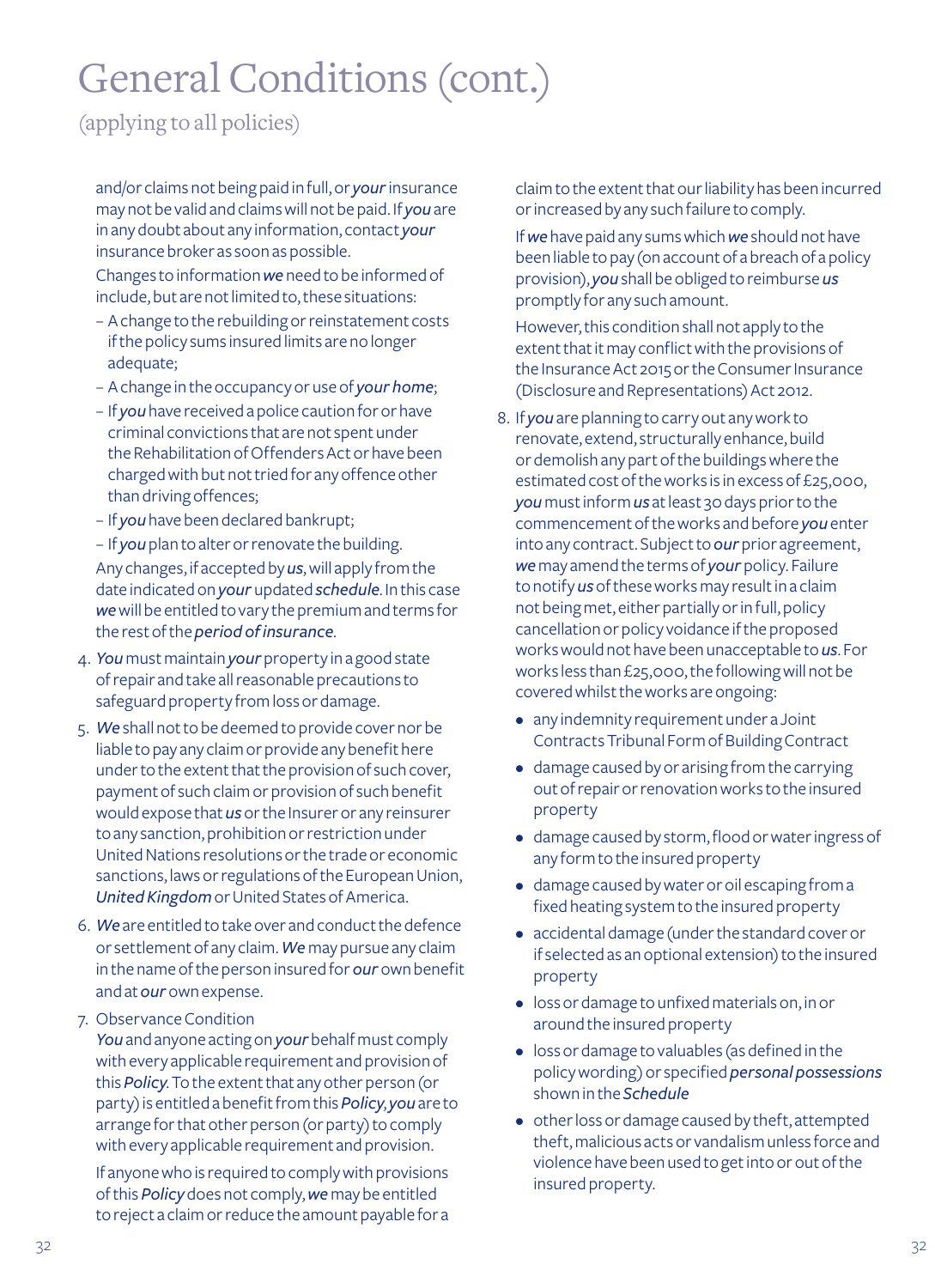## General Conditions

#### (applying only to Buildings or Buildings and Contents Policies (including Landlords Buildings and Landlords Buildings and Contents policies)

- 1. *You* must give immediate notice of any change in the tenancy information on which this insurance is based (this is stated under additional information in the *statement of facts*). If *you* are in doubt about any change please tell *your* insurance broker. *You* will not be insured until *we* have agreed in writing to accept any alteration.
- 2. All gas and electrical appliances and installations at the insured property must be regularly inspected by *you* or a responsible person acting on *your* behalf as required by the appropriate legislation and repaired, replaced , maintained or serviced as necessary to ensure good order. A record or such inspections/ work undertaken should be kept to produce to insurers upon request.
- 3. Any increase in risk of damage due to any act or neglect of any mortgagor, leaseholder, lessee or occupier or any *buildings* will not prejudice the interest of any mortgagee, freeholder or lessor provided the increase in risk is without their prior knowledge or authority and *we* are notified immediately they become aware of the increase in risk and pay any additional premium.

4. A person or company who was not a party to this policy has no right under the Contracts (Rights of Third Parties) Act 1999. or

Any subsequent legislation to enforce any terms of this policy but this does not affect any right or remedy of a third party which exists or is available apart from such Act.

- 5. The tenancy agreement must be on a written, single, Assured Shorthold Tenancy Agreement for a minimum initial period of no less than 6 months or Under a Private Residential Tenancy (PRT) in Scotland and arranged through a professional letting agency or directly with *you*.
- 6. Tenants must be in employment and supply a minimum of 2 written references. Student and DSS lets are unacceptable.
- 7. Internal inspection of the *home* is required at intervals not less than 6 months by *you*.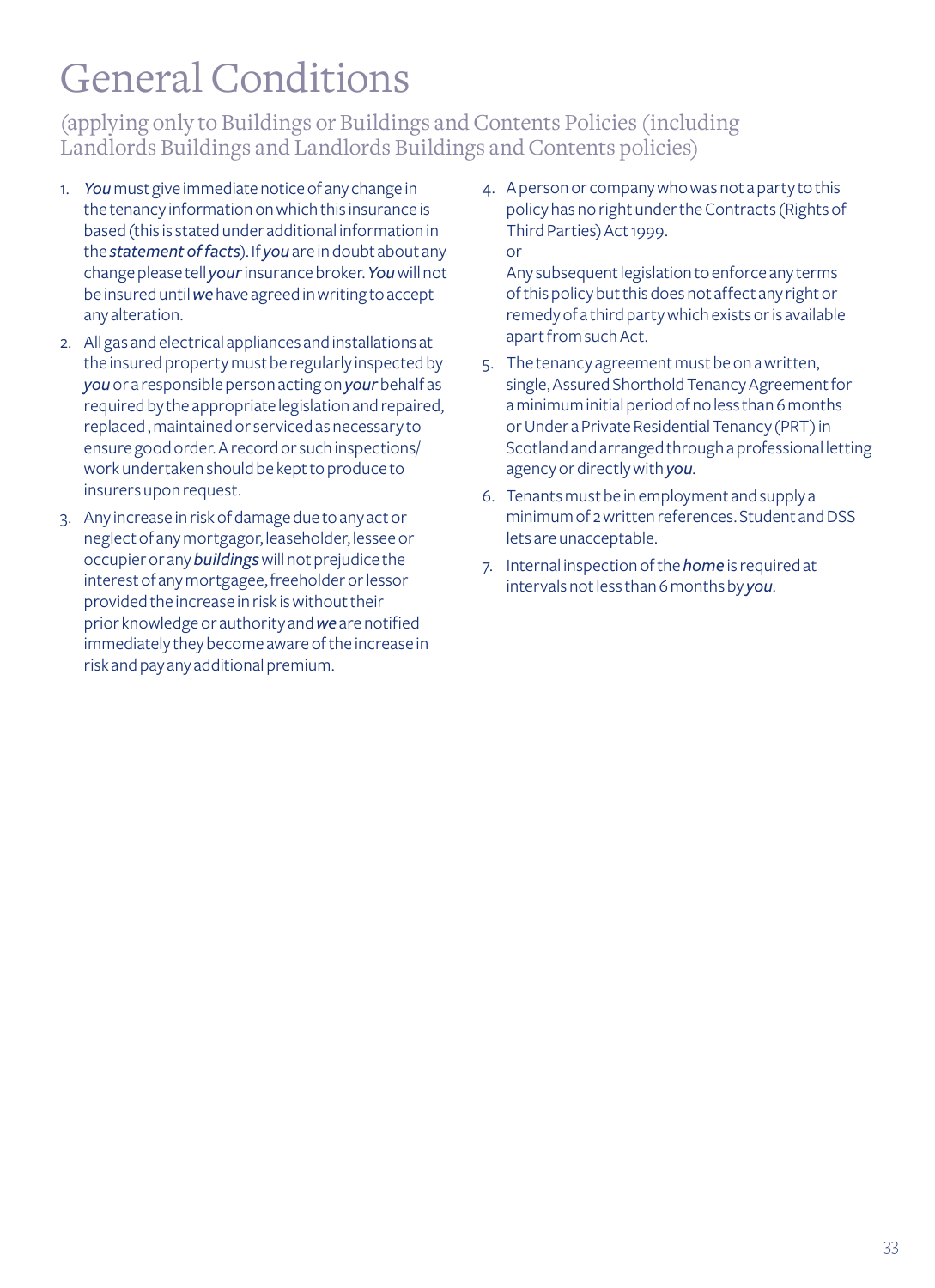## Policy Conditions

(The following policy conditions apply only to Landlords Buildings policies or Landlords Buildings and Contents policies)

It is a condition precedent to liability that the following policy conditions apply to the *home*  specified in the *schedule*:

1. When the insured property is *unoccupied* for a period longer than 7 days between 1st October and 31st March the following year, that the central heating system (where installed) be kept working to maintain a temperature of no less that 10˚ centigrade failing which the water must be turned off at the mains and the water system completely drained.

During periods of unoccupancy, the insured property must be inspected not less than once in every 14 days by a responsible person acting on behalf of *you* and faults discovered remedied immediately. When *unoccupied* the cumulative *excess* is increased by a further amount of £500 for *buildings* and £500 for landlord's *contents*. It is a condition of this policy that the insurers be informed if the insured property is likely to remain *unoccupied* for a period in *excess* of 30 days.

2. During period of repairs or renovations the *excesses* are increased by £250.

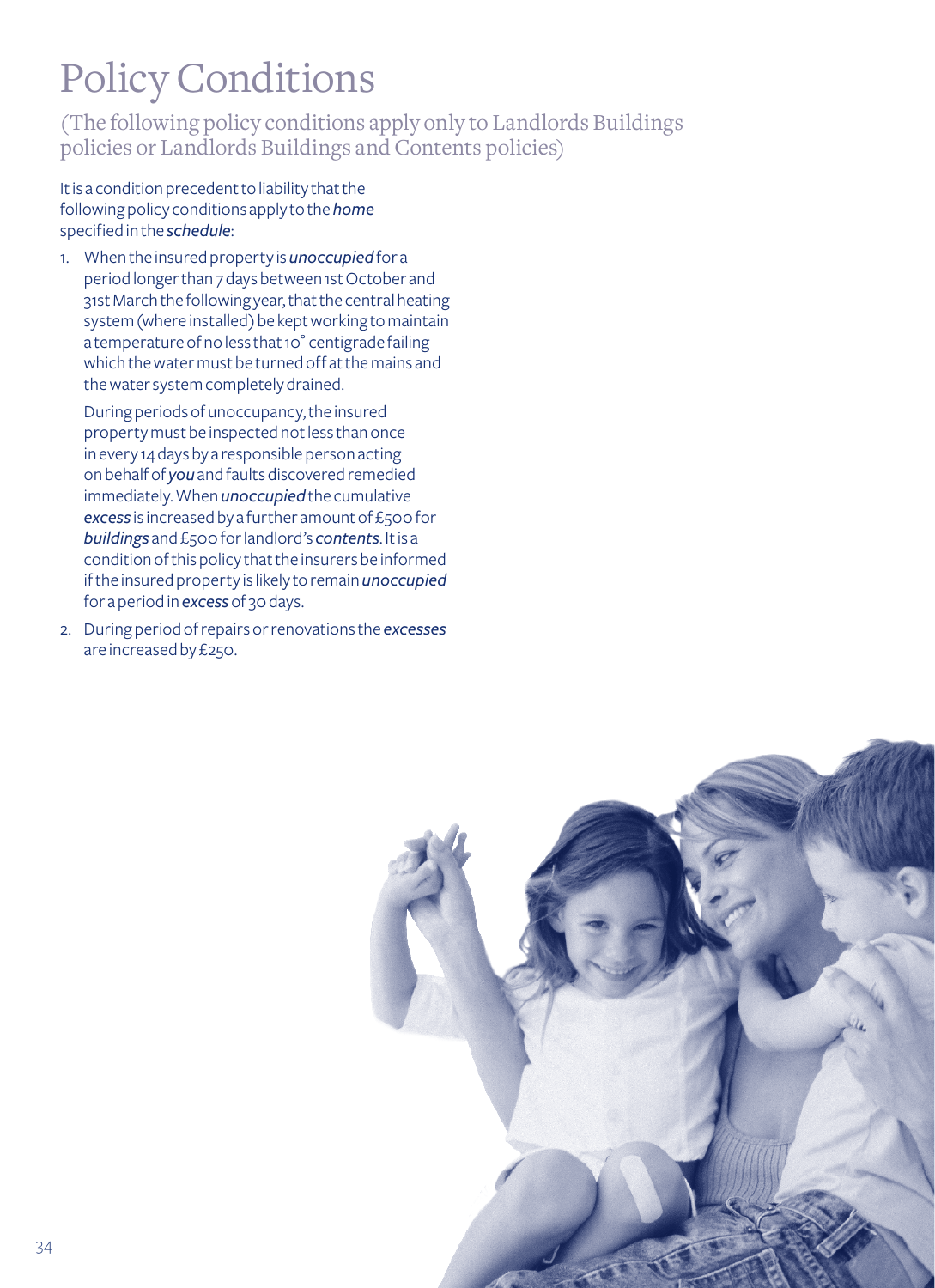### Claim Conditions and How We Settle Claims

#### **How to make a claim**

If *you* need to make a claim, what *you* need most of all is speedy, professional, practical help. That is exactly what *we* provide. When an accident happens, *you* should take any immediate action *you* think is necessary to protect *your* property and belongings from further damage, such as switching off the gas, electricity or water. Telephone *our* Claimline 01204 600364 for immediate help and assistance. Please have *your* policy number handy when *you* call. While most claims can be agreed over the phone, there may be times when *we* will ask *you* to complete a claim form and provide *us* with further information and/or *we* may wish to arrange a visit and inspection.

To help *us* deal with *your* claim quickly, please read this policy booklet carefully.

**Guidance when making a claim**

#### **Claim Notification**

Conditions that apply to the policy and in the event of a claim are set out in *your* policy booklet. It is important that *you* and *your family* comply with all policy conditions and *you* should familiarise yourself with any requirements. Directions for claim notification are included under claims conditions. Please be aware that events that may give rise to a claim under the insurance must be notified as soon as reasonably possible although there are some situations where immediate notice is required.

Further guidance is contained in the policy booklet. Claims conditions require *you* to provide *us* with any assistance and evidence that *we* require concerning the cause and value of any claim. Ideally, as part of the initial notification, *you* will provide:

- *Your* name, address, and *your home* and mobile telephone numbers
- Personal details necessary to confirm *your* identity
- Policy number
- The date of the incident
- The cause of the loss or damage
- Details of the loss or damage together with claim value if known
- Police details where applicable

– Names and addresses of any other parties involved or responsible for the incident (including details of injuries) and addresses of any witnesses.

This information will enable *us* to make an initial evaluation on policy liability and claim value. *We* may, however, request additional information depending upon circumstances and value which may include the following:

- Original purchase receipts, invoices, instruction booklets or photographs, bank or credit card statements, utility bills, prepurchase surveys, or plans or deeds of *your* property.
- Purchase dates and location of lost or damaged property
- For damaged property, confirmation from a suitably qualified expert that the item *you* are claiming for is beyond repair.

Sometimes *we*, or someone acting on *our* behalf, may wish to meet with *you* to discuss the circumstances of the claim, to inspect the damage, or to undertake further investigations.

Where *we* have asked *you* for specific information relevant to *your* claim *we* will pay for any reasonable expenses *you*  incur in providing *us* with the above information.

#### **Preferred Suppliers**

*We* take pride in the claims service *we* offer to *our* customers. *We* have developed a network of contractors, repairers and product suppliers dedicated to providing claim solutions.

#### **Claims Conditions**

*You* must comply with these Conditions: if *you* do not, *we* may at *our* option cancel the policy and/or refuse to deal with *your* claims and/or reduce the amount of any claim payment.

- 1. *You* must do all *you* can to prevent and reduce any costs, damage, injury or loss.
- 2. *You* must tell *us* about any loss, damage or liability as soon as possible and give *us* all the information and help *we* may need, including proof of claim at *your* expense. *We* will decide how to settle or defend a claim and may pursue proceedings in the name of any person covered by *your* policy, including proceedings for recovering any claim payment.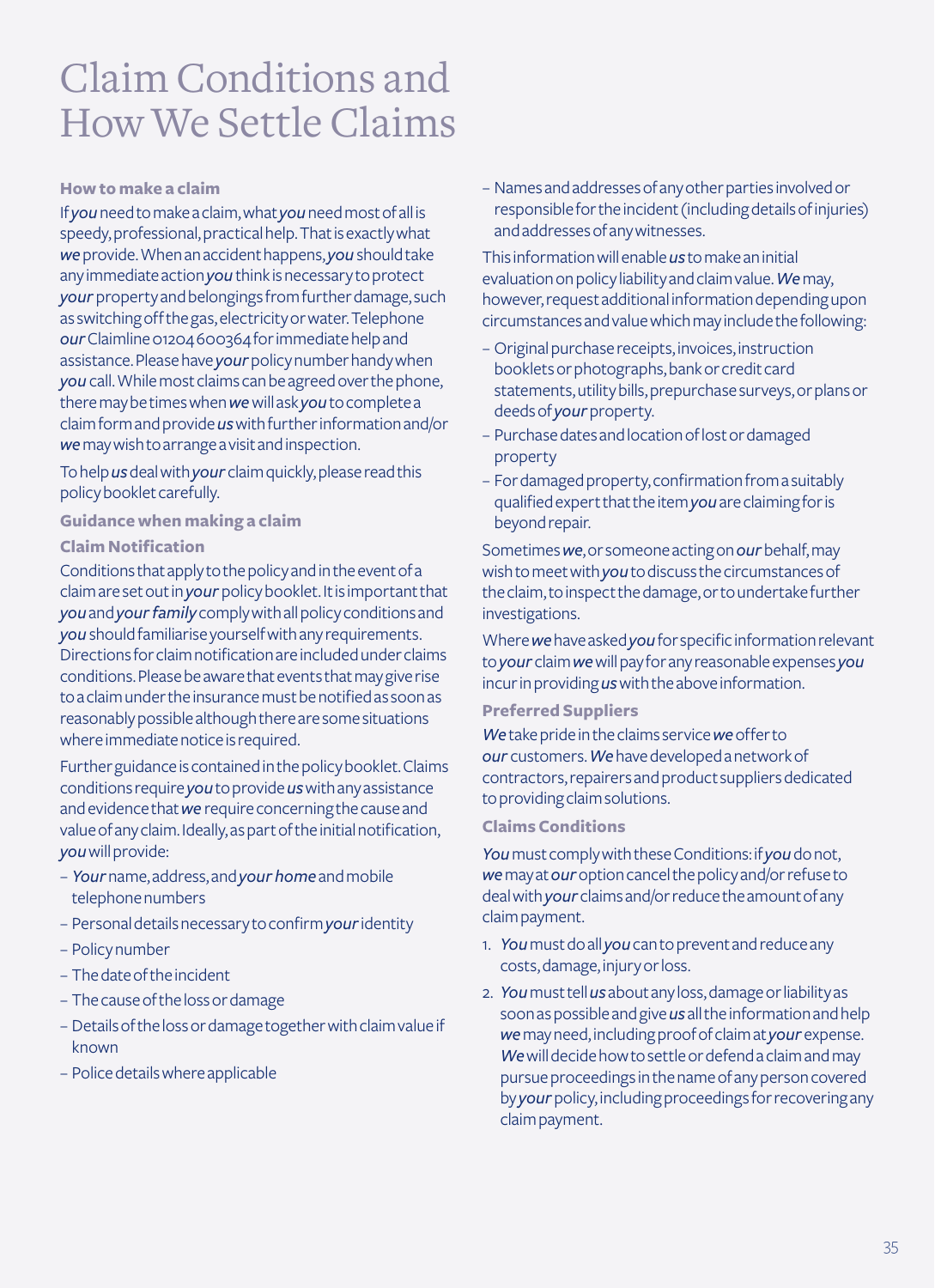### Claim Conditions and How We Settle Claims (cont.)

- 3. *You* must report any loss, theft, attempted theft or malicious damage to the police immediately.
- 4. If someone is holding *you* responsible for damage to their property or bodily injury to them, *you* must tell *us* immediately and send *us* immediately on receipt any writ, summons, letter of claim or other relevant documents.
- 5. If a claim is fraudulent or false in any way, *we* will not make any payment and all cover will end and *we* will be entitled to recover from *you* any payment made already in respect of the claim.
- 6. If any claim is covered by any other insurance, *we* will not pay for more than *our* share of that claim.
- 7. *You* must retain any damaged or removed/replaced property for *our* inspection and not abandon property to *us* unless *you* have *our* written authority.
- 8. *You* must not authorise any work to commence without *our* written authority.

### **How We Settle Property Claims**

*We* will decide whether to repair, replace, or pay for property which is lost or damaged.

In the event *we* agree to settle by payment to *you*: the amount payable will be the lesser of the cost to *us* of replacing (through *our* Preferred suppliers) or the *market value* of the property. The maximum amount which *we* shall be liable to pay is the relevant sum insured less any *excess* and subject to any *limit* applicable.

For claims relating to damage to the structure of *your* property, which otherwise could be settled by repair, the amount payable will be the cost to *us* of repairing the property (through *our* Preferred suppliers) less any VAT payable on any labour element of such repair. In the event that it is either impossible or uneconomic to repair or reinstate the *buildings*, settlement will be based on *market value*.

In the event that the property insured cannot be described adequately to allow for accurate replacement, settlement of any claim for loss of the property will be settled on the basis of a reasonable assessment of the *market value*.

#### **Proportionality**

If *you* have provided *us* with inaccurate information this can affect *your* policy in one or more of the following ways:

- 1) If *we* would have charged *you* a higher premium for providing *your* cover, *we* will have the option to:
	- a. charge *you* the appropriate additional premium, to be paid in full;
	- b. If a claim has been intimated, *we* may adopt a proportional approach, where *we* calculate the proportion of the premium that was paid and base the settlement on that proportion. In this circumstance, in order for cover to continue the balance of the additional premium up to the expiry date of the policy will be charged.
- 2) If *we* would not have provided *you* with any cover *we* will have the option to:
	- a. void the policy, which means *we* will treat it as if it had never existed and repay the premium paid; and
	- b. seek to recover any money from *you* for any claims *we* have already paid, including the amount of any costs or expenses *we* have incurred.
- 3) If *we* would have applied different terms to *your* cover, *we* will have the option to treat *your* policy as if those different terms apply.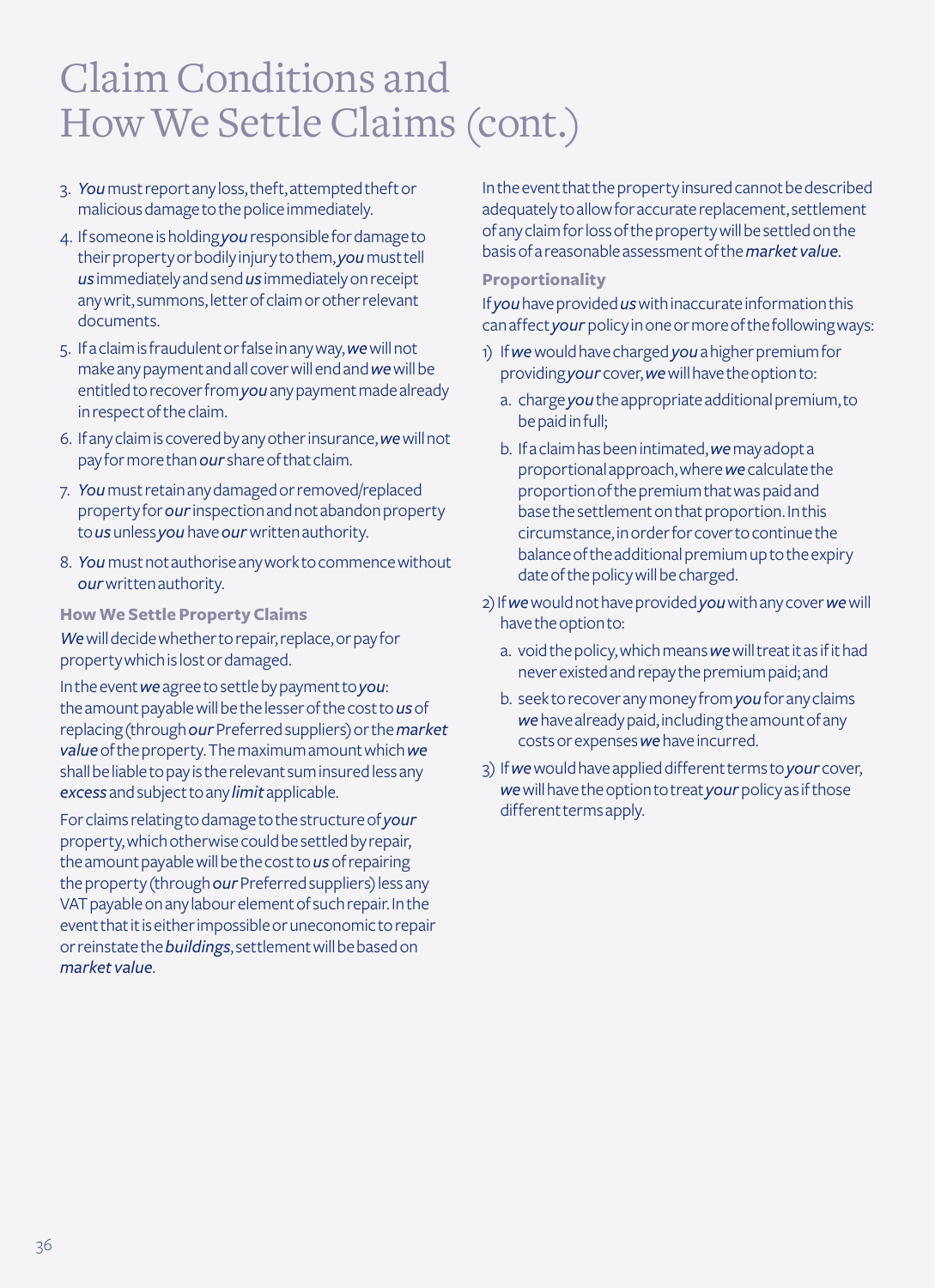## Customer Care

#### **Complaints Procedure**

**Our Commitment to Customer Service** *We* are committed to going the extra mile for *our* customers and wherever possible, exceeding their expectations. If *you* believe that *we* have not delivered

the service *you* expected, or *you* are concerned about any aspect of *our* service, please let *us* know. If *your* complaint relates to *your* policy or a claim then

please contact *your* insurance broker. If *your* insurance broker cannot resolve the complaint please contact *us*.

**How to contact us**

Telephone: **01204 600200** Post: Broker Direct Plc Deakins Park, Deakins Mill Way, Egerton, Bolton BL7 9RW compliance@brokerdirect.co.uk

*We* then promise to:

- Fully investigate *your* complaint
- Keep *you* informed of progress
- Do everything possible to resolve *your* complaint
- Learn from *our* mistakes
- Use the information from *your* complaint to proactively improve *our* service in the future.

*We* aim to resolve *your* concerns within 24 hours. Experience tells *us* that most difficulties can be sorted out within this time.

In the unlikely event that *your* concerns have not been resolved within 72 hours, *we* will issue a letter acknowledging *your* complaint, explaining the reasons why. *We* will continue to keep *you* informed of the further actions *we* will be taking to reach a suitable conclusion. Once *we* have reviewed *your* complaint *we* will issue the company's final decision in writing.

#### **If you are still not happy**

If *you* are still not satisfied after the review, or *you* have not received a written offer of resolution within 8 weeks of the date *we* received *your* complaint, *you* can ask the Financial Ombudsman Service to review *your* case. They can be contacted at:

Post: Financial Ombudsman Service Exchange Tower, Harbour Exchange Square London E14 9SR

#### Telephone: **0800 0234567** (Landlines) **03001239123** (Mobile)

Email: complaint.info@financial-ombudsman.org.uk Website: www.financial-ombudsman.org.uk

*You* must approach the Financial Ombudsman Service within 6 months of *our* final response to *your* complaint. *We* will remind *you* of the time limits in *our* final response. *Your* rights as a customer to take legal action remain unaffected by the existence or use of any complaint procedures referred to above. However, the Financial Ombudsman Service will not adjudicate on any case where litigation has commenced.

*You* may also be able to refer *your* complaint to: Office of the Arbiter for Financial Services, 1st Floor St Calcedonius Square, Floriana FRN 1530 Malta, telephone (+356) 212 49245 if *you* are not satisfied with *our* final response or *we* have not responded within fifteen (15) working days. *You* will have to pay EUR 25.00 at the time of making *your*  complaint to the Arbiter to use this service.

#### **About the Office of the Arbiter for Financial Services**

The Office of the Arbiter for Financial Services considers that a 'complaint' refers to a statement of dissatisfaction addressed to an insurance undertaking by a person relating to the insurance contract or the service he/she has been provided with. The terms 'person' does not specify that this is limited to individuals and therefore any policyholder, insured person, beneficiary and injured third party (irrespective of the country of residence or where the risk in situated) is eligible to make a complaint.

For more information on the Office of the Arbiter for Financial Services and its complaints process, please visit: https://financialarbiter.org.mt/en/Pages/Home.aspx

#### **Thank you for your feedback**

*We* value *your* feedback and at the heart of *our* brand *we* remain dedicated to treating *our* customers as individuals and giving them the best possible service at all times. If *we* have fallen short of this promise, *we* apologise and aim to do everything possible to put things right.

**Financial Services Compensation Scheme (FSCS)** *We* are covered by the Financial Services Compensation Scheme (FSCS). *You* may be entitled to compensation should *we* be unable to meet *our* obligations. Further information is available on www.fscs.org.uk or *you* may contact the FSCS on **0800 678 1100***.*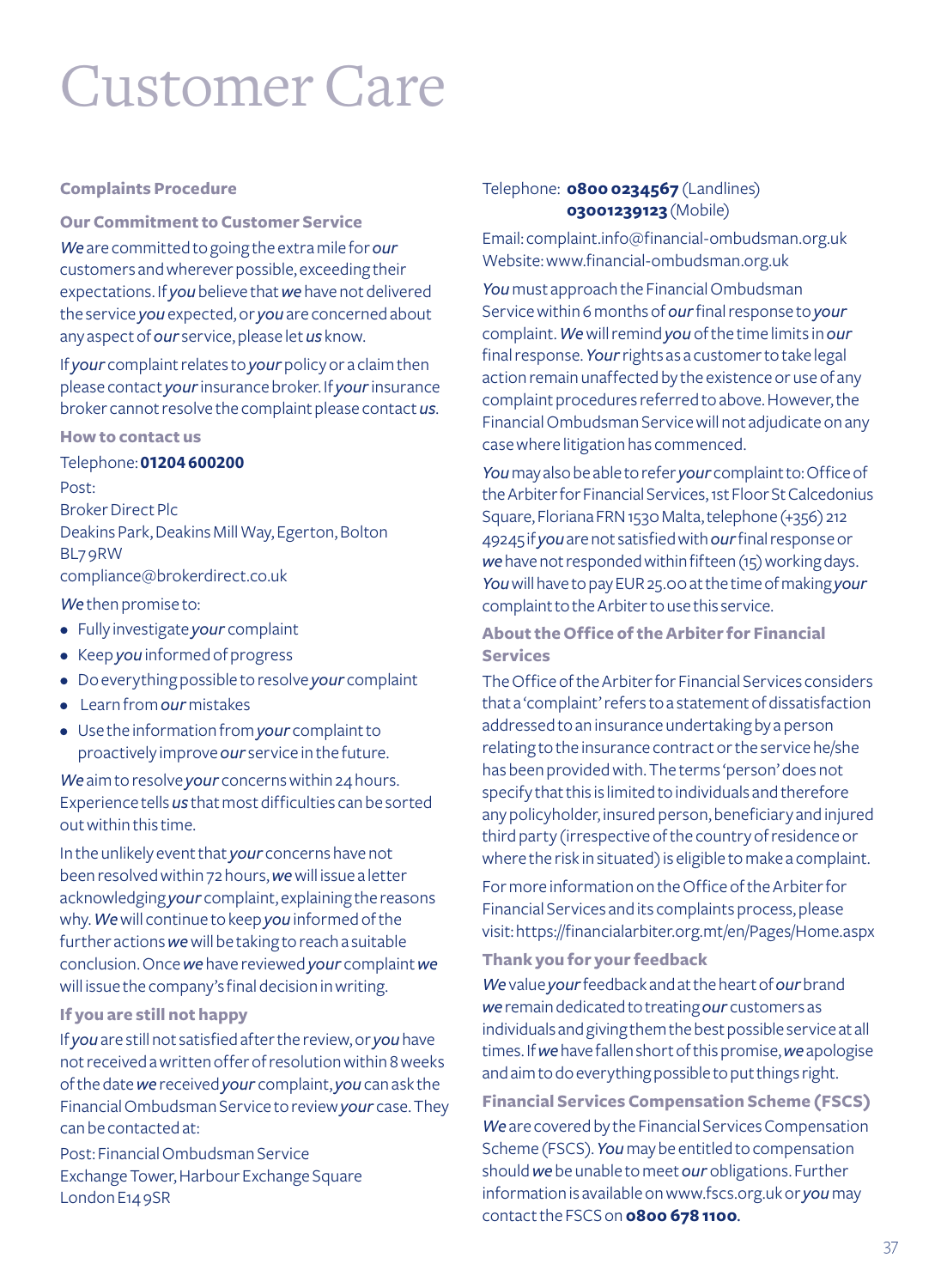### How Broker Direct Plc and your insurer use your Information

In this section Broker Direct Plc should be read as Broker Direct Plc and CPD Underwriting Solutions Limited.

Please read the following carefully as it contains important information relating to *your* information. *You*  should show this notice to any other party related to this insurance and must ensure that any information given related to another party for this insurance is accurate and that *you* have obtained their consent to the use of their data for the purposes set out in *your* insurance documents.

Broker Direct Plc and *your* insurer are the Data **Controllers** 

**Purposes and Processing**

Broker Direct and *your* insurer process *your* information to enable *us* to:

- Consider entering or renewing a contract of insurance with *you* including customer profiling
- Undertake checks for the purposes of credit checking, preventing fraud and money laundering, and to verify *your* identity
- Administer and monitor *your* policy as required
- Deal with any claims on *your* policy

The above processing and provision of personal data is required for the entering into and performance of the insurance contract.

*We* may receive information about *you* from the following sources:

- *Your* insurance broker
- From third parties such as credit reference agencies and fraud prevention agencies.
- From insurers, witnesses, the police (in regards to incidents) and solicitors.
- Directly from *you*.

#### **What we process and share**

The personal data *you* have provided, *we* have collected from *you*, or *we* have received from third parties may include *your*:

- Name, date of birth, residential address and address history
- Contact details such as email address and telephone numbers
- Financial and employment details
- Identifies assigned to *your* computer or other internet connected device including *your* Internet Protocol (IP) address
- Health or criminal conviction information
- *Vehicle* or household details.

*We* may enable law enforcement agencies to access and use *your* personal data to detect, investigate and prevent crime.

#### **Sensitive Information**

Some of the information Broker Direct or *your* insurer ask for may be sensitive personal data, as defined in Data Protection Legislation (such as information about health or criminal convictions). *We* will not use such sensitive personal data about y*ou* or others except for the specific purposes for which *you* provide it and to carry out the services described in *yourpolicy documents*. Please ensure that *you* only provide sensitive information about other people with their explicit consent.

#### **Who may receive your Data**

Broker Direct Plc, *your* insurer, *our* reinsurers, o*ur*  regulators and potential purchases of the whole or part of *our* business may use and share *your* information with other group companies, including fraud prevention and credit reference agencies, to help *us* and them:

- Assess financial and insurance risks;
- Recover debit:
- Prevent and detect crime, fraud and money laundering;
- Develop *our* services, systems and relationships with *you*;
- Understand *our* customers' requirements;
- Develop and test products and services.

*Your* information will not be disclosed to anyone outside Broker Direct Plc or *your* insurer except:

- Where *we* have *your* consent; or
- Where *we* are required or permitted to do so by law; or
- To credit reference and fraud prevention agencies and other companies that provide goods or services to Broker Direct, *your* insurer, *our* partners or *you*; or
- Where *we* may transfer rights and obligations under this agreement.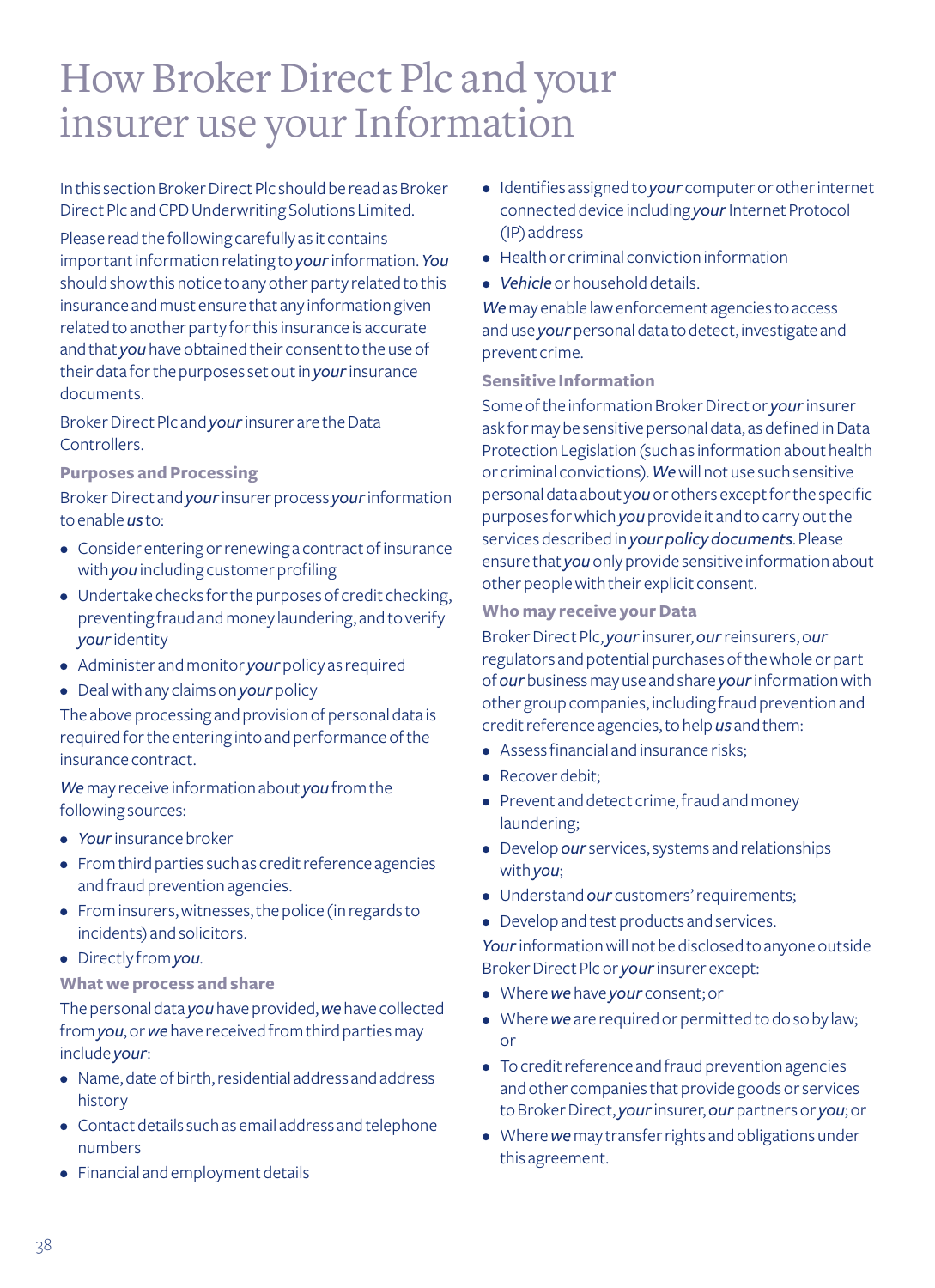#### **Data Retention**

*We* will hold *your* details for up to 7 years after the expiry of *your* policy, complaint and/or claims settlement.

#### **Data Transfers**

Broker Direct Plc process *your* information within the *United Kingdom*. However, Broker Direct or *your* insurer may transfer *your* information to other countries on the basis that anyone they pass it to provide an adequate level of protection. In such cases Broker Direct Plc or *your* insurer will ensure it is kept securely and used only for the purpose for which *you* provided it. Details of the companies and countries involved can be provided on request.

#### **Your Rights**

Your personal data is protected by legal rights, which include *your* rights to:

Object to *our* processing of *your* data;

Request that *your* personal data is erased or corrected; Request access to *your* personal data and date portability;

Complain to the Information Commissioner's Office, which regulates the processing of personal data. For more information or to exercise *your* data

protection rights, please contact details provided.

#### **Automated Decisions**

As part of the processing of *your* personal data, decisions such as eligibility, restrictions and the premium for *your* insurance may be made by automated means.

*We* may also automatically decide that *you* pose a fraud or money laundering risk if:

- *Our* processing reveals *your* behaviour consistent with that of known fraudsters or money launderers; or is inconsistent with *your* previous submissions; or
- *You* appear to have deliberately hidden *your* true identity.

*Your* rights in relation to automated decision making: If *you* want to know more please contact *us* using the details provided.

If *we* determine that *you* pose a fraud or money laundering risk, *we* may refuse to provide the services *you* have requested, or *we* may stop providing existing services to *you*. A record of any fraud or money laundering risk will be retained by the fraud prevention agencies, and may result in others refusing to provide services, financing or employment to *you*. If *you* have any questions about this please contact *us* on the details provided.

#### **Fraud Prevention**

If false or inaccurate information is provided and fraud is identified or suspected, details may be passed to fraud prevention agencies. Law enforcement agencies may access and use this information. *We* and other organisations may also access and use this information to prevent fraud and money laundering, for example when:

Checking details on applications for credit and credit related or other facilities;

#### Recovering debt;

Checking details on proposals and claims for all types of insurance;

Checking details of job applicants and employees.

The full Fair Process Notice for the National Fraud Database are at http://www.cifas.org.uk/fpn

#### **Claims History**

Insurers pass information to the Claims and Underwriting Exchange Register (CUE) and the Motor Insurance Anti-Fraud and Theft Register (MIAFTR) , where the data is controlled by the Motor Insurance Bureau; and other relevant databases. Under the conditions of *your* policy *you* must tell *us* when *you*  become aware of any incident that could give rise to a claim under *your* policy, whether or not it is *your* intention to claim. When *you* tell *us* about an incident *we* will pass information relating to it to the registers.

#### **How To Contact Us**

If *you* have any questions in regards to *your* data or *you* would like to know the details of the relevant fraud prevention agencies and third parties to which *your* data has been disclosed, *you* can write to: The Data Protection Liaison Officer, Broker Direct Plc, Deakins Park, Deakins Mill Way, Egerton, Bolton, BL7 9RW.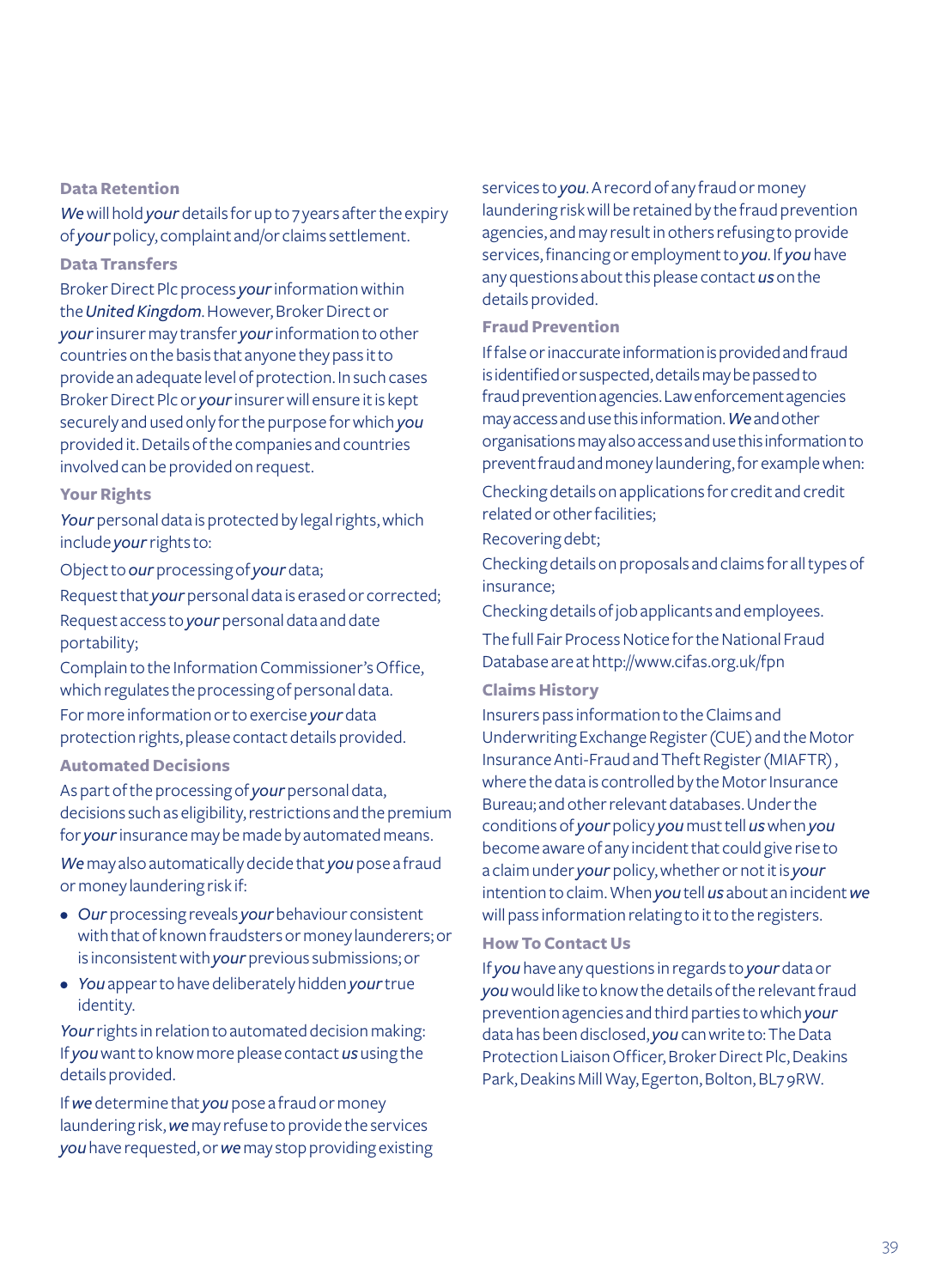### Endorsements

| <b>Endt No.</b> | An endorsement only applies if the endorsement number is shown on your current schedule                                                                                                                                                                                                                                                                                                                                                                                                                                                                                                                                                                                                                                                                                                                                                                                                                                                                                                                                                  |
|-----------------|------------------------------------------------------------------------------------------------------------------------------------------------------------------------------------------------------------------------------------------------------------------------------------------------------------------------------------------------------------------------------------------------------------------------------------------------------------------------------------------------------------------------------------------------------------------------------------------------------------------------------------------------------------------------------------------------------------------------------------------------------------------------------------------------------------------------------------------------------------------------------------------------------------------------------------------------------------------------------------------------------------------------------------------|
| 800             | <b>Home Buildings</b><br>The following limits of liability under the policy are applicable:<br>4. Trace & Access-£2500<br>13. Lock Replacement - £300<br>19. Alternative Accommodation - up to £25,000                                                                                                                                                                                                                                                                                                                                                                                                                                                                                                                                                                                                                                                                                                                                                                                                                                   |
| 801             | <b>Home Buildings</b><br>The following limits of liability under the policy are applicable:<br>4. Trace & Access-£5000<br>13. Lock Replacement - £500<br>19. Alternative Accommodation - up to £50,000                                                                                                                                                                                                                                                                                                                                                                                                                                                                                                                                                                                                                                                                                                                                                                                                                                   |
| 802             | <b>Home Buildings</b><br>The following limits of liability under the policy are applicable:<br>4. Trace & Access - £7500<br>13. Lock Replacement - £750<br>19. Alternative Accommodation - up to £75,000                                                                                                                                                                                                                                                                                                                                                                                                                                                                                                                                                                                                                                                                                                                                                                                                                                 |
| 803             | <b>Home Contents</b><br>The following limits of liability under the policy are applicable:<br>Money in the home - £500<br>3.<br>Thefts from domestic outbuildings, private garages and sheds - £1500<br>3.<br>13. Loss or theft of keys - £500<br>14. Accidental loss of metered water, liquid petroleum gas or domestic heating oil - £500<br>15. Contents in the open - £500<br>17. Freezer contents - £500<br>18. Alternative accommodation - up to £15,000<br>20. Temporary removal - up to £5,000<br>25. Office equipment - £5000<br>The following numbers in the policy are deleted and no cover is operative:<br>11. Accidental damage to audio and visual equipment - excluded<br>11. Audio and visual file downloads - excluded<br>12. Accidental damage to mirrors and glass - excluded<br>16. Increased cover for weddings or religious festivals - excluded<br>21. Students contents - excluded<br>22. Plants in the garden - excluded<br>23. Deeds and documents - excluded<br>24. Visitors personal possessions - excluded |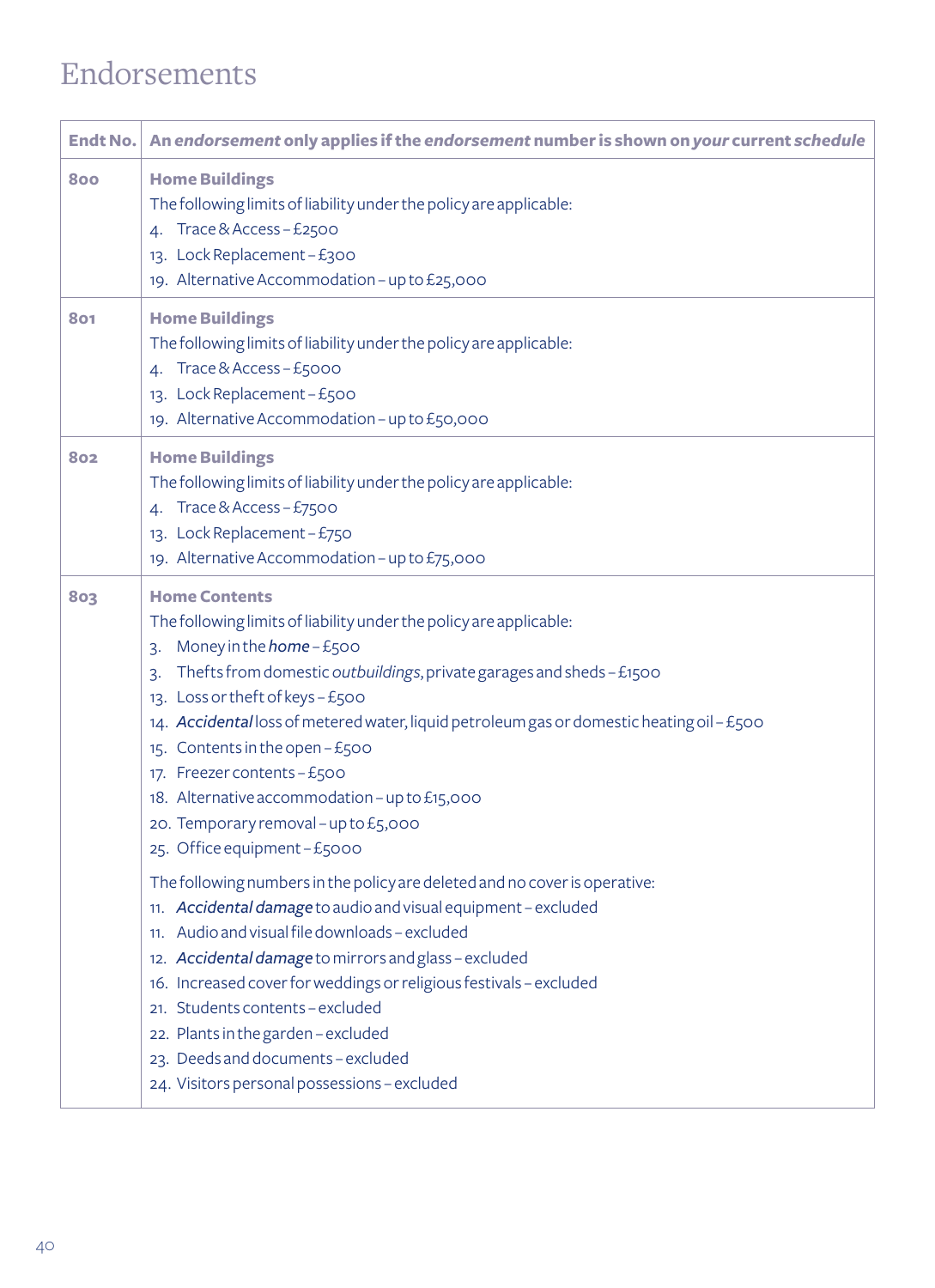| 804 | <b>Home Contents</b><br>The following limits of liability under the policy are applicable:<br>Money in the home - £1,000<br>3.<br>Thefts from domestic outbuildings, private garages and sheds - £2,500<br>3.<br>11. Accidental damage to audio and visual equipment - included<br>11. Audio and visual file downloads - £1,500<br>12. Accidental damage to mirrors and glass-included<br>13. Loss or theft of keys - £1,000<br>14. Accidental loss of metered water, liquid petroleum gas or domestic heating oil - £1,000<br>15. Contents in the open - £1,000<br>16. Increased cover for weddings or religious festivals - 10% of contents sum insured<br>17. Freezer contents - unlimited<br>18. Alternative accommodation - up to £25,000<br>20. Temporary removal - up to £10,000<br>21. Students contents - £5,000<br>22. Plants in the garden - £1,500<br>23. Deeds and documents - £1,500<br>24. Visitors personal possessions - £500<br>25. Office equipment - £10,000    |
|-----|-------------------------------------------------------------------------------------------------------------------------------------------------------------------------------------------------------------------------------------------------------------------------------------------------------------------------------------------------------------------------------------------------------------------------------------------------------------------------------------------------------------------------------------------------------------------------------------------------------------------------------------------------------------------------------------------------------------------------------------------------------------------------------------------------------------------------------------------------------------------------------------------------------------------------------------------------------------------------------------|
| 805 | <b>Home Contents</b><br>The following limits of liability under the policy are applicable:<br>Money in the home - £2,000<br>3.<br>Thefts from domestic outbuildings, private garages and sheds - £3,500<br>3.<br>11. Accidental damage to audio and visual equipment - included<br>11. Audio and visual file downloads - £2,500<br>12. Accidental damage to mirrors and glass-included<br>13. Loss or theft of keys - £1,500<br>14. Accidental loss of metered water, liquid petroleum gas or domestic heating oil - £1,500<br>15. Contents in the open - £2,000<br>16. Increased cover for weddings or religious festivals - 10% of contents sum insured<br>17. Freezer contents - unlimited<br>18. Alternative accommodation - up to £50,000<br>20. Temporary removal - up to £10,000<br>21. Students contents - £5,000<br>22. Plants in the garden - £2,500<br>23. Deeds and documents - unlimited<br>24. Visitors personal possessions - £500<br>25. Office equipment - £12,500 |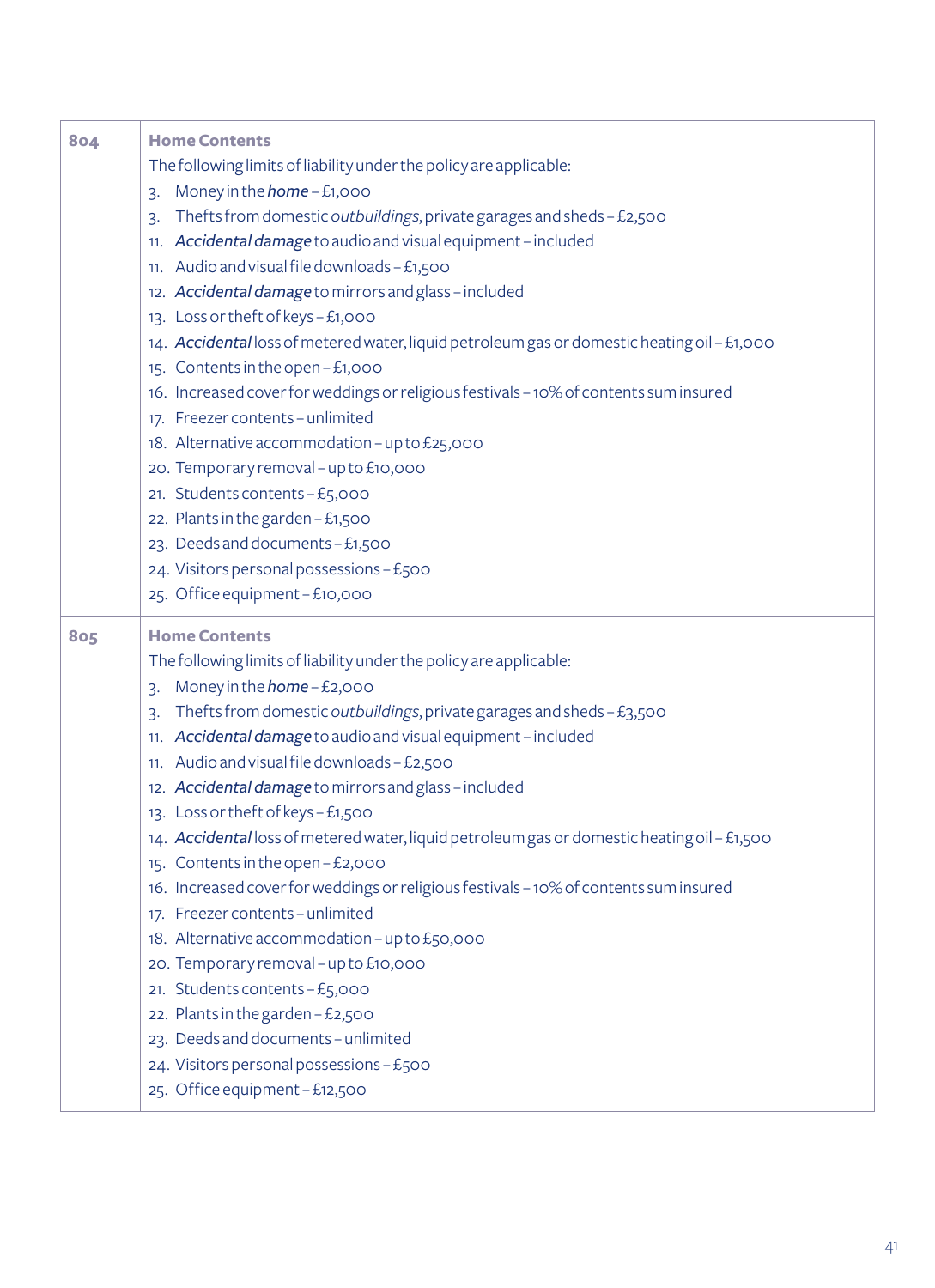| Endt No. | An endorsement only applies if the endorsement number is shown on your current schedule                                                                                                                                                                                                                                                                                                                                                                                                                                                                                                                                                                                                                                                                                                                                                                                                                                                                                                                                                                                                                                                                                    |
|----------|----------------------------------------------------------------------------------------------------------------------------------------------------------------------------------------------------------------------------------------------------------------------------------------------------------------------------------------------------------------------------------------------------------------------------------------------------------------------------------------------------------------------------------------------------------------------------------------------------------------------------------------------------------------------------------------------------------------------------------------------------------------------------------------------------------------------------------------------------------------------------------------------------------------------------------------------------------------------------------------------------------------------------------------------------------------------------------------------------------------------------------------------------------------------------|
| 806      | <b>Escape of Water Excess</b><br>Applicable to the Home/Building/Landlord's Buildings and Home Contents/Landlord's Contents Covers<br>of your policy.<br>An excess of £400, in addition to the amount of any excess shown on your schedule, applies to each<br>and every claim from water escaping from washing machines, dishwashers, fixed water or fixed heating<br>systems - outlined in cover 4 of each section.                                                                                                                                                                                                                                                                                                                                                                                                                                                                                                                                                                                                                                                                                                                                                      |
| 807      | <b>Escape of Water Excess</b><br>Applicable to the Home Building/Landlord's Buildings and Home Contents/Landlord's Contents Covers<br>of your policy.<br>An excess of £250, in addition to the amount of any excess shown on your schedule, applies to each and<br>every claim from water escaping from washing machines, dishwashers, fixed water or fixed heating<br>systems - outlined in cover 4 of each section.                                                                                                                                                                                                                                                                                                                                                                                                                                                                                                                                                                                                                                                                                                                                                      |
| 808      | <b>Minimum Security</b><br>We will not pay for any claim, under covers 4 and 6 of the Home Buildings/Landlord's Buildings and Home<br>Contents/Landlord's Contents sections, for theft, attempted theft, malicious damage or vandalism at<br>your home unless the Security Protections shown below are:<br>1. Fitted to the <i>home</i> and<br>2. Put into full and effective operation<br>(i) whenever the <i>home</i> is left unattended, and<br>(ii) when you and your family go to bed.<br><b>Security Protections</b><br>The door used as a final exit from the Home is to be fitted with a suitable lock complying with British<br>1 <sup>1</sup><br>Standard 3621 or a lock of superior quality approved by us.<br>2. All other external doors are to be secured<br>(i) in a similar manner as described in 1 above, or<br>(ii) fitted top and bottom with mortice or surface mounted bolts with detachable keys<br>3. Accessible windows to be fitted with key operate window locks with detachable keys<br>Sliding patio doors to be fitted with key operated security locks top and bottom with detachable keys<br>4.                                            |
| 809      | <b>Security-Safe</b><br>Under HomeCare Contents covers 3, 6 and 26 - Items of jewellery, watches, precious metal and stones<br>are only insured against theft or attempted theft or accidental loss:<br>• while being worn or carried on the person by you or a member of your family;<br>$\bullet$ when kept locked in the safe(s) approved by us installed in the home;<br>• when kept in your bank or safe deposit;<br>• when in a room occupied by you or a member of your family in a private dwelling in which you or<br>they are temporarily living provided entry to or exit from the private dwelling is obtained by violence<br>and force;<br>• when deposited with an hotel or guest house proprietor for safekeeping while you or a member of<br>your family are a guest at their hotel or guest house.<br>You must comply with the following conditions:<br>• safe keys must be removed from the safe at night or from the home when it is left unattended;<br>• the safe keys and the locking mechanisms must be replaced if the keys are lost or stolen.<br>This does not apply to specified or unspecified items up to the total combined value of £3,000. |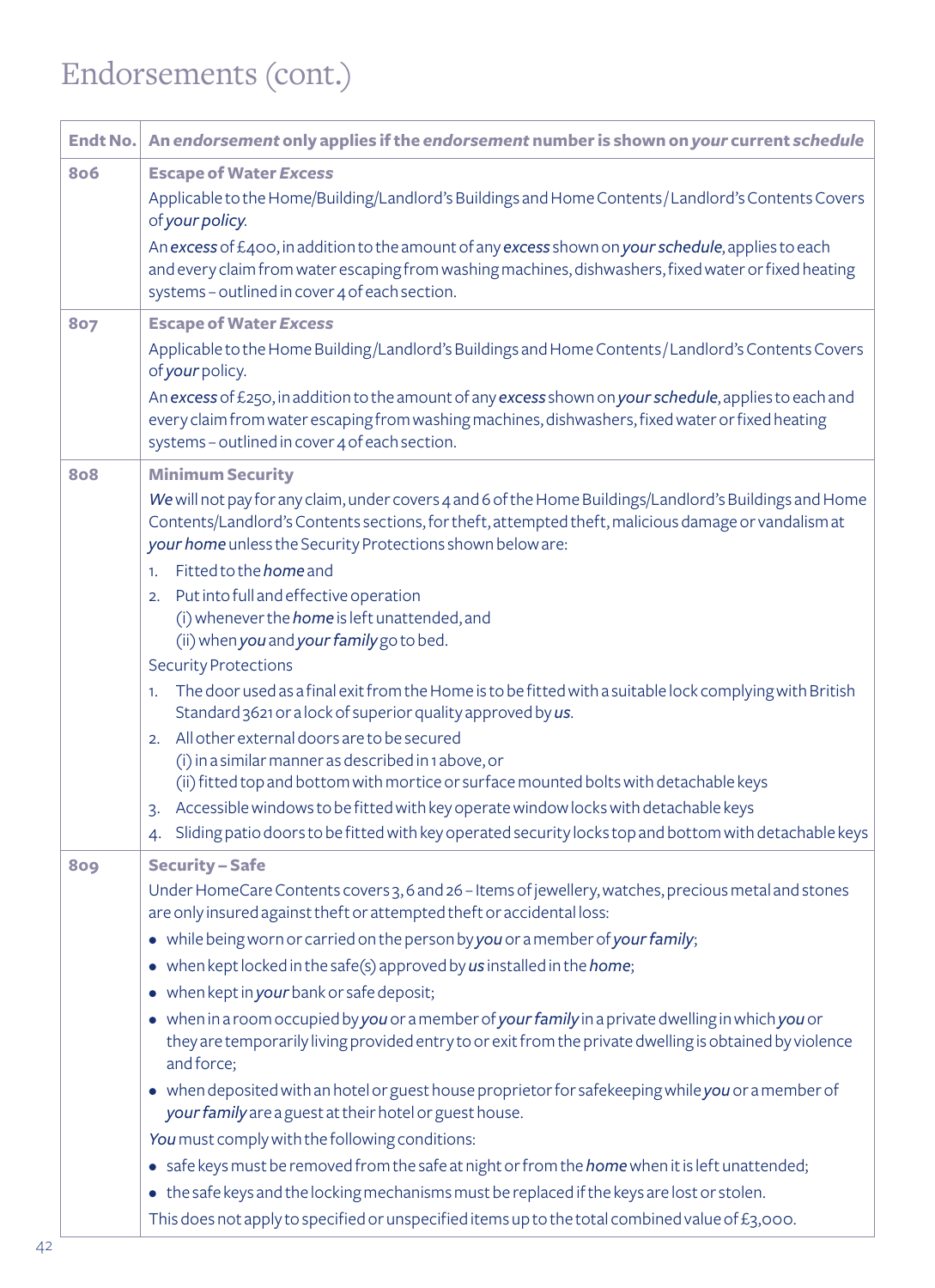| 810 | <b>Unspecified Personal Possessions Home Contents</b><br>The following limits of liability under the policy are applicable:<br>a) Money-£500<br>b) Credit Cards - £1,000<br>Single Article Limit - £2,000<br>C)                                                                            |
|-----|--------------------------------------------------------------------------------------------------------------------------------------------------------------------------------------------------------------------------------------------------------------------------------------------|
| 811 | <b>Unspecified Personal Possessions Home Contents</b><br>The following limits of liability under the policy are applicable:<br>a) Money-£750<br>Credit Cards - £2,500<br>b)<br>Single Article Limit - £2,500<br>C)                                                                         |
| 812 | <b>Unspecified Personal Possessions Home Contents</b><br>The following limits of liability under the policy are applicable:<br>a) Money-£1,000<br>b) Credit Cards - £5,000<br>Single Article Limit - £3,000<br>C)                                                                          |
| 813 | <b>Residential Let Buildings &amp; Contents</b><br>The following limits of liability under the policy are applicable:<br>3& 6. Theft or Malicious Damage by Tenants - £1,500<br>4. Trace & Access - £2,500<br>13. Lock Replacement - £300<br>19. Alternative Accommodation - up to £25,000 |
| 814 | <b>Residential Let Buildings &amp; Contents</b><br>The following limits of liability under the policy are applicable:<br>3& 6. Theft or Malicious Damage by Tenants - £5,000<br>4. Trace & Access - £5,000<br>13. Lock Replacement - £500<br>19. Alternative Accommodation - up to £50,000 |
| 815 | <b>Residential Let Buildings &amp; Contents</b><br>The following limits of liability under the policy are applicable:<br>3& 6. Theft or Malicious Damage by Tenants - £7,500<br>4. Trace & Access - £7,500<br>13. Lock Replacement - £750<br>19. Alternative Accommodation - up to £75,000 |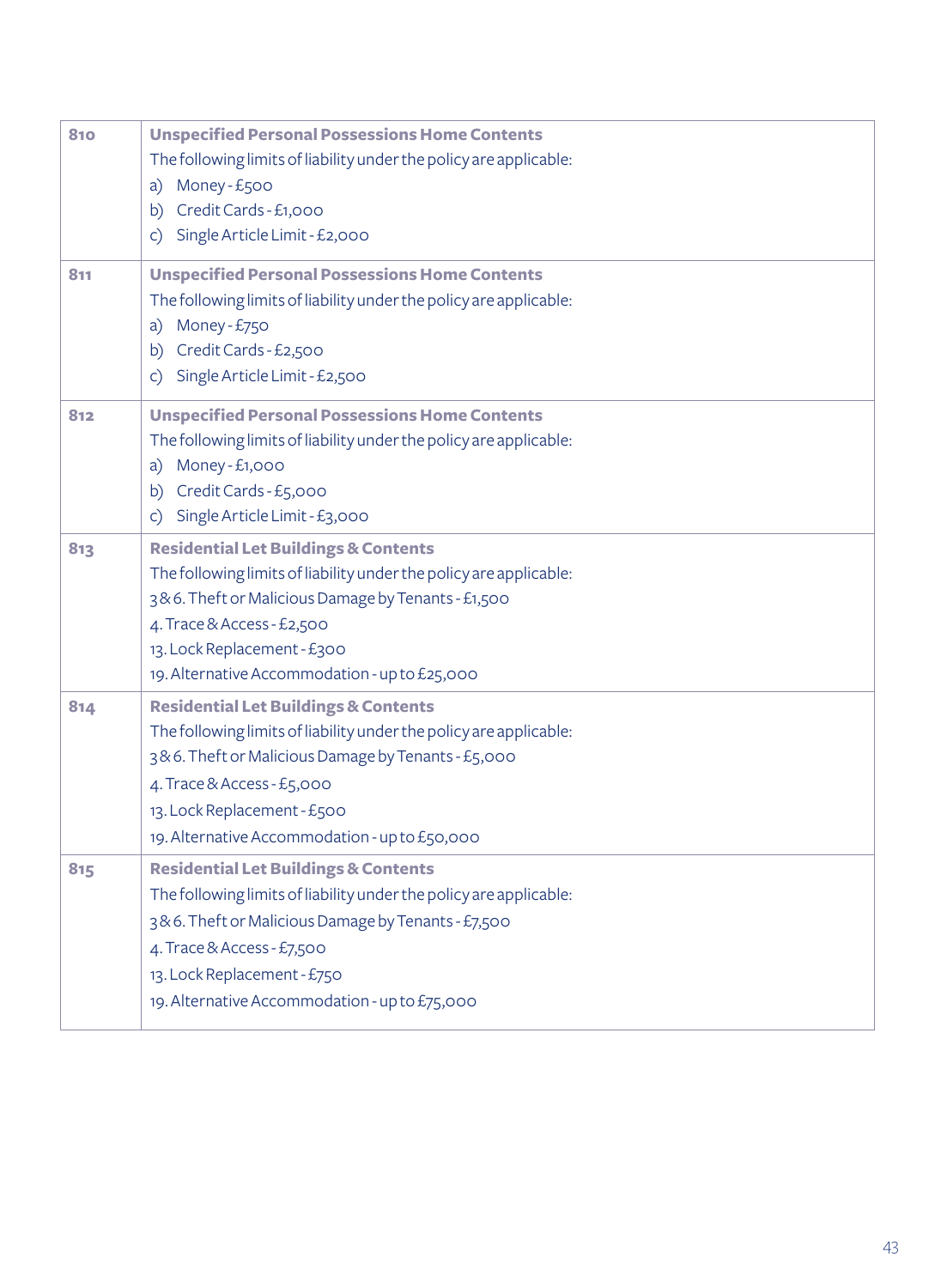| Endt No. | An endorsement only applies if the endorsement number is shown on your current schedule                                                                                                                                                                                                                                                                                                                                                                                                                                                                                                                                                                                                                                                                                                                                                                                                                                                            |
|----------|----------------------------------------------------------------------------------------------------------------------------------------------------------------------------------------------------------------------------------------------------------------------------------------------------------------------------------------------------------------------------------------------------------------------------------------------------------------------------------------------------------------------------------------------------------------------------------------------------------------------------------------------------------------------------------------------------------------------------------------------------------------------------------------------------------------------------------------------------------------------------------------------------------------------------------------------------|
| 816      | <b>Intruder Alarm Discount</b><br>A premium discount has been allowed for having an intruder alarm installed in your home by an alarm<br>installer approved by us.<br>We will not pay the first £250 of any claim, in addition to the amount of any other excess shown on your<br>schedule, for theft or attempted theft or malicious damage or vandalism unless:<br>1. The alarm installer is one of the following:<br>a. A Company recognised by the National Approval Council for Security Systems (NACOSS)<br>b. A Company regulated by the Security Systems and Alarm Inspection Board (SSAIB)<br>c. A Company regulated by the Alarm Inspectorate and Security Council (AISC)<br>2. The alarm is put into full and effective operation<br>a. Whenever the <i>home</i> is left unattended, and<br>b. When you and your family go to bed<br>If shown on the schedule endorsement 808, the effect of this takes precedent over endorsement 816. |
| 817      | <b>Intruder Alarm</b><br>If you suffer a loss and do not have an intruder alarm we will not pay for any claim for theft or attempted<br>theft or malicious damage or vandalism unless:<br>1. The alarm installer is one of the following:<br>a. A Company recognised by the National Approval Council for Security Systems (NACOSS)<br>b. A Company regulated by the Security Systems and Alarm Inspection Board (SSAIB)<br>c. A Company regulated by the Alarm Inspectorate and Security Council (AISC)<br>2. The alarm is put into full and effective operation<br>a. Whenever the <i>home</i> is left unattended, and<br>b. When you and your family go to bed<br>If shown on the schedule endorsement 808, the effect of this takes precedent over endorsement 817.                                                                                                                                                                            |
| 818      | <b>Intruder Alarm</b><br>If you suffer a loss and do not have an intruder alarm we will not pay for any claim for theft or attempted<br>theft or malicious damage or vandalism unless:<br>1. The alarm installer is one of the following:<br>a. A Company recognised by the National Approval Council for Security Systems (NACOSS)<br>b. A Company regulated by the Security Systems and Alarm Inspection Board (SSAIB)<br>c. A Company regulated by the Alarm Inspectorate and Security Council (AISC)<br>2. The alarm is put into full and effective operation<br>a. Whenever the <i>home</i> is left unattended, and<br>b. When you and your family go to bed<br>If shown on the schedule endorsement 808, the effect of this takes precedent over endorsement 818.                                                                                                                                                                            |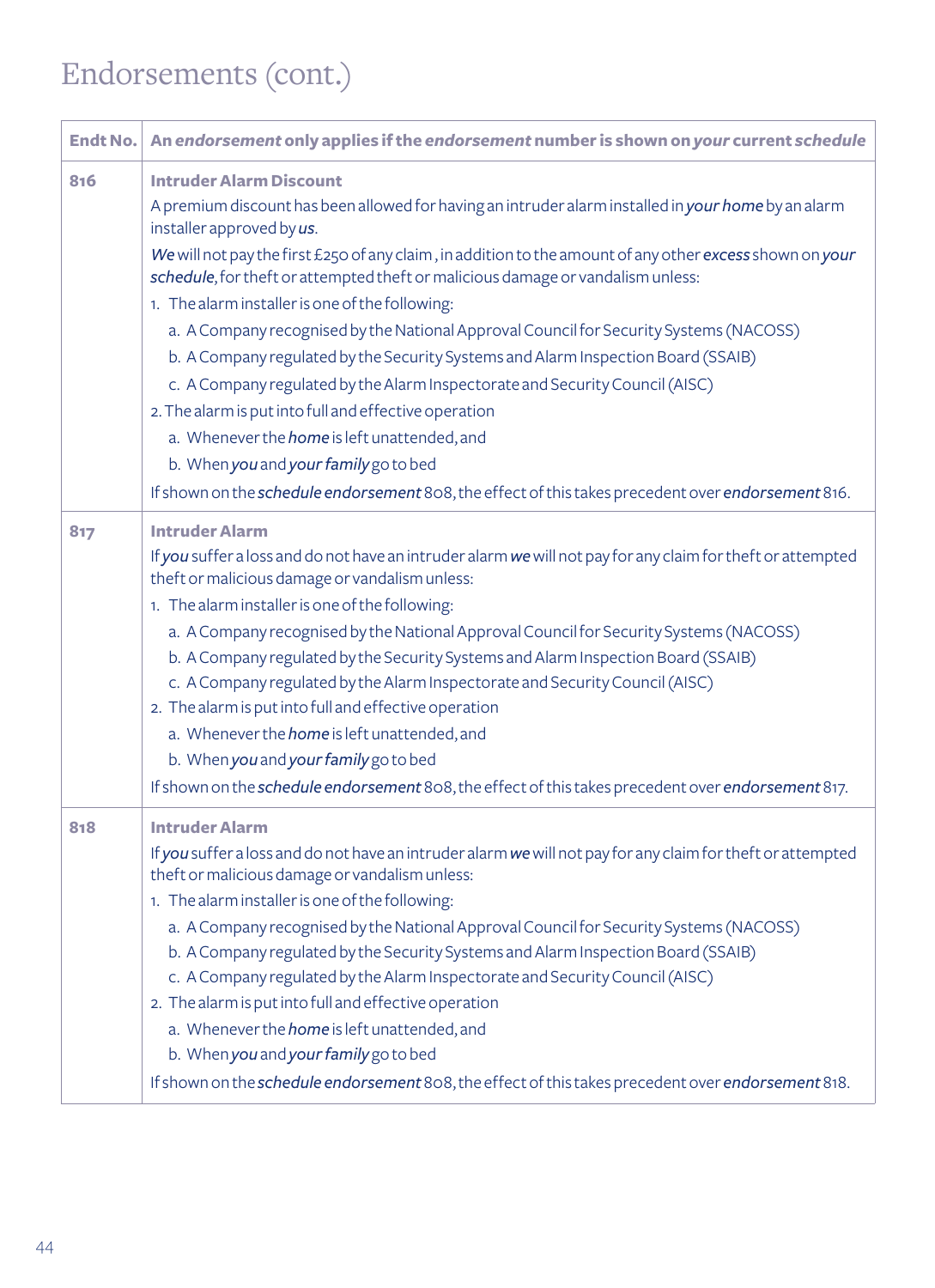| 819 | <b>Intruder Alarm</b>                                                                                                                                                                                                                                                  |
|-----|------------------------------------------------------------------------------------------------------------------------------------------------------------------------------------------------------------------------------------------------------------------------|
|     | If you suffer a loss and do not have an intruder alarm we will not pay for any claim for theft or attempted<br>theft or malicious damage or vandalism, under the HomeCare Building or HomeCare Contents covers 4 or                                                    |
|     | 6, unless:                                                                                                                                                                                                                                                             |
|     | 1. The alarm installer is one of the following:                                                                                                                                                                                                                        |
|     | a. A Company recognized by the National Approval Council for Security Systems (NACOSS)                                                                                                                                                                                 |
|     | b. A Company regulated by the Security Systems and Alarm Inspection Board (SSAIB)                                                                                                                                                                                      |
|     | c. A Company regulated by the Alarm Inspectorate and Security Council (AISC)                                                                                                                                                                                           |
|     | 2. The alarm is put into full and effective operation                                                                                                                                                                                                                  |
|     | a. Whenever the <i>home</i> is left unattended, and<br>b. When you and your family go to bed                                                                                                                                                                           |
|     |                                                                                                                                                                                                                                                                        |
|     | If shown on the schedule endorsement 808, the effect of this takes precedent over endorsement 819.                                                                                                                                                                     |
| 820 | <b>Minimum Security Discount</b>                                                                                                                                                                                                                                       |
|     | A premium discount to the HomeCare Building or HomeCare Contents covers (unless shown as not                                                                                                                                                                           |
|     | insured or excluded) has been allowed for having the Security Protections (as stated below) installed in<br>your home.                                                                                                                                                 |
|     | We will not pay the first £250 of any claim, in addition to the amount of any other excess shown on your                                                                                                                                                               |
|     | schedule, for theft, attempted theft, malicious damage or vandalism at your Home unless the Security                                                                                                                                                                   |
|     | Protections are in full and effective use.                                                                                                                                                                                                                             |
|     | 1. when you and your family have gone to bed, or                                                                                                                                                                                                                       |
|     | 2. whenever the <i>home</i> is left unattended.                                                                                                                                                                                                                        |
|     | <b>Security Protections</b>                                                                                                                                                                                                                                            |
|     | 1. The door used as a final exit from the <i>home</i> is to be fitted with a suitable lock complying with British<br>Standard 3621 or a lock of superior quality approved by us.                                                                                       |
|     | 2. All other external doors are to be secured                                                                                                                                                                                                                          |
|     | (i) in a similar manner as described in 1 above, or                                                                                                                                                                                                                    |
|     | (ii) fitted top and bottom with mortice or surface mounted bolts with detachable keys                                                                                                                                                                                  |
|     | 3. Accessible windows to be fitted with key operate window locks with detachable keys                                                                                                                                                                                  |
|     | 4. Sliding patio doors to be fitted with key operated security locks top and bottom with detachable keys.                                                                                                                                                              |
| 821 | <b>Unoccupied Period</b>                                                                                                                                                                                                                                               |
|     | The definition of <i>unoccupied</i> in the <i>policy wording</i> is amended to read 60 days in place of 30 days shown.                                                                                                                                                 |
| 822 | <b>Buildings Matching Sets &amp; Suites</b>                                                                                                                                                                                                                            |
|     | General exception 4 in the <i>policy wording</i> is amended to read: In the event of loss or damage to the building<br>which form part of a set of common design we will pay for the replacement or repair of the lost or damaged<br>item only, unless part of a pair. |
|     | We will pay for undamaged parts of a bathroom suite or fitted kitchen and their tiles where replacements to<br>the damaged parts cannot be matched.                                                                                                                    |
|     | If a wooden, laminate or vinyl floor covering is damaged beyond repair we will only pay for the damaged<br>floor covering.                                                                                                                                             |
|     | We will not pay for undamaged floor coverings in adjoining rooms even if they are the same colour or design.                                                                                                                                                           |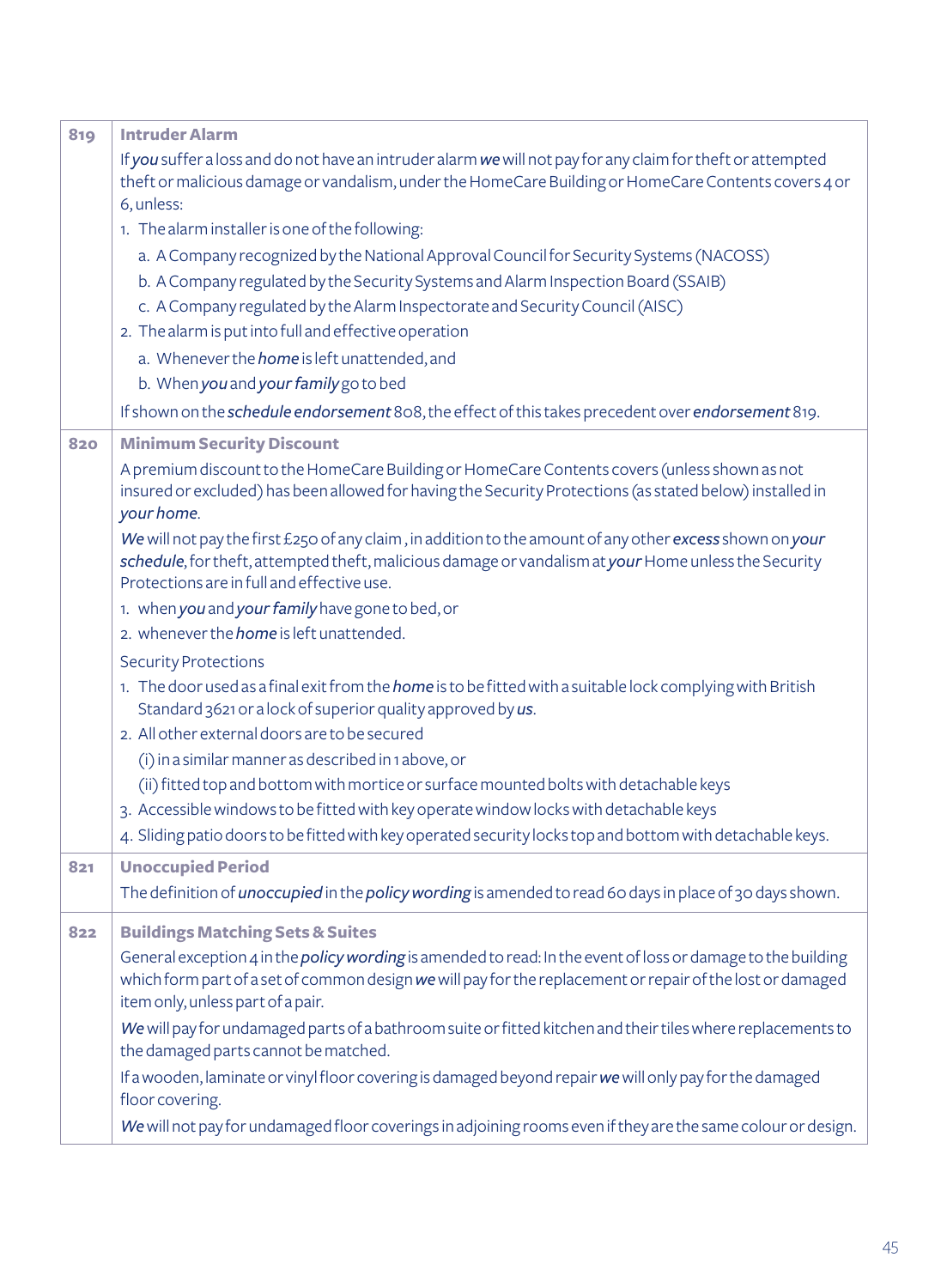$\sim$ 

| Endt<br>No. | An endorsement only applies if the endorsement number is shown on your current schedule                                                                                                                                    |
|-------------|----------------------------------------------------------------------------------------------------------------------------------------------------------------------------------------------------------------------------|
| 823         | <b>Contents Valuables</b>                                                                                                                                                                                                  |
|             | From the declared total contents sum insured, the following restrictions and/or limits apply in the aggregate:                                                                                                             |
|             | - valuable contents, 20% of the contents sum insured;                                                                                                                                                                      |
|             | - high risk valuable contents, 12.50% of the contents sum insured;                                                                                                                                                         |
|             | - Single Article Limit of £4,000 applies to all claims.                                                                                                                                                                    |
| 824         | <b>Contents Valuables</b>                                                                                                                                                                                                  |
|             | From the declared total contents sum insured, the following restrictions and/or limits apply in the aggregate:                                                                                                             |
|             | - valuable contents, 30% of the contents sum insured                                                                                                                                                                       |
|             | (Single Article Limit of £10,000 applies to valuable contents claims);                                                                                                                                                     |
|             | - high risk valuable contents, 12.50% of the contents sum insured                                                                                                                                                          |
|             | (Single Article Limit of £5,000 applies to high risk valuable contents claims);                                                                                                                                            |
| 825         | <b>Contents Valuables</b>                                                                                                                                                                                                  |
|             | From the declared total contents sum insured, the following restrictions and/or limits apply in the aggregate:                                                                                                             |
|             | - valuable contents, 30% of the contents sum insured                                                                                                                                                                       |
|             | (Single Article Limit of £10,000 applies to valuable contents claims);                                                                                                                                                     |
|             | - high risk valuable contents, 12.50% of the contents sum insured                                                                                                                                                          |
|             | (Single Article Limit of £5,000 applies to high risk valuable contents claims);                                                                                                                                            |
| 826         | <b>Shopping in Transit</b>                                                                                                                                                                                                 |
|             | Under HomeCare Contents cover, we will pay for theft of, loss of or damage to food and personal                                                                                                                            |
|             | possessions while you or a member of your family are transporting them from a shop or market to your                                                                                                                       |
|             | home. The most that we will pay is £1,000.                                                                                                                                                                                 |
| 827         | <b>Business Stock</b>                                                                                                                                                                                                      |
|             | We will pay for loss or damage to business stock kept at your home up to £500 after any policy excess                                                                                                                      |
|             | has been applied. This does not include business money or business documents or deeds. Cover is not                                                                                                                        |
|             | provided for business stock kept in the open.                                                                                                                                                                              |
| 828         | <b>Business Stock</b>                                                                                                                                                                                                      |
|             | We will pay for loss or damage to business stock kept at your home up to £1,000 after any policy excess                                                                                                                    |
|             | has been applied. This does not include business money or business documents or deeds. Cover is not<br>provided for business stock kept in the open.                                                                       |
|             |                                                                                                                                                                                                                            |
| 829         | <b>Contents, Matching Sets &amp; Suites</b>                                                                                                                                                                                |
|             | General exception 4 in the policy wording is amended to read: In the event of loss or damage to part of a<br>pair, set, suite and/or items of a uniform matching nature, design or colour (including carpets and curtains) |
|             | we will pay whichever of the following is least:                                                                                                                                                                           |
|             | • the cost to repair the damaged part to its condition immediately before the loss; or                                                                                                                                     |
|             | • the cost to replace the lost or damaged part.                                                                                                                                                                            |
|             | If we cannot repair the damaged item(s) or arrange for an equivalent replacement, we will pay:                                                                                                                             |
|             | • the full replacement cost of the whole pair, set or suite; or                                                                                                                                                            |
|             | • the cost to make up any loss in value of the undamaged pair, set or suite immediately before and after the                                                                                                               |
|             | loss or damage.                                                                                                                                                                                                            |
|             | You agree, if requested by us, that you will surrender the undamaged part(s) of the pair, set or suite to us.                                                                                                              |
|             | If a carpet or curtain is damaged beyond repair we will only pay for the damaged carpet or curtains. We will                                                                                                               |
|             | not pay for undamaged carpets or curtains in adjoining rooms even if they are the same colour or design.                                                                                                                   |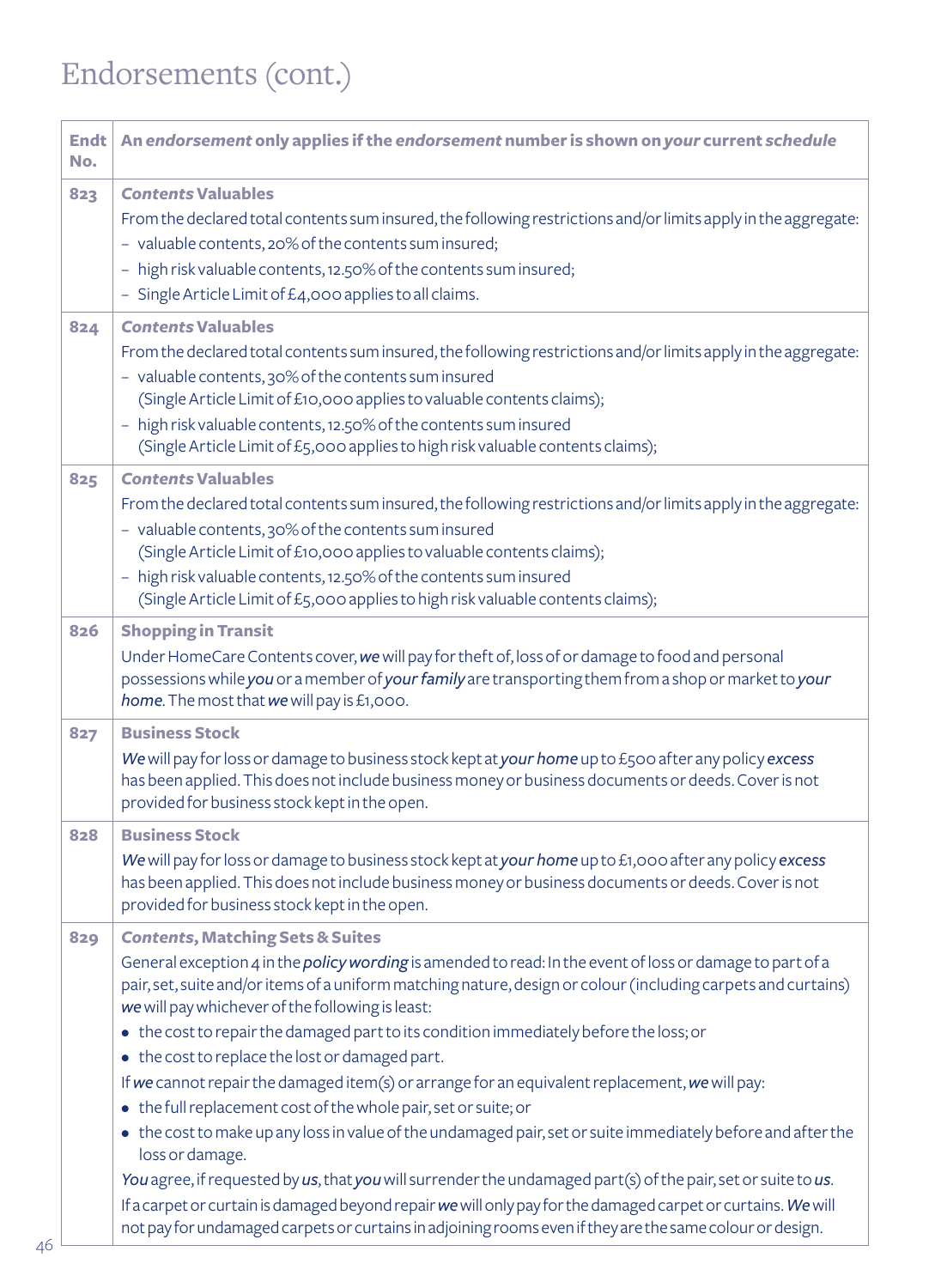| 830 | <b>Flood Excess</b>                                                                                                                           |
|-----|-----------------------------------------------------------------------------------------------------------------------------------------------|
|     | Applicable to the cover 2 of the HomeCare Buildings/Landlord's Buildings and HomeCare Contents/                                               |
|     | Landlord's Contents Covers of your policy.                                                                                                    |
|     | An excess of £100, in addition to the amount of any excess shown on your schedule, applies to each and<br>every claim for Flood.              |
|     |                                                                                                                                               |
| 831 | <b>Flood Excess</b>                                                                                                                           |
|     | Applicable to the cover 2 of the HomeCare Buildings/Landlord's Buildings and HomeCare Contents/<br>Landlord's Contents Covers of your policy. |
|     | An excess of £150, in addition to the amount of any excess shown on your schedule, applies to each and                                        |
|     | every claim for Flood.                                                                                                                        |
| 832 | <b>Flood Excess</b>                                                                                                                           |
|     | Applicable to the cover 2 of the HomeCare Buildings /Landlord's Buildings and HomeCare Contents/                                              |
|     | Landlord's Contents Covers of your policy.                                                                                                    |
|     | An excess of £200, in addition to the amount of any excess shown on your schedule, applies to each and                                        |
|     | every claim for Flood.                                                                                                                        |
| 833 | <b>Accidental Damage caused by Domestic Pets</b>                                                                                              |
|     | Under HomeCare Buildings cover 20, and HomeCare Contents cover 26, we will pay for loss or damage                                             |
|     | caused by domestic pets.                                                                                                                      |
| 834 | <b>Home Buildings 15</b>                                                                                                                      |
|     | The following limits of liability under the policy are applicable:                                                                            |
|     | Outbuildings (excluding garages and sheds) rebuild value up to £20,000                                                                        |
|     | 4. Trace & Access - £2,500                                                                                                                    |
|     | 13. Lock Replacement - £300                                                                                                                   |
|     | 19. Alternative Accommodation - up to £12,500 or accommodation for up to 4 months from the date                                               |
|     | of the loss, whichever occurs first.                                                                                                          |
| 835 | <b>Home Buildings 20</b>                                                                                                                      |
|     | The following limits of liability under the policy are applicable:                                                                            |
|     | Outbuildings (excluding garages and sheds) rebuild value up to £20,000                                                                        |
|     | 4. Trace & Access-£5,000                                                                                                                      |
|     | 13. Lock Replacement - £500                                                                                                                   |
|     | 19. Alternative Accommodation - up to £20,000 or accommodation for up to 5 months from the date<br>of the loss, whichever occurs first.       |
| 836 | <b>Home Buildings 22.5</b>                                                                                                                    |
|     | The following limits of liability under the policy are applicable:                                                                            |
|     | Outbuildings (excluding garages and sheds) rebuild value up to £20,000                                                                        |
|     | 4. Trace & Access - £7,500                                                                                                                    |
|     | 13. Lock Replacement - £750                                                                                                                   |
|     | 19. Alternative Accommodation - up to £30,000 or accommodation for up to 6 months from the date<br>of the loss, whichever occurs first.       |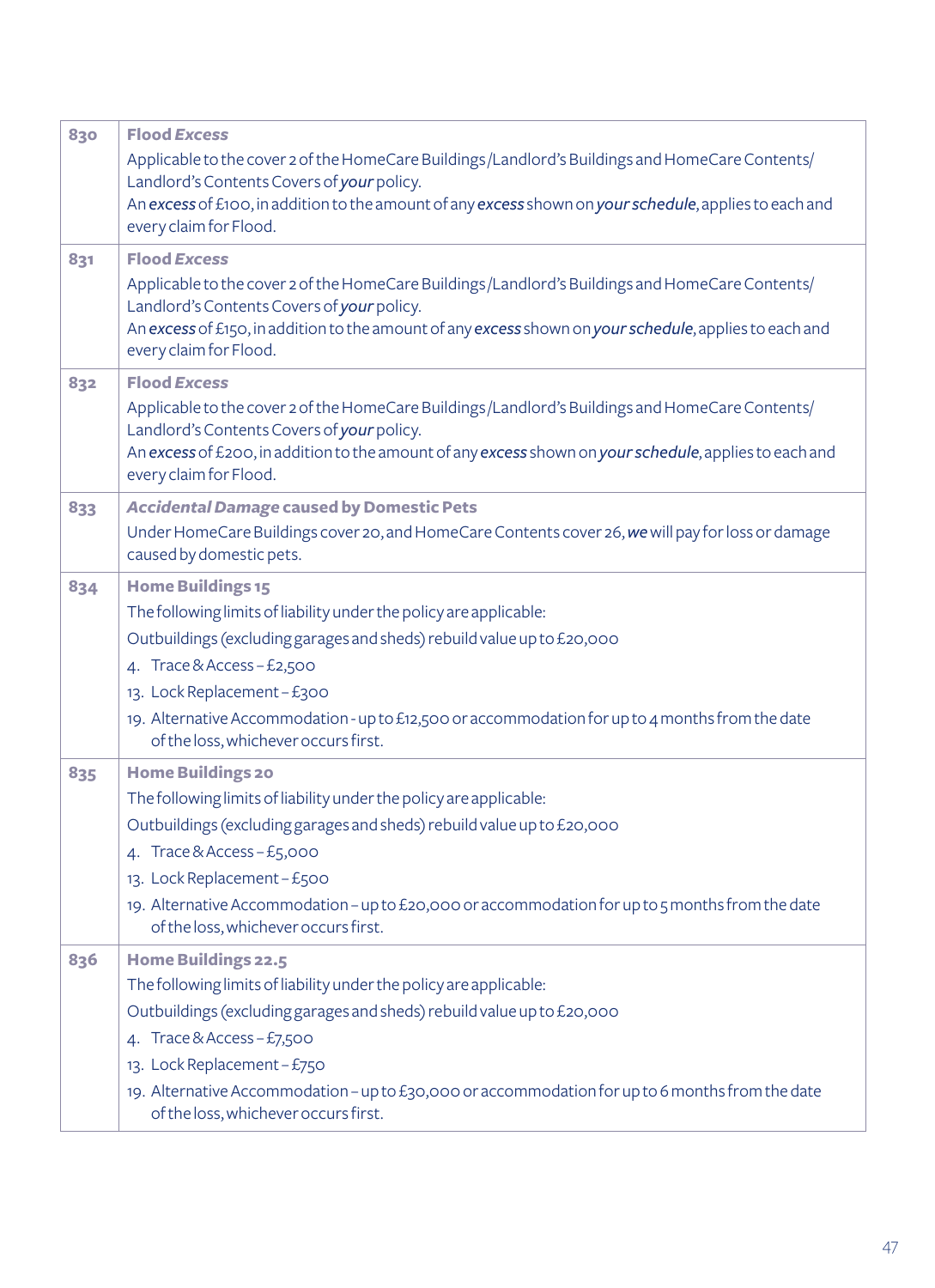| <b>Endt</b><br>No. | An endorsement only applies if the endorsement number is shown on your current schedule                                                                                                                                                                                                                                                                                                                                                                                                                                                                                                                                                                                                                                                                                                                                                                                                                                                                                                                                                        |
|--------------------|------------------------------------------------------------------------------------------------------------------------------------------------------------------------------------------------------------------------------------------------------------------------------------------------------------------------------------------------------------------------------------------------------------------------------------------------------------------------------------------------------------------------------------------------------------------------------------------------------------------------------------------------------------------------------------------------------------------------------------------------------------------------------------------------------------------------------------------------------------------------------------------------------------------------------------------------------------------------------------------------------------------------------------------------|
| 837                | <b>Home Contents 15</b><br>The following limits of liability under the policy are applicable:<br>3. Money in the Home - £500<br>3. Thefts from domestic outbuildings, private garages and sheds - £1,500<br>11. Accidental Damage to Audio and Visual Equipment - excluded<br>11. Audio and Visual file downloads - excluded<br>12. Accidental Damage to Mirrors and Glass - excluded<br>13. Loss or Theft of Keys - £500<br>14. Loss of Oil or Metered Water - £500<br>15. Contents in the open - £500<br>16 Increased cover for Weddings or Religious Festivals - excluded<br>17. Freezer Contents - £500<br>18. Alternative Accommodation - up to £7,500 or accommodation for up to 4 months from the date<br>of the loss, whichever occurs first.<br>20. Temporary Removal – 15% of Contents Sum Insured<br>21. Students Contents - excluded<br>22. Plants in the Garden - excluded<br>23. Deeds and Documents - excluded<br>24. Visitors Personal Possessions - excluded<br>25. Office Equipment - £5,000                                 |
| 838                | <b>Home Contents 20</b><br>The following limits of liability under the policy are applicable:<br>3. Money in the Home - £1,000<br>3. Thefts from domestic outbuildings, private garages and sheds - £2,500<br>11. Accidental Damage to Audio and Visual Equipment - included<br>11. Audio and Visual file downloads - £1,500<br>12. Accidental Damage to Mirrors and Glass-included<br>13. Loss or Theft of Keys - £1,000<br>14 Loss of Oil or Metered Water - £1,000<br>15. Contents in the open - £1,000<br>16. Increased cover for Weddings or Religious Festivals - 10% of Contents Sum Insured for 30 days<br>17. Freezer Contents - unlimited<br>18. Alternative Accommodation - up to £10,000 or accommodation for up to 5 months from the date<br>of the loss, whichever occurs first.<br>20. Temporary Removal - 20% of Contents Sum Insured<br>21. Students Contents - £5,000<br>22. Plants in the Garden - £1,500<br>23. Deeds and Documents - £1,500<br>24. Visitors Personal Possessions - £500<br>25. Office Equipment - £10,000 |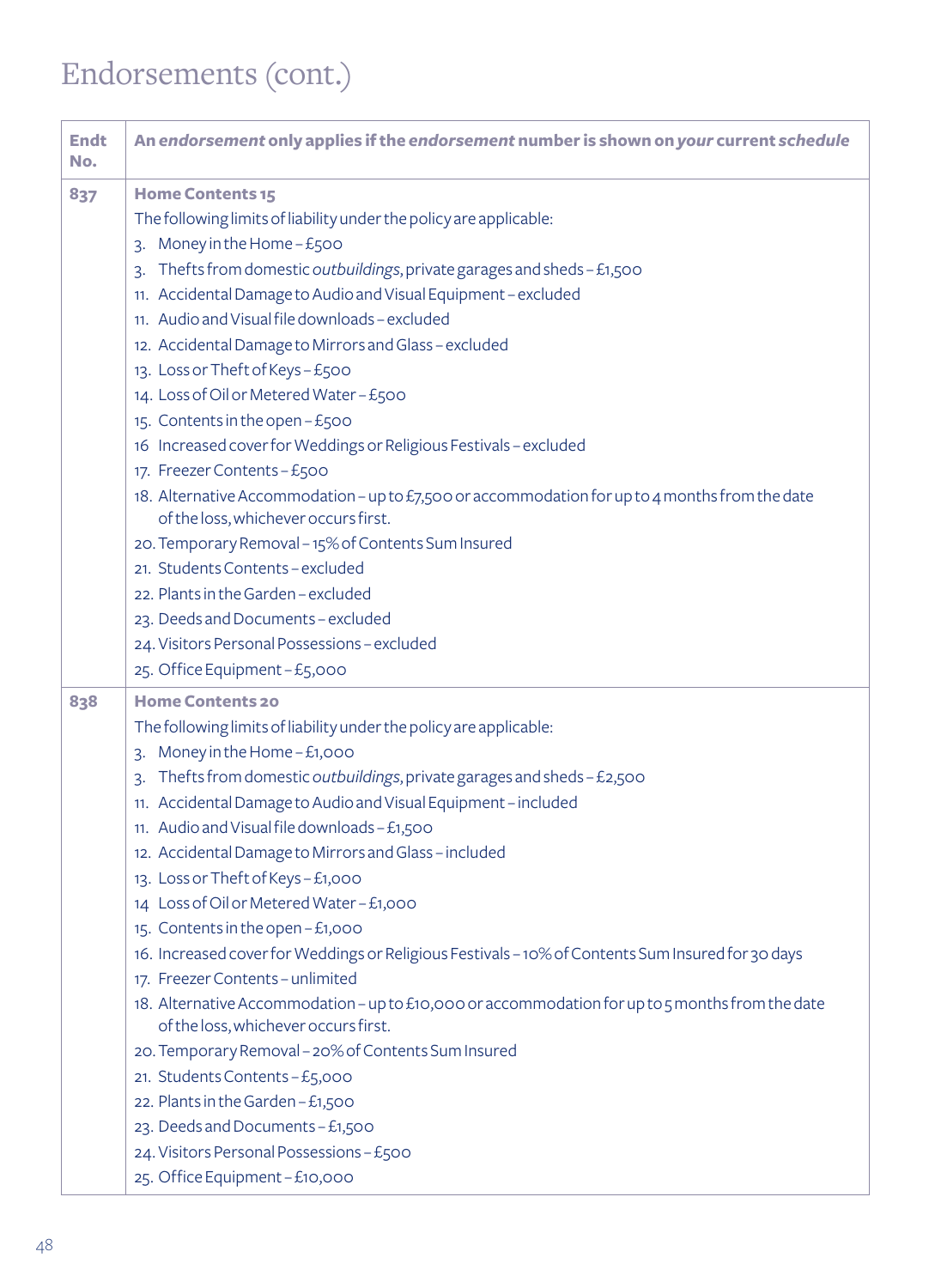| 839 | Home Contents 22.5                                                                                                                      |
|-----|-----------------------------------------------------------------------------------------------------------------------------------------|
|     | The following limits of liability under the policy are applicable:                                                                      |
|     | 3. Money in the Home - £2,000                                                                                                           |
|     | 3. Thefts from domestic outbuildings, private garages and sheds - £3,500                                                                |
|     | 11. Accidental Damage to Audio and Visual Equipment - included                                                                          |
|     | 11. Audio and Visual file downloads - £2,500                                                                                            |
|     | 12. Accidental Damage to Mirrors and Glass-included                                                                                     |
|     | 13. Loss or Theft of Keys - £1,500                                                                                                      |
|     | 14 Loss of Oil or Metered Water - £1,500                                                                                                |
|     | 15. Contents in the open - £2,000                                                                                                       |
|     | 16. Increased cover for Weddings or Religious Festivals - 10% of Contents Sum Insured for 45 days                                       |
|     | 17. Freezer Contents - unlimited                                                                                                        |
|     | 18. Alternative Accommodation - up to £15,000 or accommodation for up to 6 months from the<br>date of the loss, whichever occurs first. |
|     | 20. Temporary Removal - 25% of Contents Sum Insured                                                                                     |
|     | 21. Students Contents - £5,000                                                                                                          |
|     | 22. Plants in the Garden-£2,500                                                                                                         |
|     | 23. Deeds and Documents - unlimited                                                                                                     |
|     | 24. Visitors Personal Possessions - £500                                                                                                |
|     | 25. Office Equipment - £12,500                                                                                                          |
| 840 | <b>Escape of Water Excess £400</b>                                                                                                      |
|     | Applicable to the Home Buildings and Home Contents Covers of your policy.                                                               |
|     | An excess of £400, in addition to the amount of any excess shown on your Schedule, applies to each                                      |
|     | and every claim from water escaping from washing machines, dishwashers, fixed water or fixed                                            |
|     | heating systems.                                                                                                                        |
| 841 | <b>Escape of Water Excess £350</b>                                                                                                      |
|     | Applicable to the Home Buildings and Home Contents Covers of your policy.                                                               |
|     | An excess of £350, in addition to the amount of any excess shown on your Schedule, applies to each                                      |
|     | and every claim from water escaping from washing machines, dishwashers, fixed water or fixed                                            |
|     | heating systems.                                                                                                                        |
| 842 | <b>Leakbot Warranty</b>                                                                                                                 |
|     | An excess of £500 will apply, in addition to any excess shown on your schedule or other endorsement                                     |
|     | applicable, for any claim made under section 4 of the policy, unless evidence is supplied via Homeserve                                 |
|     | and/or the mobile application that:                                                                                                     |
|     | - the Leakbot device was in constant operation from the date of installation to the date of the loss.                                   |
|     | - any leak identified by Leakbot prior to the loss occuring had been identified and rectified, by a<br>qualified Homeserve technician.  |
| 843 | <b>Flood Exclusion</b>                                                                                                                  |
|     | Cover for loss or damage caused by Flood and/or flood damage as a result of Storm, is excluded.                                         |
|     |                                                                                                                                         |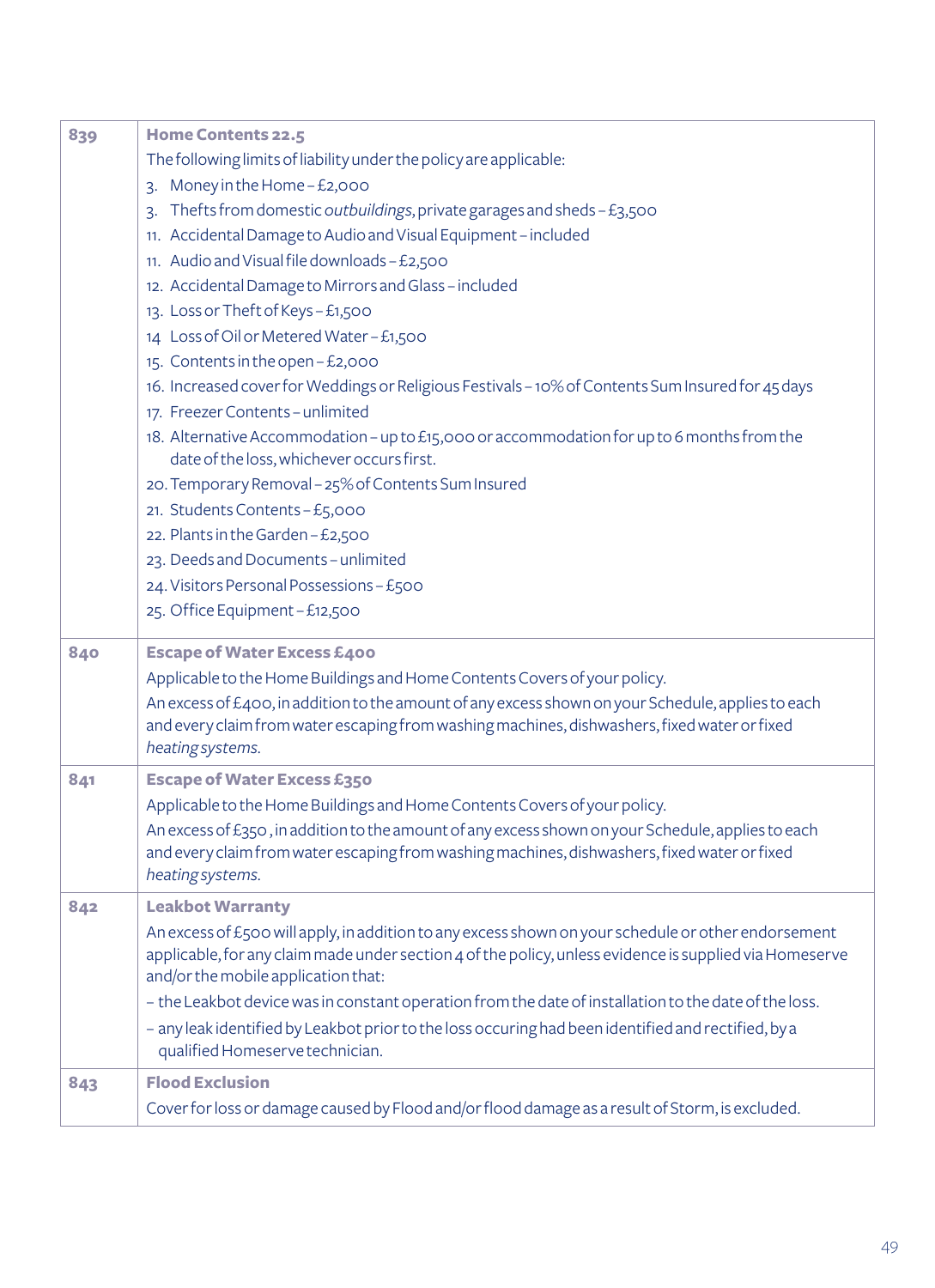|     | Endt No. An endorsement only applies if the endorsement number is shown on your current schedule                                                                                                                                                                                                                                                                                                                                                                            |
|-----|-----------------------------------------------------------------------------------------------------------------------------------------------------------------------------------------------------------------------------------------------------------------------------------------------------------------------------------------------------------------------------------------------------------------------------------------------------------------------------|
| 844 | <b>Storm Exclusion</b><br>Cover for loss or damage caused by Storm is excluded.                                                                                                                                                                                                                                                                                                                                                                                             |
| 845 | <b>Theft Exclusion</b><br>Cover for loss or damage caused by Theft or Attempted Theft is excluded.                                                                                                                                                                                                                                                                                                                                                                          |
| 846 | <b>Subsidence, Landslip and Heave Exclusion</b><br>Cover for loss or damage caused by Subsidence or heave of the site on which the buildings stand or of<br>land belonging to your home, or landslip is excluded.                                                                                                                                                                                                                                                           |
| 847 | Fire, Lightning, Explosion, Earthquake and Aircraft only<br>Cover under this policy is limited to loss or damage caused by Fire, Lightning, Explosion, Earthquake<br>and Aircraft only.                                                                                                                                                                                                                                                                                     |
| 848 | <b>Residential Let Buildings &amp; Contents 15</b><br>The following limits of liability under the policy are applicable:<br>Outbuildings (excluding garages and sheds) rebuild value up to £20,000<br>3&6. Theft or Malicious Damage by Tenants - £1,500<br>Trace & Access $-$ £2,500<br>4.<br>Lock Replacement - £300<br>13.<br>Alternative Accommodation - up to £12,500 or accommodation for up to 4 months from the<br>19.<br>date of the loss, whichever occurs first. |
| 849 | <b>Residential Let Buildings &amp; Contents 20</b><br>The following limits of liability under the policy are applicable:<br>Outbuildings (excluding garages and sheds) rebuild value up to £20,000<br>3&6. Theft or Malicious Damage by Tenants-£5,000<br>Trace & Access-£5,000<br>4.<br>Lock Replacement - £500<br>13.<br>Alternative Accommodation – up to £20,000 or accommodation for up to 5 months from the<br>19.<br>date of the loss, whichever occurs first.       |
| 850 | <b>Residential Let Buildings &amp; Contents 22.5</b><br>The following limits of liability under the policy are applicable:<br>Outbuildings (excluding garages and sheds) rebuild value up to £20,000<br>3&6. Theft or Malicious Damage by Tenants - £7,500<br>Trace & Access - £7,500<br>4.<br>Lock Replacement - £750<br>13.<br>Alternative Accommodation - up to £30,000 or accommodation for up to 6 months from the<br>19.<br>date of the loss, whichever occurs first. |